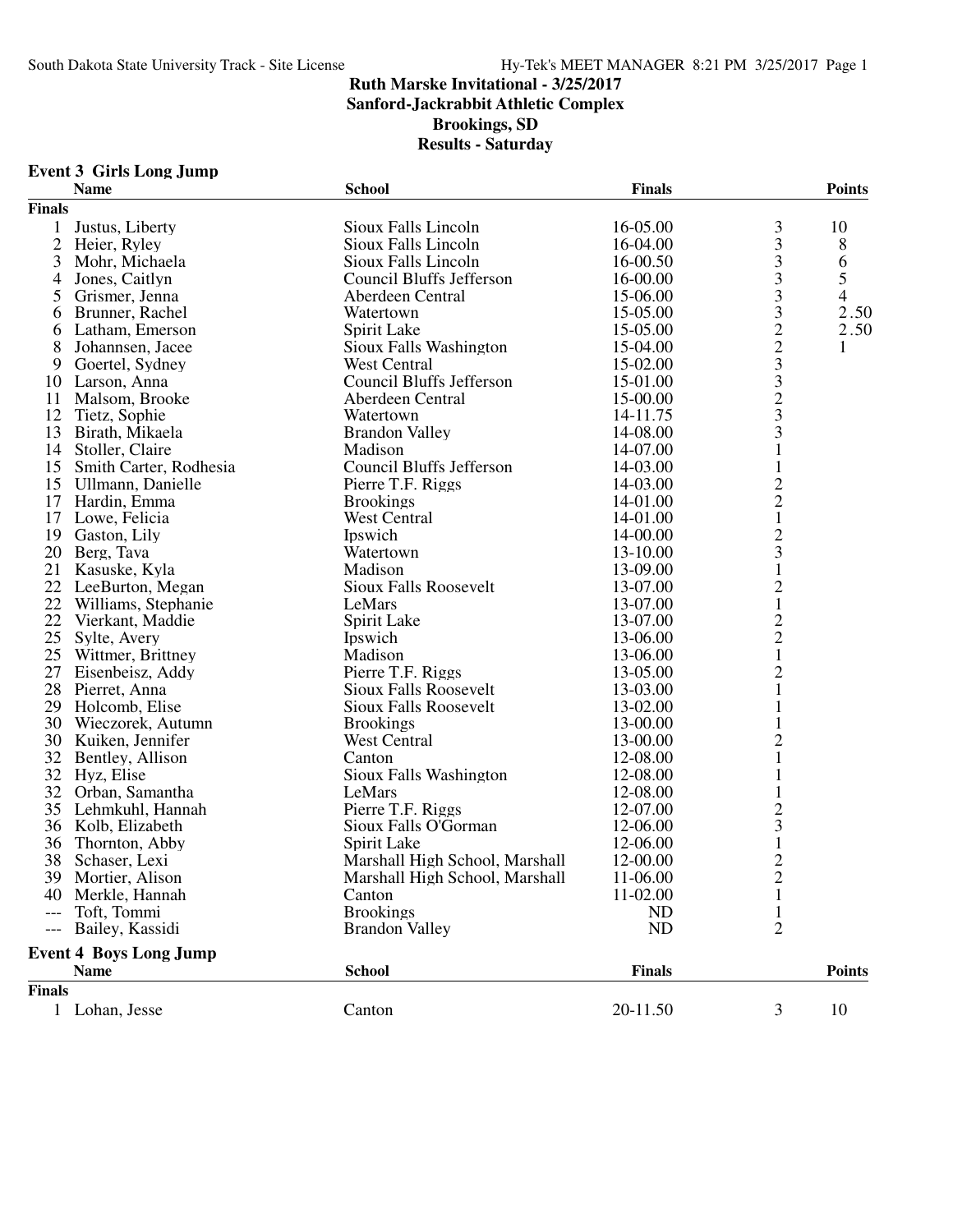## **Ruth Marske Invitational - 3/25/2017 Sanford-Jackrabbit Athletic Complex**

**Brookings, SD**

|                | Finals  (Event 4 Boys Long Jump) |                                |               |                                                 |               |
|----------------|----------------------------------|--------------------------------|---------------|-------------------------------------------------|---------------|
|                | <b>Name</b>                      | <b>School</b>                  | <b>Finals</b> |                                                 | <b>Points</b> |
| $\overline{2}$ | Bauer, Canyon                    | Sioux Falls O'Gorman           | 20-07.25      | $\overline{c}$                                  | 8             |
| 3              | Brison, Collin                   | Sioux Falls Lincoln            | 20-06.25      |                                                 | 6             |
| 4              | Kortan, Chase                    | <b>Bon Homme</b>               | 19-11.75      | $\frac{3}{3}$                                   |               |
| 5              | Redd, Malik                      | Sioux Falls Lincoln            | 19-09.00      | 3                                               | 54321         |
| 6              | Johnson, Austin                  | <b>Sioux Falls Roosevelt</b>   | 19-05.50      |                                                 |               |
| $\tau$         | Engebretson, JT                  | LeMars                         | 18-11.50      | $\frac{3}{3}$                                   |               |
| 8              | Davis, Rashan                    | Sioux City North               | 18-09.75      | 3                                               |               |
| 9              | Oliver, Andrew                   | Canton                         | 18-09.25      |                                                 |               |
|                | 10 Wagner, Tyler                 | Sioux City North               | 18-08.75      | $\begin{array}{c} 3 \\ 3 \\ 3 \\ 2 \end{array}$ |               |
| 11             | Moshoeshoe, Mosa                 | <b>Sioux Falls Roosevelt</b>   | 18-08.00      |                                                 |               |
|                | 12 Stoebner, Dillon              | Aberdeen Central               | 18-07.75      |                                                 |               |
| 13             | Blok, Jordan                     | <b>Brandon Valley</b>          | 18-06.50      |                                                 |               |
|                | 14 Waldner, Dan                  | <b>West Central</b>            | 18-02.50      | $\,1\,$                                         |               |
| 15             | Shultz, Zach                     | Sergeant Bluff-Luton           | 17-11.25      |                                                 |               |
|                | 15 Douglas, Ray Ray              | Sioux City West                | 17-11.25      | $\begin{array}{c} 3 \\ 2 \\ 2 \\ 1 \end{array}$ |               |
|                | 17 Richter, Kolby                | Spirit Lake                    | 17-08.25      |                                                 |               |
| 18             | Schwedler, Jorma                 | Sergeant Bluff-Luton           | 17-08.00      |                                                 |               |
| 19             | Oltoff, Carter                   | <b>Brandon Valley</b>          | 17-06.50      | $\overline{c}$                                  |               |
| 20             | Boe, Severin                     | Pierre T.F. Riggs              | 17-02.75      | $\mathbf 1$                                     |               |
| 21             | Lout, Brandon                    | Aberdeen Central               | 17-02.50      | 3                                               |               |
| 22             | Nichols, Caden                   | <b>Brandon Valley</b>          | 17-02.00      | $\mathbbm{1}$                                   |               |
| 23             | Hoff, Garret                     | Marshall High School, Marshall | 17-00.50      | $\sqrt{2}$                                      |               |
|                | 24 Christians, Darren            | Spirit Lake                    | 16-08.00      | $\mathbf{1}$                                    |               |
| 25             | Carr, Cobey                      | Pierre T.F. Riggs              | 16-06.00      | $\mathbf{1}$                                    |               |
|                | 26 Cournoyer, Jordan             | <b>Brookings</b>               | 16-05.50      | $\overline{c}$                                  |               |
| 27             | Ingalls, Nathan                  | Watertown                      | 16-04.50      | $\mathbf 1$                                     |               |
|                | 28 Schmidt, Trevor               | Sioux Falls Washington         | 16-03.75      | $\overline{\mathbf{c}}$                         |               |
|                | 29 Fossum, Brett                 | Watertown                      | 16-01.00      | $\mathbf{1}$                                    |               |
|                | 30 Walsh, Jack                   | Pierre T.F. Riggs              | 15-09.50      |                                                 |               |
| 31             | VanDerWilt, Dakota               | Spirit Lake                    | 15-08.00      |                                                 |               |
|                | 32 Ferguson, Tyler               | LeMars                         | 15-05.25      | $\mathbf{1}$                                    |               |
| 33             | Brown, Noah                      | Sioux Falls Washington         | 15-05.00      |                                                 |               |
| 34             | Waddell, Mitch                   | Sioux Falls Washington         | 15-04.00      |                                                 |               |
|                | 34 Lear, Pierre                  | Watertown                      | 15-04.00      |                                                 |               |
|                | 36 Cody, Carson                  | <b>Brookings</b>               | 13-11.00      | $\begin{array}{c} 2 \\ 2 \\ 2 \\ 1 \end{array}$ |               |
|                |                                  |                                |               |                                                 |               |
|                | <b>Event 5 Boys Pole Vault</b>   |                                |               |                                                 |               |
|                | <b>Name</b>                      | <b>School</b>                  | <b>Finals</b> |                                                 | <b>Points</b> |
| <b>Finals</b>  |                                  |                                |               |                                                 |               |
| 1              | Spartz, Noah                     | Watertown                      | 14-00.00      |                                                 | 10            |
| 2              | Paulson, Blake                   | Watertown                      | 12-06.00      |                                                 | 8             |
| 3              | Vardsveen, Michael               | <b>Brandon Valley</b>          | 12-00.00      |                                                 | 5.50          |
| 3              | Lohr, Carter                     | Sioux Falls Roosevelt          | 12-00.00      |                                                 | 5.50          |
| 5              | Dean, Trevor                     | <b>Brandon Valley</b>          | 11-06.00      |                                                 | 4             |
| 6              | Peitz, Thomas                    | Pierre T.F. Riggs              | 11-00.00      |                                                 |               |
| 7              | Rekedal, Spencer                 | Marshall High School, Marshall | 10-06.00      |                                                 | $\frac{3}{2}$ |
| 8              | Lanka, Noah                      | Monticello                     | J10-06.00     |                                                 | 1             |
| 9              | Tellinghuisen, Ethan             | <b>Brandon Valley</b>          | J10-06.00     |                                                 |               |
| 9              | Kowitz, Robert                   | Watertown                      | J10-06.00     |                                                 |               |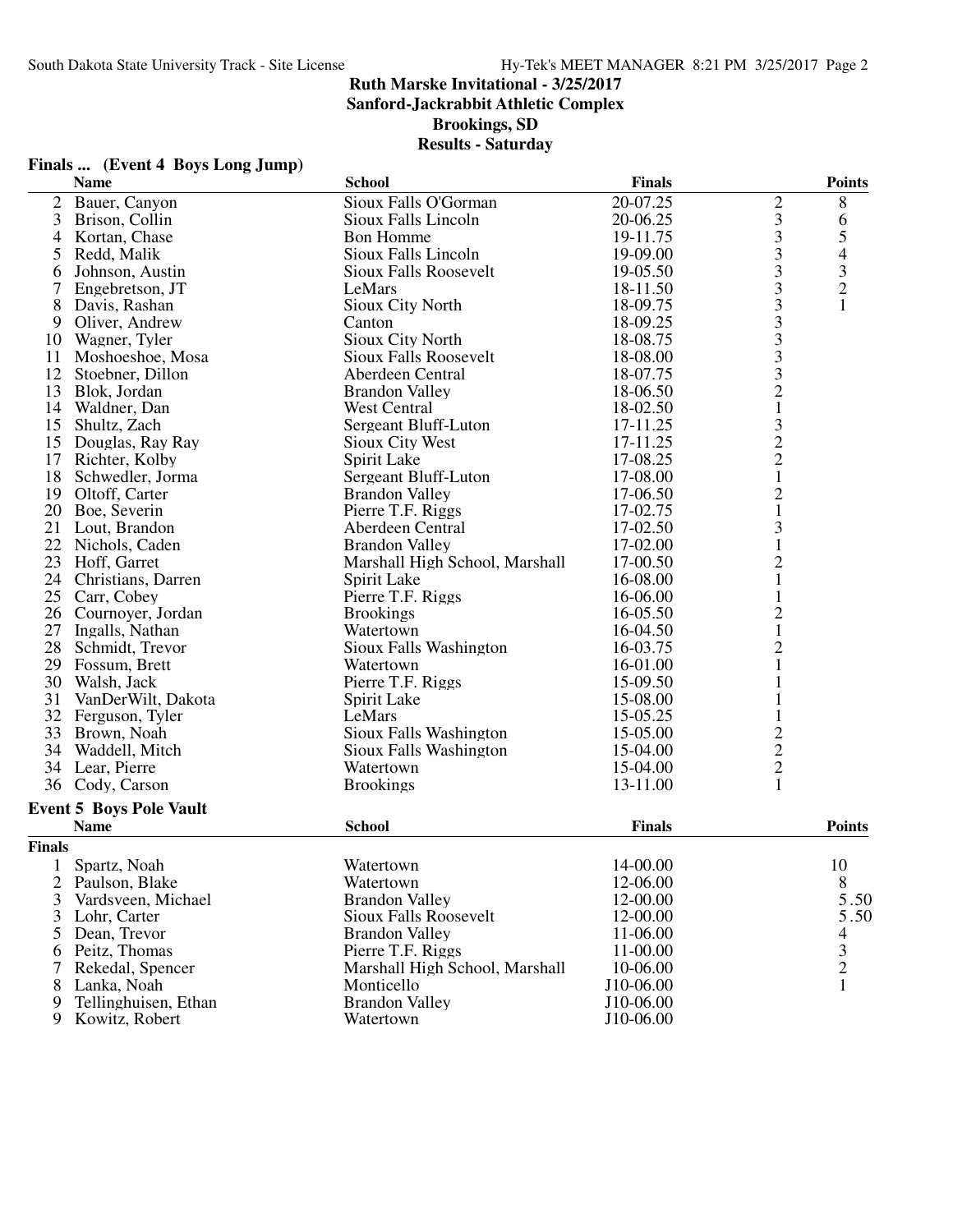**Sanford-Jackrabbit Athletic Complex**

**Brookings, SD**

|                     | Finals  (Event 5 Boys Pole Vault) |                                |               |               |
|---------------------|-----------------------------------|--------------------------------|---------------|---------------|
|                     | <b>Name</b>                       | <b>School</b>                  | <b>Finals</b> | <b>Points</b> |
| 11                  | Dunn, Matt                        | Marshall High School, Marshall | 10-00.00      |               |
| 12                  | Tafoya, Pedro                     | Pierre T.F. Riggs              | $9 - 06.00$   |               |
|                     | 13 Dulas, Dylon                   | Marshall High School, Marshall | 8-06.00       |               |
|                     | 13 Hawkes, Ammon                  | Madison                        | 8-06.00       |               |
| 13                  | Miller, Jake                      | Pierre T.F. Riggs              | 8-06.00       |               |
| 16                  | Dorris, Mason                     | <b>Sioux Falls Roosevelt</b>   | 7-00.00       |               |
| $\qquad \qquad - -$ | Kadoun, Eli                       | <b>Sioux Falls Roosevelt</b>   | <b>NH</b>     |               |
|                     | Lehman, Sam                       | <b>Brookings</b>               | <b>NH</b>     |               |
|                     | <b>Event 6 Girls High Jump</b>    |                                |               |               |
|                     | <b>Name</b>                       | <b>School</b>                  | <b>Finals</b> | <b>Points</b> |
| <b>Finals</b>       |                                   |                                |               |               |
| 1                   | Berg, Tava                        | Watertown                      | 5-02.00       | 10            |
| $\overline{c}$      | Tietz, Sophie                     | Watertown                      | $J5-02.00$    | 8             |
| 3                   | Thompson, Morgan                  | <b>Brandon Valley</b>          | $J5-02.00$    |               |
| 4                   | Hansen, Morgan                    | Sioux Falls Lincoln            | $5 - 00.00$   | $rac{6}{5}$   |
| 5                   | Owens, Dakota                     | LeMars                         | J5-00.00      |               |
| 6                   | Mesman, Sierra                    | <b>Bon Homme</b>               | $4 - 10.00$   | 3             |
| 7                   | Zenk, Krista                      | LeMars                         | J4-10.00      | 1.50          |
| 7                   | Eisenbeisz, Addy                  | Pierre T.F. Riggs              | $J4-10.00$    | 1.50          |
| 9                   | Zanin, Joana                      | Pierre T.F. Riggs              | $J4-10.00$    |               |
| 9                   | Peterson, Rayleigh                | Watertown                      | J4-10.00      |               |
| 11                  | Starner, Josey                    | Council Bluffs Jefferson       | 4-08.00       |               |
| 11                  | Reck, Gabby                       | Sioux Falls Washington         | 4-08.00       |               |
| 11                  | Praska, Hailey                    | Spirit Lake                    | 4-08.00       |               |
| 11                  | Miedema, Aubrey                   | Sioux Falls Washington         | 4-08.00       |               |
| 15                  | Sylte, Avery                      | Ipswich                        | 4-06.00       |               |
| 15                  | Karberg, Savannah                 | <b>Sioux Falls Roosevelt</b>   | $4 - 06.00$   |               |
| 17                  | Bailey, Kassidi                   | <b>Brandon Valley</b>          | 4-04.00       |               |
| 17                  | Miller, Clarissa                  | <b>Brookings</b>               | 4-04.00       |               |
| 17                  | Schmidt, Jeni                     | <b>Bon Homme</b>               | 4-04.00       |               |
| 17                  | Foster, Abigail                   | Pierre T.F. Riggs              | 4-04.00       |               |
| 17                  | Larson, Angela                    | Council Bluffs Jefferson       | 4-04.00       |               |
| 17                  | Beachler, Jana                    | Canton                         | 4-04.00       |               |
| 17                  | Tucker, Kylie                     | <b>Brookings</b>               | 4-04.00       |               |
| 17                  | Grabowska, Abby                   | Ipswich                        | 4-04.00       |               |
| 25                  | Moon, Hannah                      | Sioux City West                | $4 - 02.00$   |               |
| 25                  | Sylte, Josie                      | Ipswich                        | $4 - 02.00$   |               |
| 25                  | McLoud, Grace                     | Sioux City North               | 4-02.00       |               |
| 28                  | Immeker, Alyiah                   | Sioux Falls Roosevelt          | $4 - 00.00$   |               |
|                     | 28 Knudson, Brooke                | Canton                         | $4 - 00.00$   |               |
| $---$               | Bentley, Allison                  | Canton                         | <b>NH</b>     |               |
| ---                 | Frohling, Mirra                   | Aberdeen Central               | <b>NH</b>     |               |
| ---                 | Diede, Madelynn                   | Aberdeen Central               | <b>NH</b>     |               |
| $---$               | Goeden, Brooke                    | <b>Brandon Valley</b>          | <b>NH</b>     |               |
| ---                 | Dunn, Sydnaya                     | Sioux Falls Lincoln            | <b>NH</b>     |               |
| ---                 | Wagner, Hope                      | Sioux City West                | <b>NH</b>     |               |
| $---$               | Pierret, Anna                     | <b>Sioux Falls Roosevelt</b>   | <b>NH</b>     |               |
| ---                 | Cole Johnson, Akaysha             | Council Bluffs Jefferson       | <b>NH</b>     |               |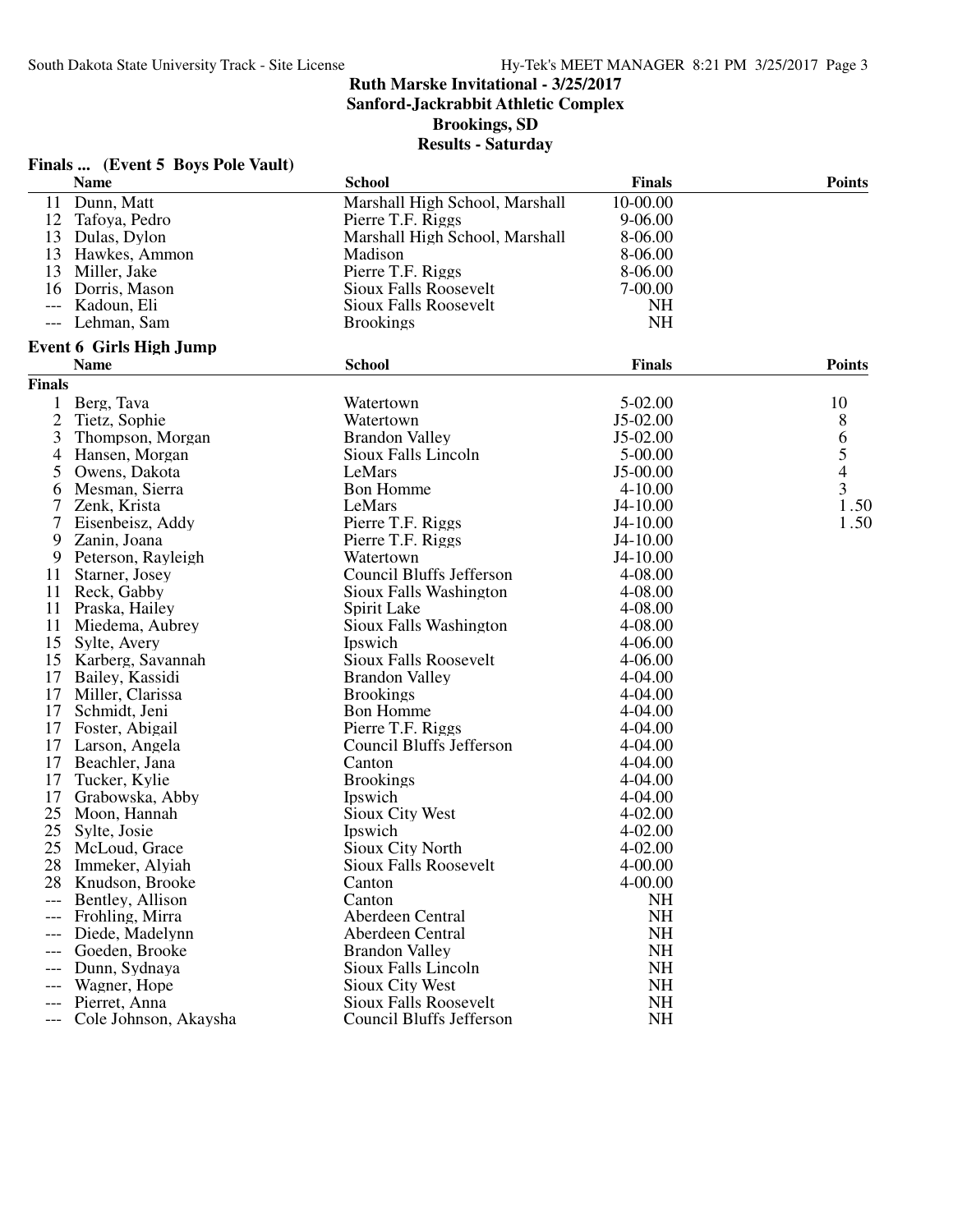**Sanford-Jackrabbit Athletic Complex**

**Brookings, SD**

| <b>Event 7 Girls Shot Put</b> |
|-------------------------------|
|                               |

|                | <b>Name</b>            | <b>School</b>                   | <b>Finals</b> |                                            | <b>Points</b>  |
|----------------|------------------------|---------------------------------|---------------|--------------------------------------------|----------------|
| <b>Finals</b>  |                        |                                 |               |                                            |                |
| $\mathbf{1}$   | Bindert, Becca         | Sioux Falls Lincoln             | 39-01.50      | 5                                          | 10             |
| $\overline{2}$ | Yale, Cecelia          | Council Bluffs Jefferson        | 37-03.25      | $\overline{\mathcal{L}}$                   | 8              |
| 3              | Heinz, Kamryn          | Ipswich                         | 35-09.25      | 5                                          | 6              |
| $\overline{4}$ | Oleson, Jessica        | Sioux Falls Lincoln             | 35-01.75      | 5                                          | 5              |
| 5              | Klamm, Libby           | <b>Brandon Valley</b>           | 35-00.75      | 5                                          | $\overline{4}$ |
| 6              | Rath, Mackenzie        | Pierre T.F. Riggs               | 34-07.25      | $\overline{\mathcal{L}}$                   | $\mathfrak{Z}$ |
| 7              | Rohrer, Raylynn        | Sioux Falls Washington          | 34-04.50      | 5                                          | $\overline{c}$ |
| 8              | Hoogers, Hailey        | Sioux City North                | 34-00.75      | 5                                          |                |
| 9              | Flores-Schulte, Amanda | <b>Brookings</b>                | 33-04.00      | 4                                          |                |
| 10             | Moes, Jenica           | Watertown                       | 33-01.75      | 5                                          |                |
| 11             | Bauer, Brenna          | Watertown                       | 33-00.25      | 5                                          |                |
| 12             | Dicus, Aubri           | <b>Sioux Falls Roosevelt</b>    | 32-08.75      | 3                                          |                |
|                | 13 Haase, Carson       | <b>Brandon Valley</b>           | 32-06.25      | 5                                          |                |
|                | 14 VandeWeerd, Julie   | Canton                          | 32-03.00      | 5                                          |                |
| 15             | Loken, Sydney          | Ipswich                         | 32-02.75      | $\overline{4}$                             |                |
| 16             | Jurgens, Kallie        | Watertown                       | 31-11.50      | 5                                          |                |
| 17             | Sayler, Jenna          | Sioux Falls Washington          | 31-08.50      | 5                                          |                |
| 18             | Fagen, Josie           | Spirit Lake                     | 31-08.00      | $\overline{4}$                             |                |
| 19             | Carda, Liz             | <b>West Central</b>             | 30-09.25      | 3                                          |                |
| 20             | Masterson, Cheyenne    | <b>West Central</b>             | 30-09.00      | 4                                          |                |
| 21             | Engel, Allison         | Sioux Falls Lincoln             | 30-07.00      | 4                                          |                |
| 22             | Wagner, Hope           | Sioux City West                 | 30-05.50      | $\overline{4}$                             |                |
| 23             | Anderson, Kyley        | Spirit Lake                     | 30-05.25      | 3                                          |                |
| 23             | Plucker, Britni        | Canton                          | 30-05.25      | 3                                          |                |
|                | 25 Behrens, Hannah     | <b>Brandon Valley</b>           | 30-00.50      | 4                                          |                |
| 26             | Thompson, Miriam       | Pierre T.F. Riggs               | 29-10.75      | $\frac{2}{3}$                              |                |
|                | 26 Lindahl, Kailey     | Watertown                       | 29-10.75      |                                            |                |
| 28             | Tuschen, Shayla        | <b>Sioux Falls Roosevelt</b>    | 28-11.75      | 3                                          |                |
| 29             | Murra, Sammi           | LeMars                          | 28-03.50      | $\overline{2}$                             |                |
| 30             | Block, Heather         | Watertown                       | 28-02.50      | $\overline{4}$                             |                |
| 31             | Gohl, Olivia           | Ipswich                         | 28-02.00      | $\begin{array}{c} 3 \\ 2 \\ 2 \end{array}$ |                |
|                | 32 Gilkerson, Amy      | Pierre T.F. Riggs               | 28-01.25      |                                            |                |
| 32             | Sandquist, McKenzie    | Aberdeen Central                | 28-01.25      |                                            |                |
| 34             | Anderson, Ashley       | <b>Brookings</b>                | 28-01.00      | $\frac{2}{3}$                              |                |
| 35             | Nelson, Nicole         | Canton                          | 27-11.75      |                                            |                |
|                | 36 Schweigert, Gabbie  | Sioux City North                | 27-09.50      | $\overline{\mathcal{A}}$                   |                |
| 37             | Schleicher, Allyson    | <b>Brookings</b>                | 27-08.00      | $\overline{\mathcal{L}}$                   |                |
| 38             | Nielsen, Sam           | Marshall High School, Marshall  | 27-05.00      | 4                                          |                |
|                | 38 Hell, Lillian       | Sioux City West                 | 27-05.00      | 3                                          |                |
| 40             | Petite, Mary           | Sioux City North                | 26-11.50      | $\overline{\mathbf{c}}$                    |                |
| 41             | Dobrenski, Celia       | <b>Brookings</b>                | 26-10.50      | 3                                          |                |
| 42             | Lingle, Hannah         | Pierre T.F. Riggs               | 26-07.00      |                                            |                |
| 43             | Meier, Hannah          | Marshall High School, Marshall  | 26-06.50      |                                            |                |
| 44             | Taschner, Noel         | Council Bluffs Jefferson        | 26-05.00      |                                            |                |
| 45             | Humphrey, Sierra       | <b>Council Bluffs Jefferson</b> | 26-03.75      | $\overline{c}$                             |                |
| 46             | DeWild, Hannah         | Spirit Lake                     | 26-03.25      | 2                                          |                |
| 47             | Hughes, Morgan         | Sioux Falls Lincoln             | 26-03.00      | $\overline{4}$                             |                |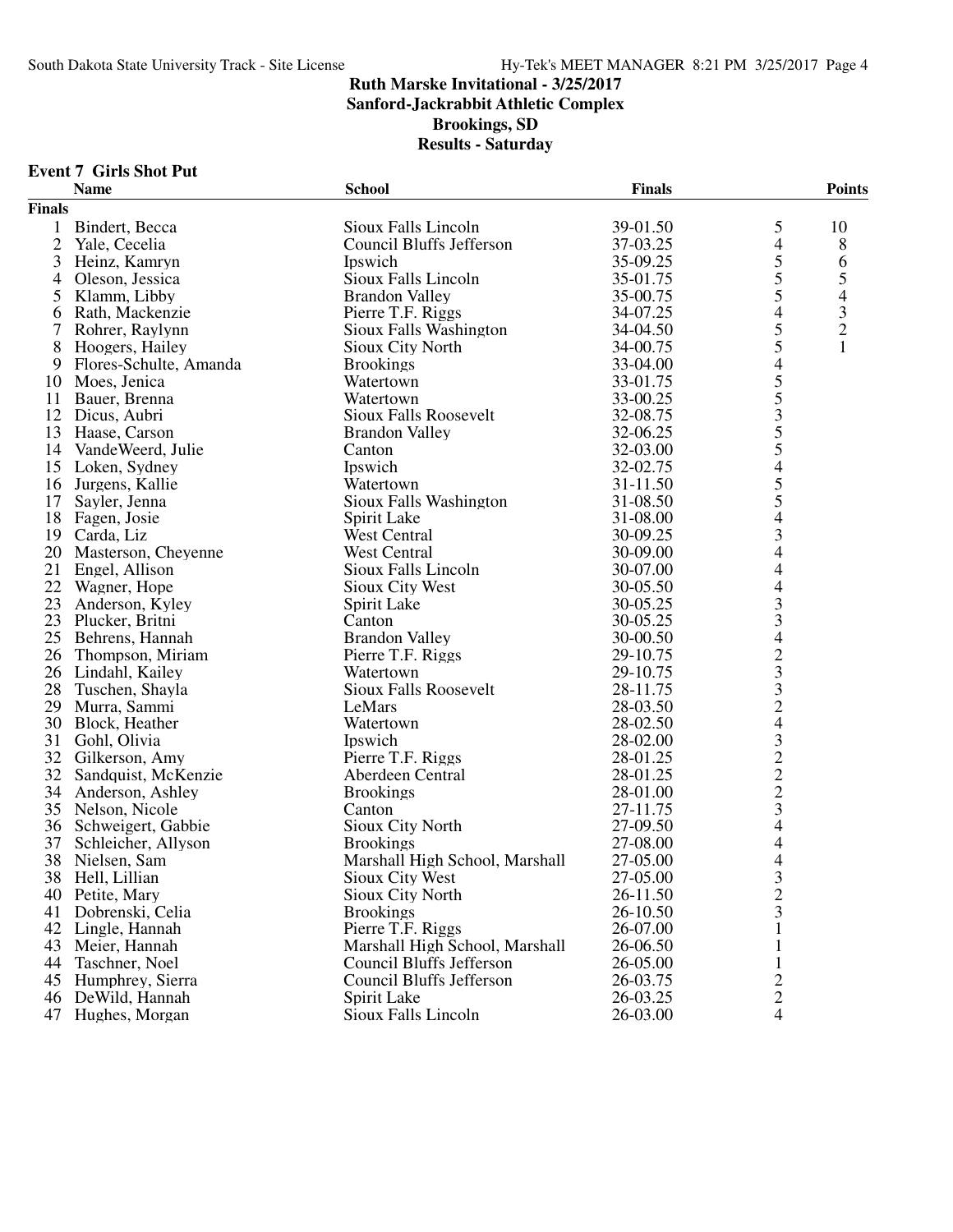**Sanford-Jackrabbit Athletic Complex**

**Brookings, SD**

|               | Finals  (Event 7 Girls Shot Put) |                                |               |                                            |
|---------------|----------------------------------|--------------------------------|---------------|--------------------------------------------|
|               | <b>Name</b>                      | <b>School</b>                  | <b>Finals</b> | <b>Points</b>                              |
| 48            | Bergjord, Rebekah                | Marshall High School, Marshall | 26-00.25      |                                            |
|               | 49 DeGroot, Brittany             | Aberdeen Central               | 25-07.00      | $\frac{2}{2}$                              |
|               | 50 Knapp, Emily                  | Aberdeen Central               | 25-03.75      | $\mathbf{1}$                               |
|               | 51 Geary, Brittney               | Sioux City North               | 25-01.75      | 1                                          |
|               | 52 Bergendahl, Madyson           | Spirit Lake                    | 24-11.50      |                                            |
|               | 53 Ryswyk, Caitlin               | <b>Sioux Falls Roosevelt</b>   | 23-10.00      |                                            |
|               | 54 Ohlrichs, Claire              | LeMars                         | 23-06.25      |                                            |
|               | 55 Black Bird, Shante            | Pierre T.F. Riggs              | 23-05.00      |                                            |
|               | 56 Lee, Devon                    | Marshall High School, Marshall | 22-11.25      | 4                                          |
|               | 57 McLoud, Grace                 | Sioux City North               | 22-10.50      | $\mathbf{1}$                               |
|               | 58 Swanson, Reilly               | Sioux Falls Washington         | 22-00.75      |                                            |
|               | 59 Snell, Logan                  | Aberdeen Central               | 22-00.50      | $\begin{array}{c} 3 \\ 2 \\ 2 \end{array}$ |
|               | 60 Hanson, Emma                  | Sioux Falls Roosevelt          | 21-03.25      |                                            |
|               | 61 Richardson, Zuri              | Aberdeen Central               | 19-08.25      |                                            |
|               | 62 TenNaple, Whitney             | LeMars                         | 19-00.00      | $\mathbf{1}$                               |
|               |                                  |                                |               |                                            |
|               | <b>Event 8 Boys High Jump</b>    |                                |               |                                            |
|               | <b>Name</b>                      | <b>School</b>                  | <b>Finals</b> | <b>Points</b>                              |
| <b>Finals</b> |                                  |                                |               |                                            |
| $\mathbf{1}$  | Campbell, Connor                 | Pierre T.F. Riggs              | $6-04.00$     | 10                                         |
|               | 2 Popkes, Nathan                 | Sioux Falls Lincoln            | $6 - 00.00$   | 8                                          |
| 3             | Lear, Pierre                     | Watertown                      | $5 - 10.00$   | 5.50                                       |
| 3             | Weldon, Damarcus                 | Sioux Falls Lincoln            | 5-10.00       | 5.50                                       |
| 5             | Johannsen, Jayden                | Sioux Falls Washington         | $J5-10.00$    | 4                                          |
| 6             | Redd, Sharif                     | Sioux Falls Lincoln            | $J5-10.00$    | $\frac{3}{2}$                              |
| 7             | DeMoss, Sam                      | Sergeant Bluff-Luton           | $J5-10.00$    |                                            |
| 8             | Dillavou, Danny                  | Sergeant Bluff-Luton           | 5-08.00       | $\mathbf{1}$                               |
| 9             | McCaffery, Mason                 | Spirit Lake                    | J5-08.00      |                                            |
|               | 10 Jones, Porter                 | Pierre T.F. Riggs              | 5-06.00       |                                            |
|               | 10 Freiberg, Austin              | Sergeant Bluff-Luton           | 5-06.00       |                                            |
|               | 10 McCann, Ty                    | <b>Brandon Valley</b>          | 5-06.00       |                                            |
| 10            | Schmidt, Trevor                  | Sioux Falls Washington         | 5-06.00       |                                            |
|               | 10 Antoine, Connor               | Watertown                      | 5-06.00       |                                            |
| 10            | Schultz, Joe                     | Monticello                     | 5-06.00       |                                            |
|               | 10 Wuor, Noah                    | <b>Sioux Falls Roosevelt</b>   | 5-06.00       |                                            |
| 17            | Akol, Tong                       | <b>Sioux Falls Roosevelt</b>   | 5-04.00       |                                            |
| 17            | Waldner, Dan                     | West Central                   | 5-04.00       |                                            |
| 17            | Hageman, Brandon                 | Watertown                      | 5-04.00       |                                            |
| 17            | Moshoeshoe, Mosa                 | Sioux Falls Roosevelt          | 5-04.00       |                                            |
|               | 17 Wilhus, Mika                  | LeMars                         | 5-04.00       |                                            |
|               | 17 Reed, Nathan                  | Sioux City North               | 5-04.00       |                                            |
| 17            | Jassman, Tyler                   | Monticello                     | 5-04.00       |                                            |
|               | 17 Lout, Brandon                 | Aberdeen Central               | 5-04.00       |                                            |
|               | 25 VanDerWilt, Dakota            | Spirit Lake                    | 5-02.00       |                                            |
|               | 26 Westhoff, Tate                | LeMars                         | 5-00.00       |                                            |
|               | 26 Blomme, Quentin               | Marshall High School, Marshall | 5-00.00       |                                            |
|               | 26 Fischer, Isaac                | Marshall High School, Marshall | $5-00.00$     |                                            |
|               | 26 Quintana, TT                  | Sioux City West                | 5-00.00       |                                            |
|               | 26 Brooks, Jacob                 | Madison                        | 5-00.00       |                                            |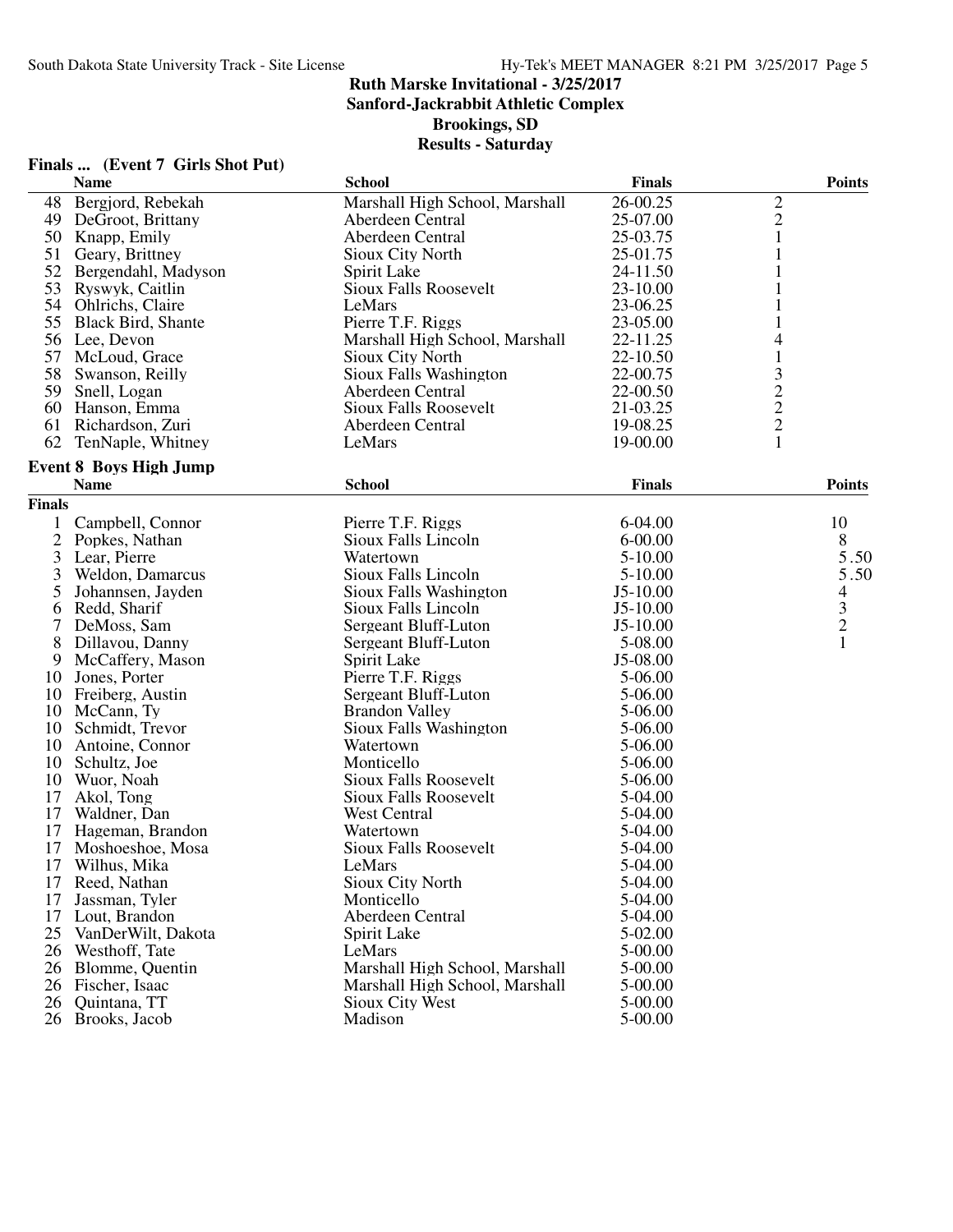**Sanford-Jackrabbit Athletic Complex**

**Brookings, SD**

|               | Finals  (Event 8 Boys High Jump)                 |                                |                      |                                           |                                            |
|---------------|--------------------------------------------------|--------------------------------|----------------------|-------------------------------------------|--------------------------------------------|
|               | <b>Name</b>                                      | <b>School</b>                  | <b>Finals</b>        |                                           | <b>Points</b>                              |
| $---$         | Kelly, Ben                                       | Spirit Lake                    | <b>NH</b>            |                                           |                                            |
| $---$         | Garreau, Warrent                                 | Pierre T.F. Riggs              | <b>NH</b>            |                                           |                                            |
|               | Blok, Jordan                                     | <b>Brandon Valley</b>          | <b>NH</b>            |                                           |                                            |
|               | Williams, Josh                                   | LeMars                         | <b>NH</b>            |                                           |                                            |
|               | Streeter, Austin                                 | Sioux City West                | <b>NH</b>            |                                           |                                            |
|               | <b>Event 9 Girls Pole Vault</b>                  |                                |                      |                                           |                                            |
|               | <b>Name</b>                                      | <b>School</b>                  | <b>Finals</b>        |                                           | <b>Points</b>                              |
| <b>Finals</b> |                                                  |                                |                      |                                           |                                            |
| 1             | Hendrick, Hannah                                 | <b>Brandon Valley</b>          | 11-00.00             |                                           | 10                                         |
| 2             | Scott, Whitney                                   | Watertown                      | 10-06.00             |                                           | 8                                          |
| 3             | Johannsen, Jacee                                 | Sioux Falls Washington         | 10-00.00             |                                           |                                            |
| 4             | Schiltz, Marya                                   | <b>Brandon Valley</b>          | $9 - 06.00$          |                                           |                                            |
| 5             | Scott, Summer                                    | Watertown                      | J9-06.00             |                                           | 65432                                      |
| 6             | Ahlers, Sydney                                   | Watertown                      | J9-06.00             |                                           |                                            |
| 7             | Bullard, Sophie                                  | Pierre T.F. Riggs              | 8-06.00              |                                           |                                            |
| 8             | Maurer, Taylor                                   | Ipswich                        | 8-00.00              |                                           | .50                                        |
| 8             | Sestak, Rachel                                   | <b>Bon Homme</b>               | 8-00.00              |                                           | .50                                        |
| 10            | Giles, Jenni                                     | Madison                        | J8-00.00             |                                           |                                            |
| 11            | Weisbeck, Regan                                  | <b>Brookings</b>               | 7-06.00              |                                           |                                            |
| 11            | Leighton, Elsa                                   | Madison                        | 7-06.00              |                                           |                                            |
| 11            | McQuarie, Izzabella                              | Ipswich                        | 7-06.00              |                                           |                                            |
| 11            | Evans, Mckenzie                                  | Ipswich                        | 7-06.00              |                                           |                                            |
| 15            | Schwebach, Shania                                | Madison                        | 7-00.00              |                                           |                                            |
| 16            | Burdick, Carolyne                                | <b>Sioux Falls Roosevelt</b>   | 6-06.00              |                                           |                                            |
| 17            | Lundquist, Aspyn                                 | Aberdeen Central               | $6 - 00.00$          |                                           |                                            |
| ---           | Appl, Jennifer                                   | Aberdeen Central               | <b>NH</b>            |                                           |                                            |
|               | Schmeier, Hannah                                 | Aberdeen Central               | <b>NH</b>            |                                           |                                            |
|               | Boedigheimer, Savannah                           | Marshall High School, Marshall | <b>NH</b>            |                                           |                                            |
| $---$         | Rausch, Tianna                                   | Sioux Falls O'Gorman           | <b>NH</b>            |                                           |                                            |
|               | Peltier, Sydney                                  | <b>Brandon Valley</b>          | <b>NH</b>            |                                           |                                            |
| $---$         | Wilde, Kira                                      | <b>Sioux Falls Roosevelt</b>   | <b>NH</b>            |                                           |                                            |
| $---$         | Kelley, Jadyn                                    | <b>Sioux Falls Roosevelt</b>   | <b>NH</b>            |                                           |                                            |
|               |                                                  |                                |                      |                                           |                                            |
|               | <b>Event 10 Girls Triple Jump</b><br><b>Name</b> | <b>School</b>                  | <b>Finals</b>        |                                           | <b>Points</b>                              |
| <b>Finals</b> |                                                  |                                |                      |                                           |                                            |
|               | Thompson, Morgan                                 | <b>Brandon Valley</b>          | 33-02.00             | 2                                         | 10                                         |
| 2             | Goertel, Sydney                                  | West Central                   | 32-07.00             | $\overline{2}$                            | 8                                          |
| 3             | Stoller, Claire                                  | Madison                        | 32-00.00             |                                           | 6                                          |
| 4             | Ullmann, Danielle                                | Pierre T.F. Riggs              | 31-10.00             |                                           | 5                                          |
| 5             | Phelps, Kelsey                                   | <b>Brookings</b>               | 31-07.00             | $\frac{2}{2}$ $\frac{2}{2}$ $\frac{2}{2}$ |                                            |
|               | Peterson, Rayleigh                               | Watertown                      | 30-09.00             |                                           | $\begin{array}{c} 4 \\ 3 \\ 2 \end{array}$ |
| 6             |                                                  |                                |                      |                                           |                                            |
| 7             | Kasuske, Kyla                                    | Madison                        | 30-08.00             |                                           |                                            |
| 8             | Sheidt, Sheridan                                 | Canton<br>Madison              | 30-00.00             | $\mathbf{1}$                              | 1                                          |
| 9             | Wittmer, Brittney                                |                                | 29-05.00             |                                           |                                            |
| 10            | Senger, Taryn                                    | Pierre T.F. Riggs              | 29-04.00<br>29-03.00 | $\mathbf{1}$                              |                                            |
| 11            | Gaston, Lily                                     | Ipswich                        |                      | $\mathbf{1}$                              |                                            |
|               | 12 Roe, Jacey                                    | Watertown                      | 29-00.00             | $\mathbf{1}$                              |                                            |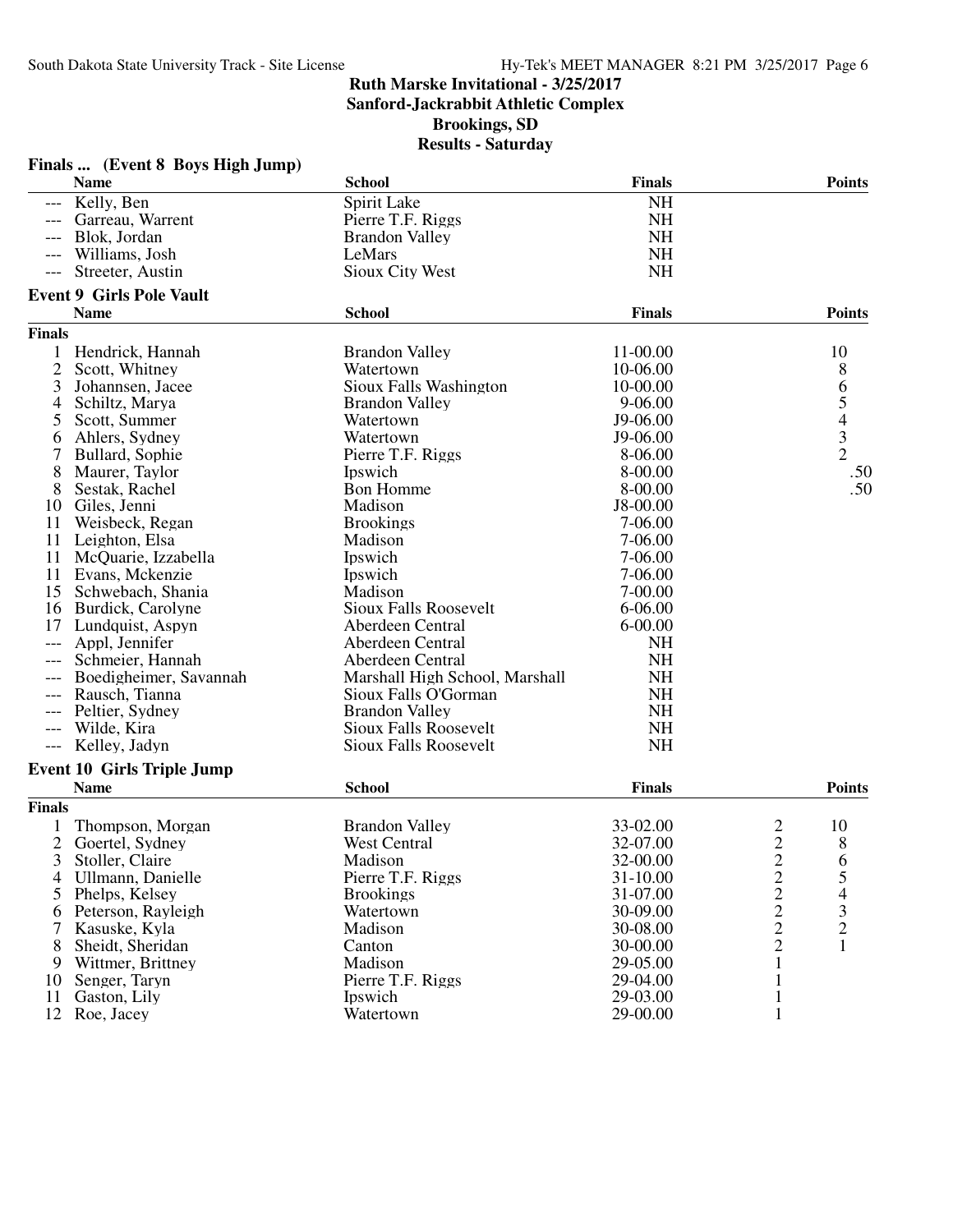**Sanford-Jackrabbit Athletic Complex**

**Brookings, SD**

|                | Finals  (Event 10 Girls Triple Jump) |                                |               |                                                   |                |
|----------------|--------------------------------------|--------------------------------|---------------|---------------------------------------------------|----------------|
|                | <b>Name</b>                          | <b>School</b>                  | <b>Finals</b> |                                                   | <b>Points</b>  |
| 13             | Sylte, Avery                         | Ipswich                        | 28-11.00      | 1                                                 |                |
|                | 14 Karberg, Savannah                 | <b>Sioux Falls Roosevelt</b>   | 28-07.00      | 3                                                 |                |
|                | 15 Foster, Abigail                   | Pierre T.F. Riggs              | 28-04.00      | 1                                                 |                |
|                | 16 Block, Mariah                     | Watertown                      | 27-09.00      | 1                                                 |                |
| 17             | Rutten, Jocelyn                      | Canton                         | 27-00.00      |                                                   |                |
|                | 17 Hyz, Elise                        | Sioux Falls Washington         | 27-00.00      | $\overline{c}$                                    |                |
|                | 19 McQuarie, Izzabella               | Ipswich                        | 26-08.00      | 1                                                 |                |
|                | <b>Event 11 Boys Triple Jump</b>     |                                |               |                                                   |                |
|                | <b>Name</b>                          | <b>School</b>                  | <b>Finals</b> |                                                   | <b>Points</b>  |
| <b>Finals</b>  |                                      |                                |               |                                                   |                |
| 1              | Bizimana, David                      | Sioux Falls Lincoln            | 42-11.00      | $\overline{c}$                                    | 10             |
| $\overline{2}$ | Redd, Malik                          | Sioux Falls Lincoln            | 41-11.75      |                                                   | 8              |
| 3              | Garreau, Warrent                     | Pierre T.F. Riggs              | 40-02.25      |                                                   |                |
| 4              | Schuller, Colin                      | Sioux Falls Lincoln            | 39-07.50      | $\begin{array}{c}\n2 \\ 2 \\ 2 \\ 2\n\end{array}$ | 65432          |
| 5              | Herting, Austin                      | Canton                         | 38-04.75      |                                                   |                |
| 6              | Hageman, Brandon                     | Watertown                      | 38-00.50      |                                                   |                |
| 7              | Jassman, Tyler                       | Monticello                     | 37-01.25      | $\mathbf{1}$                                      |                |
| 8              | Steffel, Jesse                       | <b>Brandon Valley</b>          | 36-11.50      | 1                                                 | $\mathbf{1}$   |
| 9              | Williams, Casey                      | Pierre T.F. Riggs              | 36-08.75      |                                                   |                |
|                | 10 Beyke, Joe                        | Canton                         | 34-06.50      |                                                   |                |
| 11             | Moshoeshoe, Mosa                     | Sioux Falls Roosevelt          | 34-04.25      | 1                                                 |                |
|                | 12 Ingalls, Nathan                   | Watertown                      | 33-08.75      | $\mathbf{1}$                                      |                |
|                | 13 Kessler, William                  | Pierre T.F. Riggs              | 33-08.00      | $\overline{c}$                                    |                |
| 14             | Oltoff, Carter                       | <b>Brandon Valley</b>          | 33-05.25      |                                                   |                |
| 15             | Schmidt, Trevor                      | Sioux Falls Washington         | 32-10.75      | $\frac{2}{2}$                                     |                |
|                | R., Gabe                             | Marshall High School, Marshall | <b>ND</b>     | $\mathbf{1}$                                      |                |
|                | Waege, Hunter                        | Watertown                      | <b>ND</b>     | 1                                                 |                |
|                | Christenson, Grayson                 | <b>Brandon Valley</b>          | ND            | $\mathbf{1}$                                      |                |
| $---$          | Janssen, Tyrese                      | Marshall High School, Marshall | <b>ND</b>     | $\mathbf{1}$                                      |                |
|                | <b>Event 12 Boys Shot Put</b>        |                                |               |                                                   |                |
|                | <b>Name</b>                          | <b>School</b>                  | <b>Finals</b> |                                                   | <b>Points</b>  |
| <b>Finals</b>  |                                      |                                |               |                                                   |                |
| $\mathbf{1}$   | Berg, Tanner                         | Watertown                      | 52-11.00      |                                                   | 10             |
| $\overline{2}$ | Jones, Caleb                         | Aberdeen Central               | 48-01.00      | $\frac{5}{5}$                                     | 8              |
| 3              | Andrus, Macen                        | Watertown                      | 47-06.25      | 5                                                 | 6              |
| 4              | Stoltenburg, Levi                    | Pierre T.F. Riggs              | 46-08.25      | 5                                                 | 5              |
| 5              | Jahn, Tyson                          | <b>Sioux Falls Roosevelt</b>   | 46-04.75      | 5                                                 | $\overline{4}$ |
| 6              | Christie, Bryce                      | <b>Brandon Valley</b>          | 45-06.00      | 5                                                 | 2.50           |
| 6              | Mack, Sully                          | Watertown                      | 45-06.00      |                                                   | 2.50           |
| 8              | Kuch, Jacob                          | Aberdeen Central               | 44-02.25      | $\frac{4}{5}$                                     | 1              |
| 9              | Hoffman, Jack                        | Watertown                      | 43-11.25      | 5                                                 |                |
|                | 10 Kallhoff, Dylan                   | Sioux Falls O'Gorman           | 43-06.50      | $\overline{\mathcal{L}}$                          |                |
| 11             | McCormick, Mason                     | <b>Sioux Falls Roosevelt</b>   | 43-05.25      |                                                   |                |
| 12             | Jensen, Dillon                       | <b>Brookings</b>               | 43-04.25      | $\frac{4}{5}$<br>$\frac{3}{4}$<br>$\frac{4}{5}$   |                |
| 13             | Colman, Erick                        | Pierre T.F. Riggs              | 42-08.50      |                                                   |                |
|                | 14 Nelson, Tyler                     | <b>Brandon Valley</b>          | 42-08.00      |                                                   |                |
| 15             | Konidas, George                      | Sioux City North               | 42-02.25      |                                                   |                |
|                |                                      |                                |               |                                                   |                |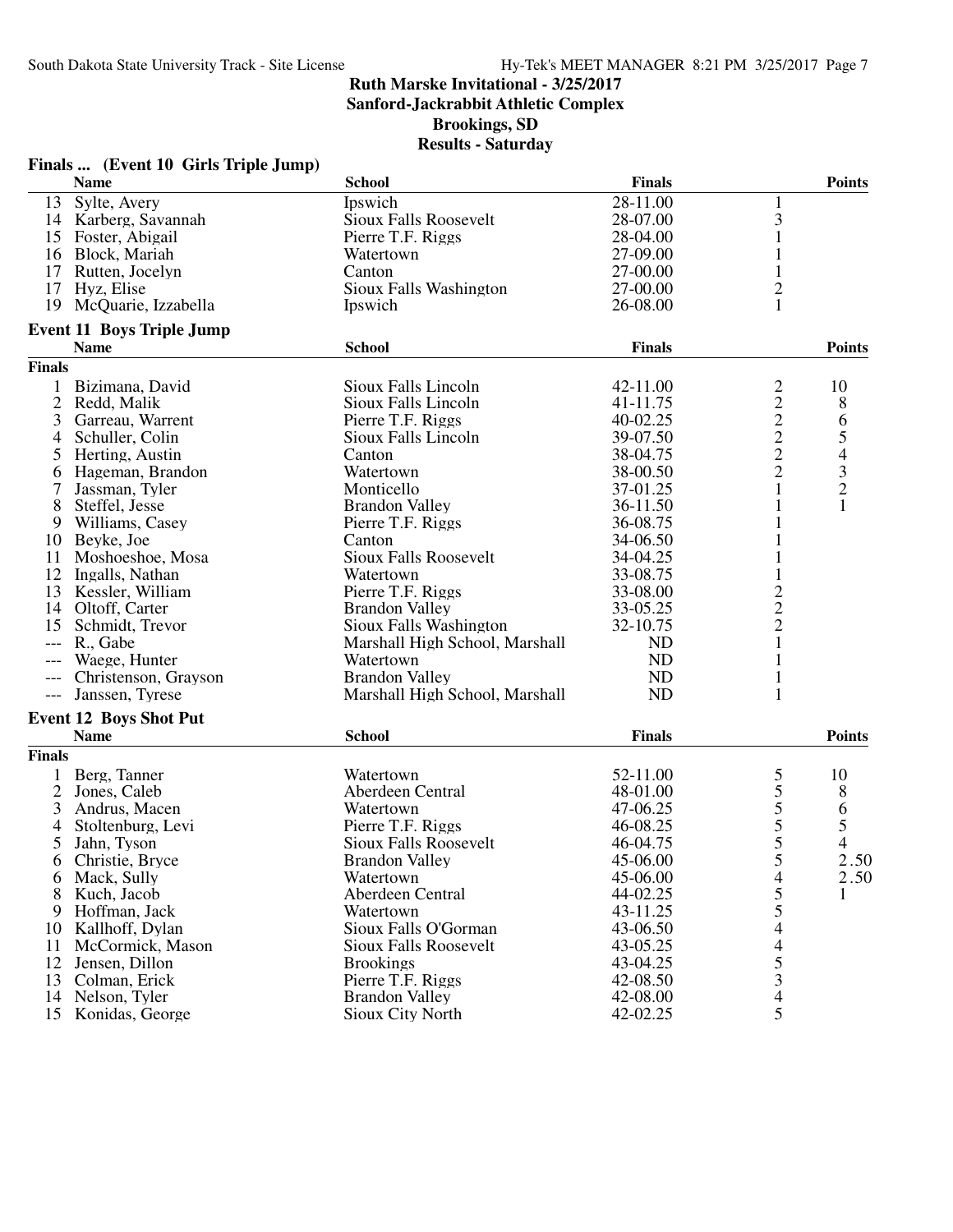**Sanford-Jackrabbit Athletic Complex**

**Brookings, SD**

|    | Finals  (Event 12 Boys Shot Put) |                                |               |                          |
|----|----------------------------------|--------------------------------|---------------|--------------------------|
|    | <b>Name</b>                      | <b>School</b>                  | <b>Finals</b> | <b>Points</b>            |
| 16 | James-El, Emmanuel               | Pierre T.F. Riggs              | 42-01.25      | 5                        |
| 17 | Paulsen, Ty                      | Pierre T.F. Riggs              | 41-06.75      | $\overline{4}$           |
| 18 | Franck, Cody                     | LeMars                         | 41-03.00      | $\overline{\mathcal{L}}$ |
| 19 | Beck, Brady                      | Sioux Falls O'Gorman           | 41-00.50      | 3                        |
| 20 | Ralls, Kendrick                  | Sioux Falls Roosevelt          | 40-10.00      | 3                        |
| 21 | Ludwigs, Wylie                   | LeMars                         | 40-06.50      | 4                        |
| 22 | Brown, Noah                      | Sioux Falls Lincoln            | 39-09.50      | $\overline{c}$           |
| 23 | Gonnely, Shane                   | Watertown                      | 39-08.75      | $\overline{4}$           |
|    | 24 Flakus, Jake                  | Aberdeen Central               | 39-06.50      | 4                        |
|    | 25 Dietzenbach, Jacob            | Canton                         | 39-01.00      | 4                        |
| 26 | Woodruff, Koryatt                | Sioux City West                | 39-00.50      | 4                        |
| 27 | Maher, Jack                      | Pierre T.F. Riggs              | 39-00.00      | 4                        |
| 28 | Ceaser, Bryan                    | Sioux City North               | 38-05.50      | 3                        |
| 29 | Newton, Tyson                    | <b>Brandon Valley</b>          | 38-04.50      | 3                        |
| 30 | Grode, Quinn                     | <b>Brandon Valley</b>          | 38-04.25      | $\sqrt{2}$               |
|    | 31 Halvorson, Max                | Spirit Lake                    | 37-03.50      | $\overline{c}$           |
|    | 32 Kluver, Riley                 | LeMars                         | 36-08.00      | 3                        |
| 33 | Kolbeck, Alex                    | <b>Brandon Valley</b>          | 36-06.00      | 3                        |
| 34 | Abresch, Jacob                   | Monticello                     | 36-03.50      | 3                        |
| 35 | Isebrand, Eric                   | LeMars                         | 36-00.75      | $\overline{2}$           |
|    | 36 Dickens, Brandon              | Sioux Falls Washington         | 35-11.25      | $\mathbf 1$              |
|    | 37 Bramhall, Will                | Spirit Lake                    | 35-08.75      | $\mathfrak{Z}$           |
|    | 38 Walden, Alex                  | Sioux City North               | 35-02.50      |                          |
| 39 | DeJong, Alex                     | Canton                         | 35-00.75      | $rac{2}{3}$              |
| 40 | Macki, Keenan                    | Monticello                     | 34-06.75      | $\overline{2}$           |
| 41 | Bosler, Alex                     | Spirit Lake                    | 34-06.25      | 3                        |
| 42 | Kaul, Riley                      | Aberdeen Central               | 34-05.75      | $\overline{\mathcal{L}}$ |
| 43 | San, Choumno                     | Sioux City West                | 34-05.00      | $\sqrt{2}$               |
| 44 | Wilebski, Hunter                 | <b>West Central</b>            | 34-02.50      | $\mathbf{1}$             |
| 45 | Black, Yahya                     | Marshall High School, Marshall | 33-00.50      | $\overline{c}$           |
| 46 | Fergen, Caleb                    | Sioux City North               | 32-07.25      | $\mathbf{1}$             |
| 47 | Cassell, Dwayne                  | Sioux City North               | 32-06.50      | $\mathbf{2}$             |
| 48 | Ohayon, Isaiah                   | West Central                   | 31-06.75      | $\mathbf{1}$             |
|    | 49 Goulet, Carter                | Sioux Falls Lincoln            | 31-06.25      | $\mathbf{1}$             |
| 50 | Vugteveen, Garret                | Spirit Lake                    | 31-05.75      | $\overline{c}$           |
| 51 | Becker, Kyle                     | West Central                   | 31-01.25      | $\mathbf{1}$             |
| 52 | Christie, Tucker                 | <b>Brookings</b>               | 30-05.50      | 3                        |
| 53 | Hauschild, Levi                  | Sioux Falls Lincoln            | 30-03.25      | $\overline{2}$           |
|    | 54 Beck, Parker                  | Spirit Lake                    | 29-05.50      | $\mathbf{1}$             |
|    | 55 Hoppe, Brenick                | LeMars                         | 29-04.25      | 1                        |
|    | 56 Olsen, Nick                   | Aberdeen Central               | 29-01.25      | 5                        |
|    | 57 Fetter, Chris                 | Sioux Falls Lincoln            | 28-11.75      | $\overline{2}$           |
| 58 | Stark, Nick                      | West Central                   | 28-11.50      | 1                        |
| 59 | Jensen, Abe                      | Marshall High School, Marshall | 28-10.75      | $\overline{2}$           |
|    | 60 Harden, Jacob                 | West Central                   | 27-04.00      | 1                        |
|    | 61 Barnett, Tom                  | Sioux Falls Lincoln            | 27-02.75      |                          |
|    | 62 Tran, Jimmy                   | <b>Sioux City West</b>         | 27-00.75      |                          |
| 63 | Vaul, Dominic                    | Sioux City West                | 25-06.25      | 1                        |
|    | 64 Vilayphone, Randy             | Sioux Falls Washington         | 25-00.50      | 1                        |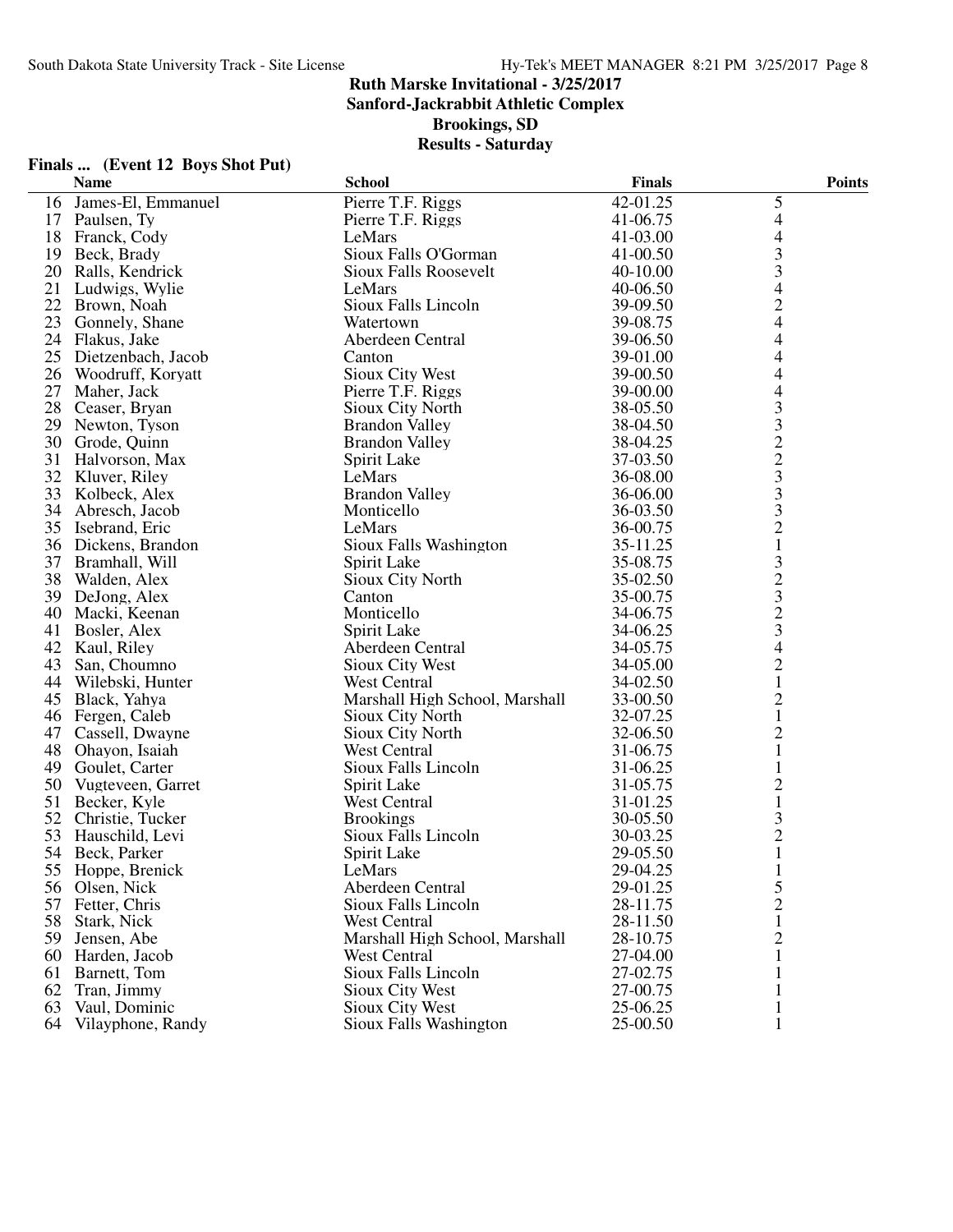**Sanford-Jackrabbit Athletic Complex**

**Brookings, SD**

|               | Finals  (Event 12 Boys Shot Put)        |                                |                      |                                 |                |
|---------------|-----------------------------------------|--------------------------------|----------------------|---------------------------------|----------------|
|               | <b>Name</b>                             | <b>School</b>                  |                      | <b>Finals</b>                   | <b>Points</b>  |
| 65            | Sherman, Gabe                           | Marshall High School, Marshall |                      | 21-00.50<br>1                   |                |
|               | 66 Bergjord, Zac                        | Marshall High School, Marshall |                      | $\mathbf{1}$<br>19-00.25        |                |
| 67            | Hoseck, Derrick                         | Marshall High School, Marshall |                      | $\mathbf{2}$<br>16-05.50        |                |
|               | Coupland, Drake                         | Sioux City West                |                      | $\overline{2}$<br><b>ND</b>     |                |
|               | <b>Event 13 Girls 4x800 Meter Relay</b> |                                |                      |                                 |                |
|               | <b>Team</b>                             | Relay                          |                      | <b>Finals</b>                   | <b>Points</b>  |
| <b>Finals</b> |                                         |                                |                      |                                 |                |
| $\mathbf{1}$  | Marshall High School, Marshal           |                                |                      | 10:02.71                        | 10             |
|               | 1) Boersma, Claire                      | 2) Sample, Nichole             | 3) Blomme, Sydney    | 4) Sample, Natalee              |                |
|               | Aberdeen Central                        | A                              |                      | 10:17.12                        | 8              |
|               | 1) Douglas, Zoe                         | 2) Riggs, Ava                  | 3) Hermansen, Jordan | 4) Jacobs, Melanie              |                |
| 3             | Sioux Falls Washington                  |                                |                      | 10:19.70                        | 6              |
|               | 1) Kray, Carlie                         | 2) Kearney, Kelsi              | 3) DeBeer, Kayla     | 4) Etrheim, Megan               |                |
| 4             | Sioux City North                        | A                              |                      | 11:00.74                        | 5              |
|               | 1) Coyle, McKenzie                      | 2) Yebra, Lillyana             | 3) Olson, Monica     | 4) Phillips, Brenda             |                |
| 5             | <b>Sioux Falls Roosevelt</b>            | A                              |                      | 11:02.55                        | 4              |
|               | 1) Fenderson, Jadalyn                   | 2) Ketcham, Jessalyn           | 3) Irsfield, Emma    | 4) Guerts, Jaide                |                |
|               | 6 Canton                                |                                |                      | 11:02.65                        | 3              |
|               | 1) Peterson, Karryn                     | 2) Schroedermeier, Paige       | 3) Bentz, Brystol    | 4) Woods, Elizabeth             |                |
| 7             | Watertown                               | A<br>2) Holinka, Marissa       | 3) Schulte, Megan    | 11:06.86<br>4) Anderson, Morgan | $\overline{2}$ |
|               | 1) Corey, Taylor                        |                                |                      |                                 |                |
| 8             | Spirit Lake<br>1) Jenness, Emma         | A<br>2) Sieperda, Mady         | 3) Pobuda, Shaunna   | 11:11.78<br>4) O'Hagan, Lucy    | $\mathbf{1}$   |
| 9             | LeMars                                  |                                |                      | 11:17.58                        |                |
|               | 1) Rand, Sydney                         | 2) Washburn, Paige             | 3) Hinds, Jessi      | 4) Theeler, Johanna             |                |
|               | 10 West Central                         |                                |                      | 11:20.31                        |                |
|               | 1) Rohan, Olivia                        | 2) Nettiffee, Ashley           | 3) Cain, Abbie       | 4) Haugen, Emma                 |                |
| 11            | Sioux Falls Lincoln                     | A                              |                      | 11:24.59                        |                |
|               | 1) Peters, Eliza                        | 2) Ericson, Taylor             | 3) Ware, Taleah      | 4) Thaemert, Nyah               |                |
| 12            | <b>Sioux Falls Roosevelt</b>            | B                              |                      | 11:27.57                        |                |
|               | 1) Pearson, Lydia                       | 2) Bierwagen, Alyssa           | 3) Howard, Madison   | 4) Giles, Laramie               |                |
| 13            | Sioux City North                        |                                |                      | 11:30.51                        |                |
|               | 1) Walters, Jaycelyn                    | 2) Tott, Kiara                 | 3) Mosqueda, Jazmin  | 4) Ruiz, Ericka                 |                |
|               | 14 Council Bluffs Jefferson             | A                              |                      | 11:38.78                        |                |
|               | 1) Exley, Alexis                        | 2) Rodriguez, Ana              | 3) Hernandez, Yisel  | 4) Evers, Emma                  |                |
| 15            | <b>Council Bluffs Jefferson</b>         | B                              |                      | 12:22.41                        |                |
|               | 1) Englund, Treasure                    | 2) Blanco, Georgia             | 3) Deal, Keyla       | 4) Nelson, Mikayla              |                |
|               | 16 Sioux City North                     | B                              |                      | 12:24.70                        |                |
|               | 1) Martinez, Lorena                     | 2) Feiges, Isobel              | 3) DeAnda, Celeste   | 4) Samaniego, Nathaly           |                |
|               | Sioux City West                         | A                              |                      | <b>DNF</b>                      |                |
|               | 1) Farley, Justice                      | 2) Luna, Sofia                 | 3) Ponce, Gabrielle  | 4) Narcia, Alba                 |                |
|               | <b>Event 14 Boys 4x800 Meter Relay</b>  |                                |                      |                                 |                |
|               | <b>Team</b>                             | Relay                          |                      | <b>Finals</b>                   | <b>Points</b>  |
| <b>Finals</b> |                                         |                                |                      |                                 |                |
| $\mathbf{1}$  | Sioux Falls Lincoln                     | A                              |                      | 8:17.34                         | 10             |
|               | 1) Peters, Gabe                         | 2) Klitzke, Henry              | 3) Elliott, Sam      | 4) Elliott, Jack                |                |
| 2             | Spirit Lake                             | A                              |                      | 8:19.85                         | 8              |
|               | 1) McCaffery, Mason                     | 2) Maris, Ryan                 | 3) Dykema, Jack      | 4) Skopec, Adam                 |                |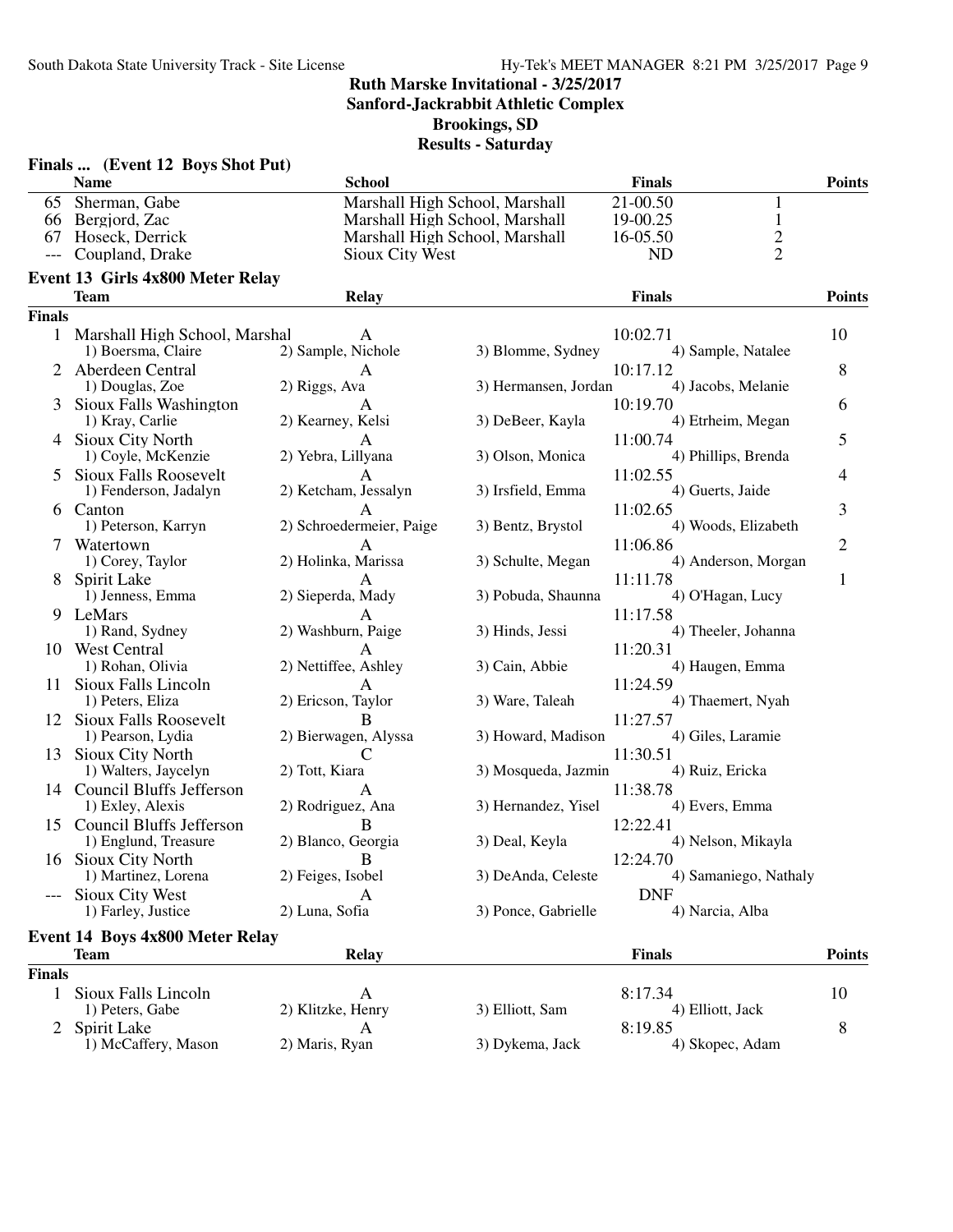**Sanford-Jackrabbit Athletic Complex**

**Brookings, SD**

## **Results - Saturday**

|    | <b>Team</b>                      | <b>Relay</b>                      | <b>Finals</b>                                  | <b>Points</b>  |
|----|----------------------------------|-----------------------------------|------------------------------------------------|----------------|
| 3  | <b>Sioux Falls Roosevelt</b>     | A                                 | 8:20.91                                        | 6              |
|    | 1) Hein, Thane                   | 2) Dannenbring, Brady             | 3) Johnson, Davis<br>4) Lee, Isaiah            |                |
|    | 4 Sioux Falls Washington         | А                                 | 8:44.31                                        | 5              |
|    | 1) Woodall, Nathan               | 2) Sadi, Jonas                    | 3) Mvuyekure, Bonheur<br>4) Zahn, Topher       |                |
|    | 5 Sergeant Bluff-Luton           | A                                 | 8:50.91                                        | $\overline{4}$ |
|    | 1) Ritz, Easton                  | 2) Hofer, Paydon                  | 3) Scott, Miles<br>4) Hannemann, Gabe          |                |
|    | <b>Sioux Falls Roosevelt</b>     | B                                 | 8:52.66                                        | 3              |
|    | 1) Peters, Ryan                  | 2) Jaimes, Diego                  | 4) Ferri, Colin<br>3) Slaba, Jayden            |                |
|    | 7 Pierre T.F. Riggs              |                                   | 8:59.43                                        | $\overline{2}$ |
|    | 1) Lusk, Caleb                   | 2) Mutchelknaus, Dmitri           | 3) Ramirez, Alejandro<br>4) Rameriz, Vicente   |                |
|    | <b>Brandon Valley</b>            | A                                 | 9:01.90                                        | 1              |
|    | 1) Vigants, Austin               | 2) Mashlan, Carson                | 3) Dykstra, Zach<br>4) Sylliaasen, Cole        |                |
| 9  | Aberdeen Central                 | A                                 | 9:04.34                                        |                |
|    | 1) Harrison, Jackson             | 2) Ryan, Aaron                    | 3) Johnson, Zac<br>4) Burris, Austin           |                |
| 10 | Sioux Falls Washington           | В                                 | 9:08.69                                        |                |
|    | 1) Richards, Noah                | 2) Mahamed, Shodo                 | 3) Mohamud, Ayub<br>4) Derr, Eric              |                |
|    | 11 Sioux City North              | A                                 | 9:09.25                                        |                |
|    | 1) Pace, Deven                   | 2) Bush, Ethan                    | 3) Tucker, Dayson<br>4) Miller, Caleb          |                |
| 12 | Sioux Falls Washington           | $\mathcal{C}$<br>2) Maalim, Aweys | 9:21.66<br>3) Lather, Chase<br>4) Walter, Alex |                |
|    | 1) Bita, Merci<br>Watertown      |                                   | 9:21.97                                        |                |
| 13 | 1) Bollinger, Dillon             | 2) Bollinger, Brady               | 3) Wilson-Reihe, Garet<br>4) Syhre, Gabe       |                |
|    | 14 Marshall High School, Marshal |                                   | 9:22.56                                        |                |
|    | 1) Blomme, Quentin               | 2) Remme, Cole                    | 3) Caron, Damian<br>4) Meyer, Jenson           |                |
|    | 15 Monticello                    | A                                 | 9:32.00                                        |                |
|    | 1) Baloun, Matt                  | 2) Remsik, Dylan                  | 4) Turner, Zach<br>3) Smieja, Alec             |                |
|    | 16 Sioux Falls Roosevelt         |                                   | 9:48.83                                        |                |
|    | 1) Brave, Brian                  | 2) Roggenbuck, Caleb              | 4) Waddell, Connor<br>3) Reeser, Brysen        |                |
|    | 17 Brandon Valley                | B                                 | 9:55.94                                        |                |
|    | 1) Wells, Tyler                  | 2) Niewenhuis, Tanner             | 3) Gienapp, Quinn<br>4) Klatt, Caleb           |                |
|    | 18 LeMars                        | C                                 | 9:56.03                                        |                |
|    | 1) Heeren, Tucker                | 2) Ott, Cody                      | 3) Olson, Brandon<br>4) Gomez, Diego           |                |
|    | 19 LeMars                        | А                                 | 10:06.72                                       |                |
|    | 1) Wurth, Austin                 | 2) Schroeder, Camden              | 3) Morales, Ariel<br>4) Slattery, Caleb        |                |
|    | 20 LeMars                        | R                                 | 10:08.62                                       |                |
|    | 1) Francksen-Small, Jacob        | 2) Hogrefe, Tate                  | 4) O'Dwyer, Jacob<br>3) Herbst, Kyle           |                |
| 21 | Sioux City North                 | B                                 | 10:46.95                                       |                |
|    | 1) Eybers, Aaron                 | 2) Christensen, Boden             | 3) Philpotts, Brandon<br>4) Miller, Eli        |                |
| 22 | Sioux City West                  | А                                 | 10:54.70                                       |                |
|    | 1) Surber, Austin                | 2) Schroeder, Brandon             | 3) Longwell, Evan<br>4) Melgoza, Jose          |                |

## **Event 15 Girls 100 Meter Hurdles**

| <b>Name</b>         |                     |        |               | <b>Points</b> |
|---------------------|---------------------|--------|---------------|---------------|
| <b>Finals</b>       |                     |        |               |               |
| Gardner, Laken      | Sioux City West     | 15.67  |               | 10            |
| 2 Schmeichel, Averi | West Central        | 15.75  |               |               |
| 3 Heier, Ryley      | Sioux Falls Lincoln | 15.91  |               | O             |
| 4 Tietz, Sophie     | Watertown           | 15.96  |               |               |
| 5 Giles, Jessi      | Madison             | 16.44  |               |               |
| 6 Justus, Liberty   | Sioux Falls Lincoln | 16.99  |               |               |
| Peters, Seyani      | Aberdeen Central    | 17.17  |               |               |
|                     |                     | School | <b>Finals</b> | H#            |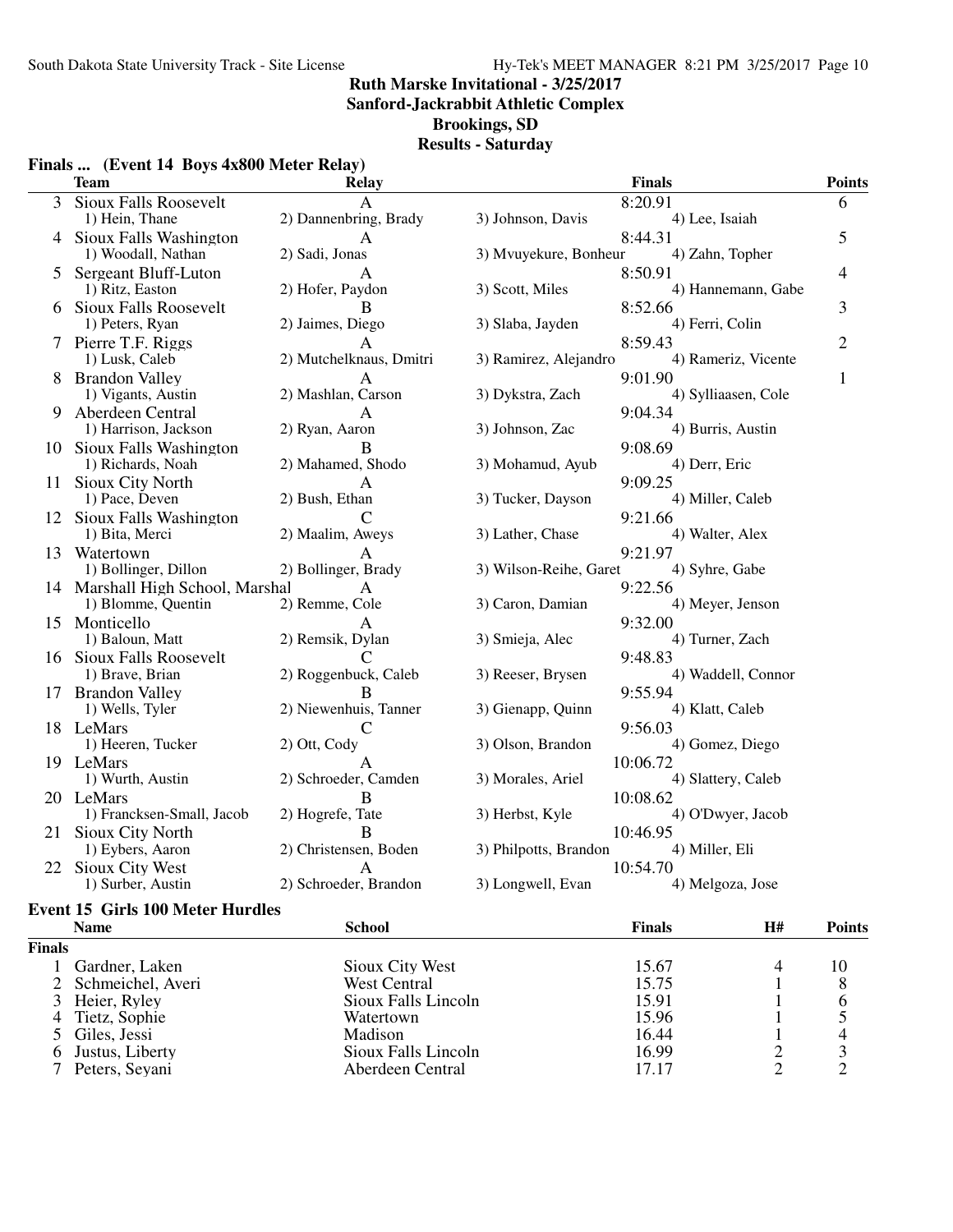**Finals ... (Event 15 Girls 100 Meter Hurdles)**

## **Ruth Marske Invitational - 3/25/2017**

**Sanford-Jackrabbit Athletic Complex**

**Brookings, SD**

## **Results - Saturday**

|               | <b>Name</b>                     | <b>School</b>                   | <b>Finals</b> | H#                                         | <b>Points</b>                                   |
|---------------|---------------------------------|---------------------------------|---------------|--------------------------------------------|-------------------------------------------------|
|               | 8 Lundstrom, Jada               | Canton                          | 17.21         | 1                                          |                                                 |
|               | 9 Gross, Sierra                 | Spirit Lake                     | 17.26         | $\mathbf{1}$                               |                                                 |
|               | 10 Hansen, Morgan               | Sioux Falls Lincoln             | 17.46         |                                            |                                                 |
| 11            | VanDenHoek, Alexis              | Sioux Falls Roosevelt           | 17.54         | $\frac{3}{2}$                              |                                                 |
|               | 12 Bonin, Laney                 | Canton                          | 17.70         | $\mathbf{1}$                               |                                                 |
|               | 13 Sargisson, Jacenta           | LeMars                          | 17.73         | $\mathfrak{Z}$                             |                                                 |
|               | 14 Bad Moccasin, Chelsey        | Aberdeen Central                | 17.74         | $\mathbf{1}$                               |                                                 |
|               | 15 Chamberlain, Kaedyn          | <b>Sioux Falls Roosevelt</b>    | 17.91         |                                            |                                                 |
|               | 16 Langseth, Anna               | Sioux Falls Lincoln             | 18.21         | 233245                                     |                                                 |
| 17            | Starner, Josey                  | <b>Council Bluffs Jefferson</b> | 18.22         |                                            |                                                 |
| 18            | Kreber, Kendyl                  | Sioux Falls O'Gorman            | 18.32         |                                            |                                                 |
|               | 19 Davison, Jaiden              | LeMars                          | 18.64         |                                            |                                                 |
|               | 20 Mozak, Makayla               | Sioux City West                 | 18.72         |                                            |                                                 |
|               | 21 Chatwell, Jennifer           | <b>Sioux Falls Roosevelt</b>    | 18.75         | $\overline{\mathcal{A}}$                   |                                                 |
|               | 22 Birath, Mikaela              | <b>Brandon Valley</b>           | 18.99         |                                            |                                                 |
| 23            | Alesch, Brooke                  | LeMars                          | 19.09         | $\frac{2}{3}$                              |                                                 |
| 24            | Senger, Taryn                   | Pierre T.F. Riggs               | 19.58         | $\overline{4}$                             |                                                 |
|               | 25 Mashlan, Morgan              | <b>Brandon Valley</b>           | 19.70         |                                            |                                                 |
|               | 26 Vetos, Nissa                 | Canton                          | 19.72         |                                            |                                                 |
|               | 27 Leusink, Kady                | LeMars                          | 19.77         | 24326                                      |                                                 |
|               | 28 Davison, Jordyn              | LeMars                          | 19.86         |                                            |                                                 |
| 29            | Burge, Madison                  | Sioux City West                 | 19.90         |                                            |                                                 |
|               | 30 Herrman, Allycen             | Pierre T.F. Riggs               | 19.94         |                                            |                                                 |
| 31            | Severson, Allison               | Ipswich                         | 20.06         | $\begin{array}{c} 4 \\ 5 \\ 5 \end{array}$ |                                                 |
|               | 32 Frick, Brenna                | Canton                          | 20.53         |                                            |                                                 |
|               | 33 Janke, Kennedy               | Madison                         | 20.92         | $\overline{\mathcal{A}}$                   |                                                 |
|               | 34 Carroll, Alexcia             | Council Bluffs Jefferson        | 21.00         | $\begin{array}{c} 6 \\ 5 \end{array}$      |                                                 |
|               | 35 Vockler, Kaite               | Sioux Falls O'Gorman            | 21.11         |                                            |                                                 |
|               | 36 Dockendorf, Lindsey          | Madison                         | 21.13         | $\overline{4}$                             |                                                 |
|               | 37 Bladt, Abby                  | <b>Council Bluffs Jefferson</b> | 21.46         | 6                                          |                                                 |
|               | 38 Webb, Brooklyn               | Sioux City West                 | 21.64         | 6                                          |                                                 |
|               | 39 Duax, Amelia                 | Sioux City West                 | 22.11         | 6                                          |                                                 |
|               | 40 Schulte, Megan               | Watertown                       | 22.13         | $rac{3}{5}$                                |                                                 |
|               | 41 Hernes, Grace                | Canton                          | 22.42         |                                            |                                                 |
| 42            | Anderson, Aalyce                | Council Bluffs Jefferson        | 23.22         | 6                                          |                                                 |
|               | 43 Beyene, Rahwa                | Sioux Falls Washington          | 24.35         | 5                                          |                                                 |
|               | Event 16 Boys 110 Meter Hurdles |                                 |               |                                            |                                                 |
|               | <b>Name</b>                     | <b>School</b>                   | <b>Finals</b> | H#                                         | <b>Points</b>                                   |
| <b>Finals</b> |                                 |                                 |               |                                            |                                                 |
| 1             | Weeter, Noah                    | Sioux City North                | 15.52         | 1                                          | 10                                              |
| 2             | Donahoe, Josh                   | <b>Brandon Valley</b>           | 16.01         |                                            | 8                                               |
| 3             | Kliever, Kyle                   | LeMars                          | 16.03         |                                            | 6                                               |
| 4             | Ahrenstorff, Dawson             | Spirit Lake                     | 16.24         | 1                                          |                                                 |
| 5             | Lear, Pierre                    | Watertown                       | 16.42         | $\mathbf{2}$                               | $\begin{array}{c} 5 \\ 4 \\ 3 \\ 2 \end{array}$ |
| 6             | Kolbeck, Wilson                 | <b>Brandon Valley</b>           | 16.66         | $\mathbf{1}$                               |                                                 |
| 7             | Renken, Zach                    | Spirit Lake                     | 16.76         | 1                                          |                                                 |
| 8             | Kempema, Tyler                  | Sioux City North                | 16.86         | $\mathbf{2}$                               | $\mathbf{1}$                                    |

9 Lokonobei, Lawerence Sioux Falls Roosevelt 16.90 2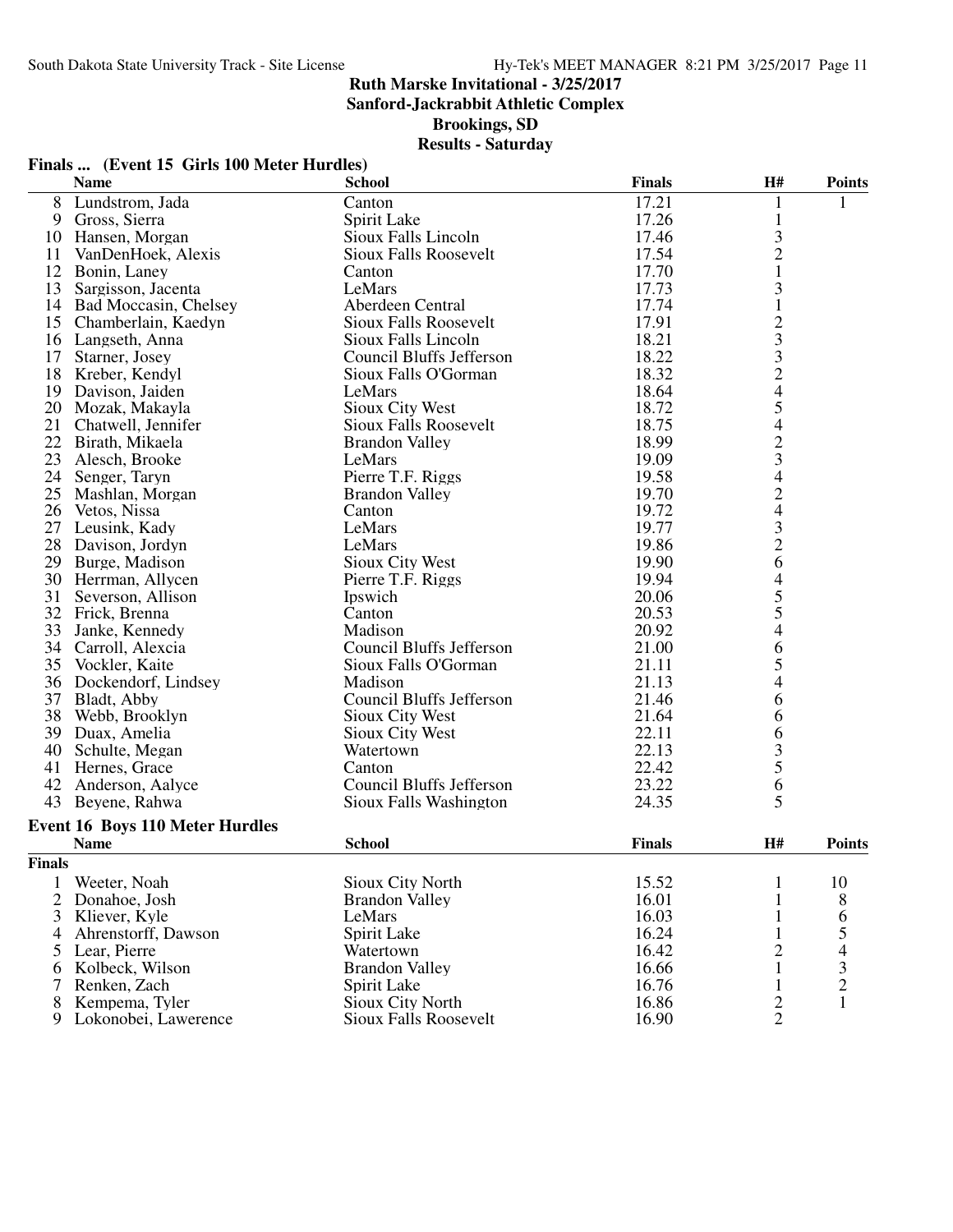**Sanford-Jackrabbit Athletic Complex**

**Brookings, SD**

## **Results - Saturday**

|                | Finals  (Event 16 Boys 110 Meter Hurdles) |                                                |                |                                           |                |
|----------------|-------------------------------------------|------------------------------------------------|----------------|-------------------------------------------|----------------|
|                | <b>Name</b>                               | <b>School</b>                                  | <b>Finals</b>  | H#                                        | <b>Points</b>  |
| 10             | Maier, Mikhale                            | Monticello                                     | 16.97          |                                           |                |
|                | 11 Walls, Bryce                           | <b>Sioux Falls Roosevelt</b>                   | 17.11          | $3235$<br>$435$                           |                |
|                | 12 Freiberg, Austin                       | Sergeant Bluff-Luton                           | 17.76          |                                           |                |
|                | 13 Waters, Joe                            | Spirit Lake                                    | 18.23          |                                           |                |
|                | 14 Furula, Wilson                         | Sioux Falls Lincoln                            | 18.39          |                                           |                |
|                | 15 Reoun, Johnson                         | Sioux City West                                | 18.42          |                                           |                |
|                | 16 Treadway, Braedon                      | Sioux Falls Lincoln                            | 18.77          |                                           |                |
|                | 17 Douglas, Ray Ray                       | <b>Sioux City West</b>                         | 18.80          | $\overline{4}$                            |                |
|                | 18 Berg, Alec                             | Watertown                                      | 18.83          | $\overline{4}$                            |                |
|                | 19 Watson, Robbie                         | Monticello                                     | 18.87          | 5                                         |                |
|                | 20 Freese, Nate                           | Sioux Falls Washington                         | 18.88          | $\mathbf{1}$                              |                |
|                | 21 Reily, Caileb                          | Madison                                        | 18.92          | 4                                         |                |
|                | 22 Reynolds, Michael                      | West Central                                   | 18.97          | 5                                         |                |
| 23             | Jensen, Connor                            | Spirit Lake                                    | 18.97          | $\overline{4}$                            |                |
|                | 24 Hertz, Alex                            | Sioux Falls O'Gorman                           | 19.10          |                                           |                |
|                | 25 Van Hemert, Jesse                      | <b>Brandon Valley</b>                          | 19.20          |                                           |                |
|                | 26 Wilhus, Mika                           | LeMars                                         | 19.48          | $\frac{4}{3}$ $\frac{3}{5}$ $\frac{5}{3}$ |                |
| 27             | Jenkins, Owen                             | Sioux Falls Lincoln                            | 19.61          |                                           |                |
|                | 28 Harris, Max                            | <b>Brandon Valley</b>                          | 20.12          |                                           |                |
|                | 29 Kondolo, Junior                        | Sioux Falls Washington                         | 20.22          | 6                                         |                |
|                | 30 Carda, Will                            | Sioux Falls Washington                         | 20.35          | 6                                         |                |
|                | 31 Walker, Brock                          | Sioux Falls Washington                         | 21.56          | 5                                         |                |
|                | 32 O'Connor, Nick                         | Watertown                                      | 21.67          | 6                                         |                |
|                | 33 Cehajic, Edwin                         | Sioux Falls Lincoln                            | 22.31          | 4                                         |                |
|                | <b>Event 17 Girls 100 Meter Dash</b>      |                                                |                |                                           |                |
|                | <b>Name</b>                               | <b>School</b>                                  | <b>Finals</b>  | H#                                        | <b>Points</b>  |
| <b>Finals</b>  |                                           |                                                |                |                                           |                |
|                |                                           |                                                |                |                                           |                |
|                | 1 Brunner, Rachel                         | Watertown                                      | 13.00          | 3<br>$\overline{c}$                       | 10             |
| $\overline{2}$ | Thomas, Jade                              | Sioux Falls Lincoln                            | 13.03          |                                           | 8              |
| 3              |                                           |                                                |                |                                           |                |
|                | Gardner, Laken                            | Sioux City West                                | 13.04          | $\overline{c}$                            | 6              |
| 4              | Peak-Wallace, MaLika                      | Sioux City North                               | 13.16          | $\mathbf{1}$                              | 5              |
| 5              | Johannsen, Jacee                          | Sioux Falls Washington                         | 13.19          | 1                                         | 4              |
| 6              | Justus, Liberty                           | Sioux Falls Lincoln                            | 13.26          | 1                                         | 3              |
| $\tau$         | Bren, Ali                                 | Sioux Falls Roosevelt                          | 13.32          | $\overline{c}$                            | $\overline{c}$ |
| 8              | Maher, Sydney                             | <b>Brookings</b>                               | 13.32          | $\mathbf{1}$                              | $\mathbf{1}$   |
| 9              | Mohr, Michaela                            | Sioux Falls Lincoln                            | 13.36          | $\mathbf{1}$                              |                |
|                | 10 Duax, Amelia                           | Sioux City West                                | 13.47          | $\overline{c}$                            |                |
|                | 11 Kurtz, Sydney                          | West Central                                   | 13.51          | $\overline{2}$                            |                |
|                | 12 Maurer, Taylor                         | Ipswich                                        | 13.57          |                                           |                |
|                | 13 Bartels, Kailee                        | <b>Brookings</b>                               | 13.64          | $\frac{2}{5}$                             |                |
|                | 14 Geier, Grace                           | Watertown                                      | 13.67          | $\overline{4}$                            |                |
|                | 15 Nelson, Kali                           | <b>West Central</b>                            | 13.73          |                                           |                |
|                | 16 Jackmon, Hannah                        | <b>Brandon Valley</b>                          | 13.78          | $rac{2}{5}$                               |                |
| 17             | Smith Carter, Rodhesia                    | Council Bluffs Jefferson                       | 13.79          | 3                                         |                |
|                | 18 Glisar, Kelli                          | Sioux City North                               | 13.81          | 6                                         |                |
|                | 19 Quintanilla, Leila<br>20 Bindert, Liz  | <b>Sioux City North</b><br>Sioux Falls Lincoln | 13.81<br>13.83 | 9<br>1                                    |                |

21 Roggenbuck, Myah Sioux Falls Roosevelt 13.89 4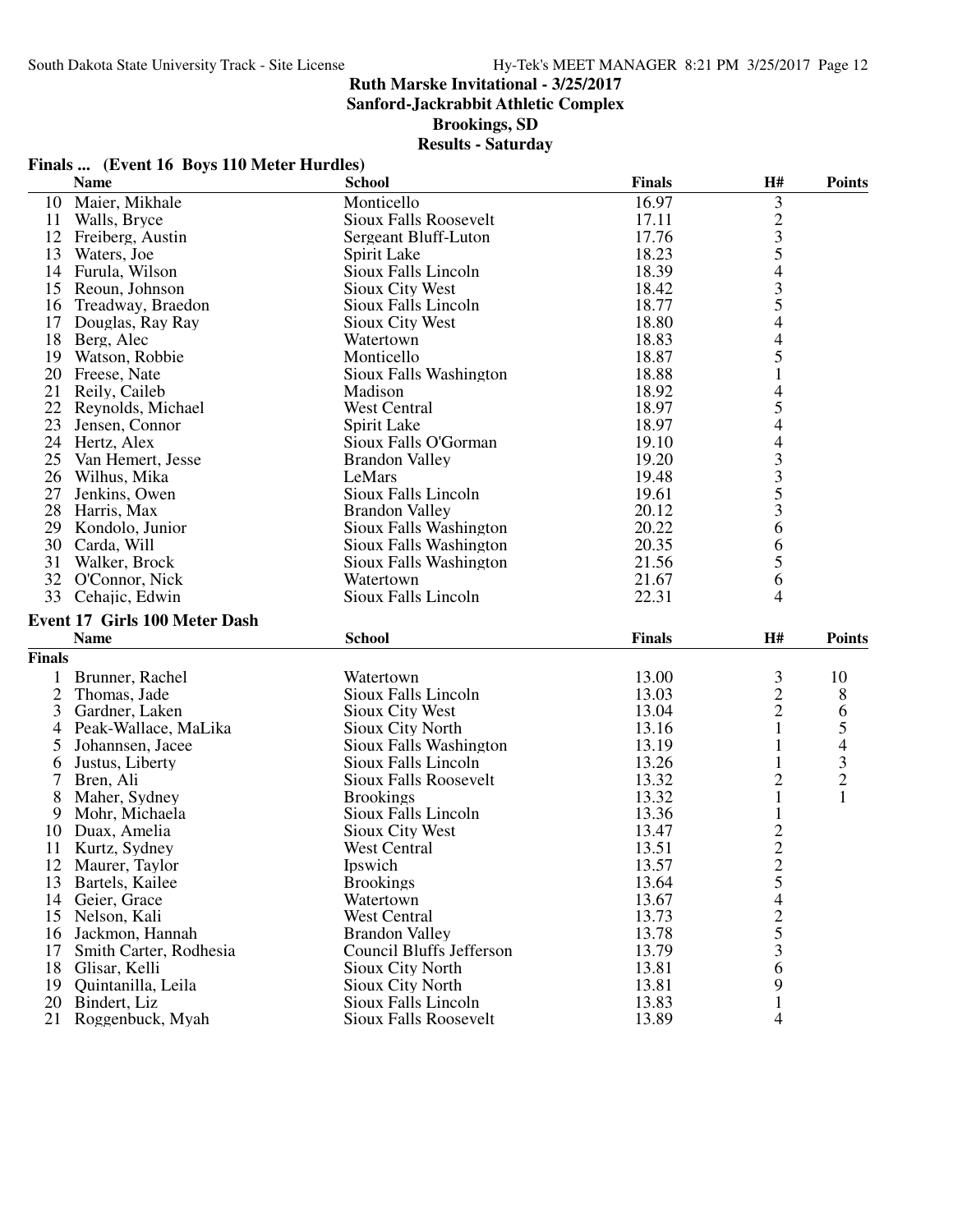**Sanford-Jackrabbit Athletic Complex**

**Brookings, SD**

| Finals  (Event 17 Girls 100 Meter Dash) |  |  |  |
|-----------------------------------------|--|--|--|
|-----------------------------------------|--|--|--|

|    | <b>Name</b>          | <b>School</b>                   | <b>Finals</b> | H#             | <b>Points</b> |
|----|----------------------|---------------------------------|---------------|----------------|---------------|
| 22 | VanOverbeke, Jada    | West Central                    | 13.91         | 3              |               |
| 23 | Nelson, Shaw         | West Central                    | 13.92         | 3              |               |
| 24 | Smith, Taelor        | Madison                         | 13.98         | 6              |               |
| 25 | Williams, Stephanie  | LeMars                          | 14.00         | 5              |               |
|    | 26 Kelley, Jadyn     | Sioux Falls Roosevelt           | 14.02         | 4              |               |
| 27 | Santay, Hannah       | Council Bluffs Jefferson        | 14.04         | 4              |               |
| 28 | Gors, Isabel         | Madison                         | 14.04         | $\mathbf{1}$   |               |
| 29 | Sorenson, Tominee    | Sioux Falls Lincoln             | 14.06         | 4              |               |
|    | 30 Allison, Esther   | Sioux Falls Washington          | 14.08         | 6              |               |
| 31 | Ungang, Faith        | Sioux Falls Washington          | 14.18         | 4              |               |
|    | 32 Mozak, Makayla    | Sioux City West                 | 14.19         | 7              |               |
| 33 | Hegdahl, Ellie       | <b>Brookings</b>                | 14.20         | 8              |               |
| 34 | Schwartz, Halie      | LeMars                          | 14.21         | 9              |               |
|    | 35 Holbert, Gabby    | Sioux Falls O'Gorman            | 14.23         | 5              |               |
|    | 36 Sestak, Rachel    | <b>Bon Homme</b>                | 14.24         | 3              |               |
| 37 | Scharffenberg, Mason | West Central                    | 14.30         | 5              |               |
|    | 38 Lenz, Haylee      | LeMars                          | 14.31         | 6              |               |
| 38 | Schneider, Carsyn    | Marshall High School, Marshall  | 14.31         | 9              |               |
| 40 | Larson, Angela       | Council Bluffs Jefferson        | 14.33         | $\overline{7}$ |               |
| 41 | Derby, Mahlia        | Watertown                       | 14.36         | 5              |               |
| 41 | Weisbeck, Regan      | <b>Brookings</b>                | 14.36         | 9              |               |
| 43 | Zueger, Allie        | Aberdeen Central                | 14.37         | 3              |               |
|    | 44 Ysbrand, Miranda  | <b>Brookings</b>                | 14.50         | 5              |               |
| 45 | Stansbury, Breanna   | Canton                          | 14.60         | 7              |               |
| 46 | Mortier, Alison      | Marshall High School, Marshall  | 14.60         | 8              |               |
|    | 47 Hammrich, Bailey  | Ipswich                         | 14.62         | 7              |               |
| 48 | Frantz, Riley        | <b>Brandon Valley</b>           | 14.63         | 8              |               |
|    | 49 Gorman, Emonie    | Sioux City North                | 14.64         | 11             |               |
|    | 50 Heller, Delaney   | Watertown                       | 14.67         | 6              |               |
| 51 | Exley, Alexis        | <b>Council Bluffs Jefferson</b> | 14.70         | 4              |               |
|    | 52 Moon, Hannah      | Sioux City West                 | 14.70         | 10             |               |
| 53 | Brumley, Hannah      | Spirit Lake                     | 14.76         | 10             |               |
|    | 54 Hauck, Haylee     | Pierre T.F. Riggs               | 14.77         | 6              |               |
|    | 55 Osborne, Kendra   | Ipswich                         | 14.78         | 9              |               |
|    | 56 Carda, Elizabeth  | Sioux Falls O'Gorman            | 14.79         | 7              |               |
| 57 | Grabowska, Abby      | Ipswich                         | 14.80         | 8              |               |
| 58 | Gulick, Catherine    | Spirit Lake                     | 14.82         | 10             |               |
| 59 | Johnson, Emilee      | Aberdeen Central                | 15.02         | 7              |               |
| 60 | Orban, Samantha      | LeMars                          | 15.02         | 10             |               |
|    | 61 Weber, Sidney     | Watertown                       | 15.13         | $\overline{7}$ |               |
|    | 62 Carda, Cassidy    | Pierre T.F. Riggs               | 15.16         | 11             |               |
| 63 | Immeker, Alyiah      | <b>Sioux Falls Roosevelt</b>    | 15.21         | 7              |               |
|    | 64 Ekle, Kaylee      | Canton                          | 15.26         | 10             |               |
|    | 65 Evans, Mckenzie   | Ipswich                         | 15.27         | 11             |               |
|    | 66 Schaser, Lexi     | Marshall High School, Marshall  | 15.29         | 9              |               |
|    | 67 Wilde, Kira       | Sioux Falls Roosevelt           | 15.35         | 4              |               |
|    | 68 Forbes, Kilyn     | Spirit Lake                     | 15.35         | 12             |               |
| 69 | Bauer, Alli          | Aberdeen Central                | 15.39         | 8              |               |
| 70 | Sahli, Hannah        | Aberdeen Central                | 15.43         | 6              |               |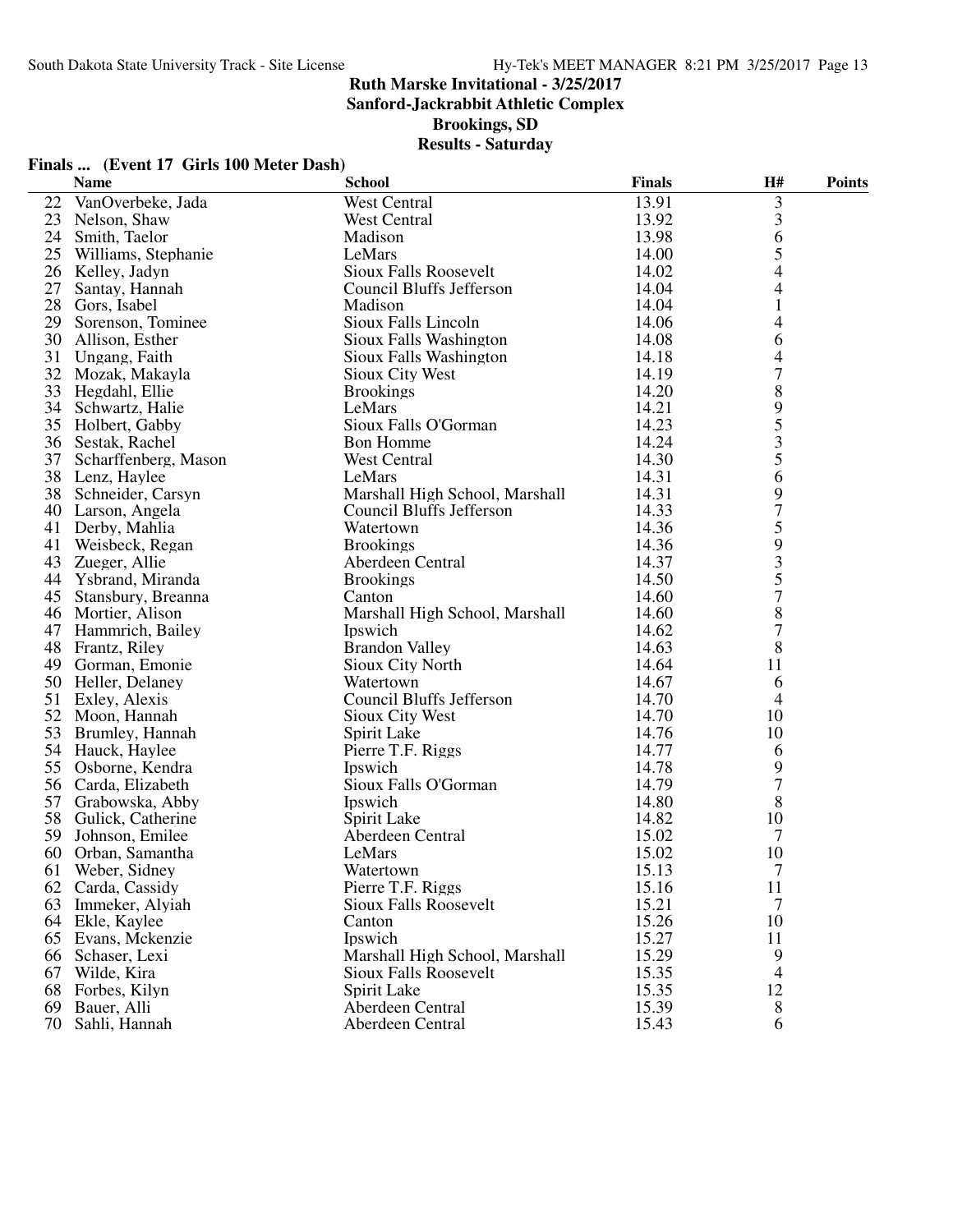**Sanford-Jackrabbit Athletic Complex**

**Brookings, SD**

## **Results - Saturday**

|                | Finals  (Event 17 Girls 100 Meter Dash) |                                              |               |                                            |                                            |
|----------------|-----------------------------------------|----------------------------------------------|---------------|--------------------------------------------|--------------------------------------------|
|                | <b>Name</b>                             | <b>School</b>                                | <b>Finals</b> | H#                                         | <b>Points</b>                              |
|                | 71 Simpson, Adrienne                    | Marshall High School, Marshall               | 15.46         | 8                                          |                                            |
|                | 72 Ellis, Kristen                       | LeMars                                       | 15.62         | 12                                         |                                            |
|                | 73 March, Aliyah                        | Canton                                       | 15.65         | 11                                         |                                            |
|                | 74 Nguyen, Emily                        | Sioux City North                             | 15.86         | 12                                         |                                            |
|                | 75 Kandolo, Eunice                      | Sioux Falls Washington                       | 15.88         | 9                                          |                                            |
|                | 76 Axtell, Samantha                     | Pierre T.F. Riggs                            | 16.00         | 12                                         |                                            |
|                | 77 Meyer, Erica                         | Council Bluffs Jefferson                     | 16.15         | 10                                         |                                            |
|                | 78 Goodell, Jen                         | Spirit Lake                                  | 16.18         | 12                                         |                                            |
|                | 79 Mairs, Macy                          | <b>Brandon Valley</b>                        | 16.28         | 11                                         |                                            |
|                | 80 Sletten, Jurnie                      | Canton                                       | 16.36         | 11                                         |                                            |
|                | 81 McFarguhar, Taliya                   | Marshall High School, Marshall               | 16.46         | 8                                          |                                            |
|                | 82 Morris, Alexia                       | Pierre T.F. Riggs                            | 16.47         | 12                                         |                                            |
|                | 83 Oleson, Ashley                       | <b>Brandon Valley</b>                        | 16.70         | 11                                         |                                            |
|                | 84 Ball, Allison                        | Canton                                       | 16.70         | 10                                         |                                            |
|                | 85 Sommers, Karli                       | Aberdeen Central                             | 16.95         | 6                                          |                                            |
|                | Event 18 Boys 100 Meter Dash            |                                              |               |                                            |                                            |
|                | <b>Name</b>                             | <b>School</b>                                | <b>Finals</b> | H#                                         | <b>Points</b>                              |
| <b>Finals</b>  |                                         |                                              |               |                                            |                                            |
|                | Wall, Brady                             | Sergeant Bluff-Luton                         | 11.07         | 1                                          | 10                                         |
| $\overline{2}$ | Lee 5th, Jefferson                      | Marshall High School, Marshall               | 11.45         | $\mathbf{1}$                               | $8\,$                                      |
| 3              | Deberg, Cole                            | Sioux Falls Lincoln                          | 11.50         | $\mathbf{1}$                               | 6                                          |
| 4              | Oliver, Andrew                          | Canton                                       | 11.70         | 3                                          | 5                                          |
| 5              | Lohan, Jesse                            | Canton                                       | 11.71         | $\overline{c}$                             | $\overline{4}$                             |
| 6              | Bizimana, David                         | Sioux Falls Lincoln                          | 11.79         | $\mathbf{1}$                               |                                            |
|                | Martineck, Jayse                        | Sioux City North                             | 11.84         | $\overline{c}$                             |                                            |
| 8              | Kortan, Chase                           | <b>Bon Homme</b>                             | 11.87         | $\mathbf{1}$                               | $\begin{array}{c} 3 \\ 2 \\ 1 \end{array}$ |
| 9              | Shultz, Zach                            | Sergeant Bluff-Luton                         | 11.88         | $\overline{c}$                             |                                            |
|                | 10 Schwedler, Jorma                     | Sergeant Bluff-Luton                         | 11.91         | $\overline{c}$                             |                                            |
| 11             | Jassman, Tyler                          | Monticello                                   | 11.93         | 3                                          |                                            |
|                | 12 Fasen, Ray                           | Monticello                                   | 12.08         | 6                                          |                                            |
| 13             | Thomas, Jamie                           | Sioux Falls Washington                       | 12.09         | $\overline{c}$                             |                                            |
|                | 14 Morris, Mason                        | Watertown                                    | 12.10         | $\overline{c}$                             |                                            |
|                | 15 Shaw, Jerome                         | Sioux Falls Lincoln                          | 12.11         | $\,1$                                      |                                            |
|                | 16 Davis, Rashan                        | Sioux City North                             | 12.14         | 5                                          |                                            |
|                | 17 Mastalir, Alex                       | Canton                                       | 12.15         |                                            |                                            |
|                | 18 Blount, Beau                         | Sioux Falls O'Gorman                         | 12.17         | $\begin{array}{c} 5 \\ 3 \\ 2 \end{array}$ |                                            |
| 19             | Burnison, Sam                           | Sioux Falls O'Gorman                         | 12.22         |                                            |                                            |
| 19             | Reindl, Trey                            |                                              | 12.22         | $\overline{3}$                             |                                            |
| 21             | Konateh, Wilfred                        | <b>Brandon Valley</b><br><b>West Central</b> | 12.23         | 8                                          |                                            |
| 22             | Tschetter, Bryce                        | Watertown                                    | 12.25         | $\overline{\mathbf{c}}$                    |                                            |
| 23             | Toki, Gabe                              | LeMars                                       | 12.25         | 4                                          |                                            |
| 24             | Nemec, Joey                             | <b>Brandon Valley</b>                        | 12.28         | 4                                          |                                            |
| 25             | Jensen, Jordan                          | LeMars                                       | 12.37         | 4                                          |                                            |
|                | 26 VanDerWilt, Dakota                   | Spirit Lake                                  | 12.38         | 11                                         |                                            |
| 27             | Eidem, Carter                           | <b>Brookings</b>                             | 12.38         | 6                                          |                                            |
| 28             | Stoebner, Dillon                        | Aberdeen Central                             | 12.39         | $\overline{4}$                             |                                            |
|                |                                         |                                              |               |                                            |                                            |

29 Diedrich, Aiden Sioux Falls O'Gorman 12.46 4 30 Guenther, Ethan Sioux Falls Washington 12.47 3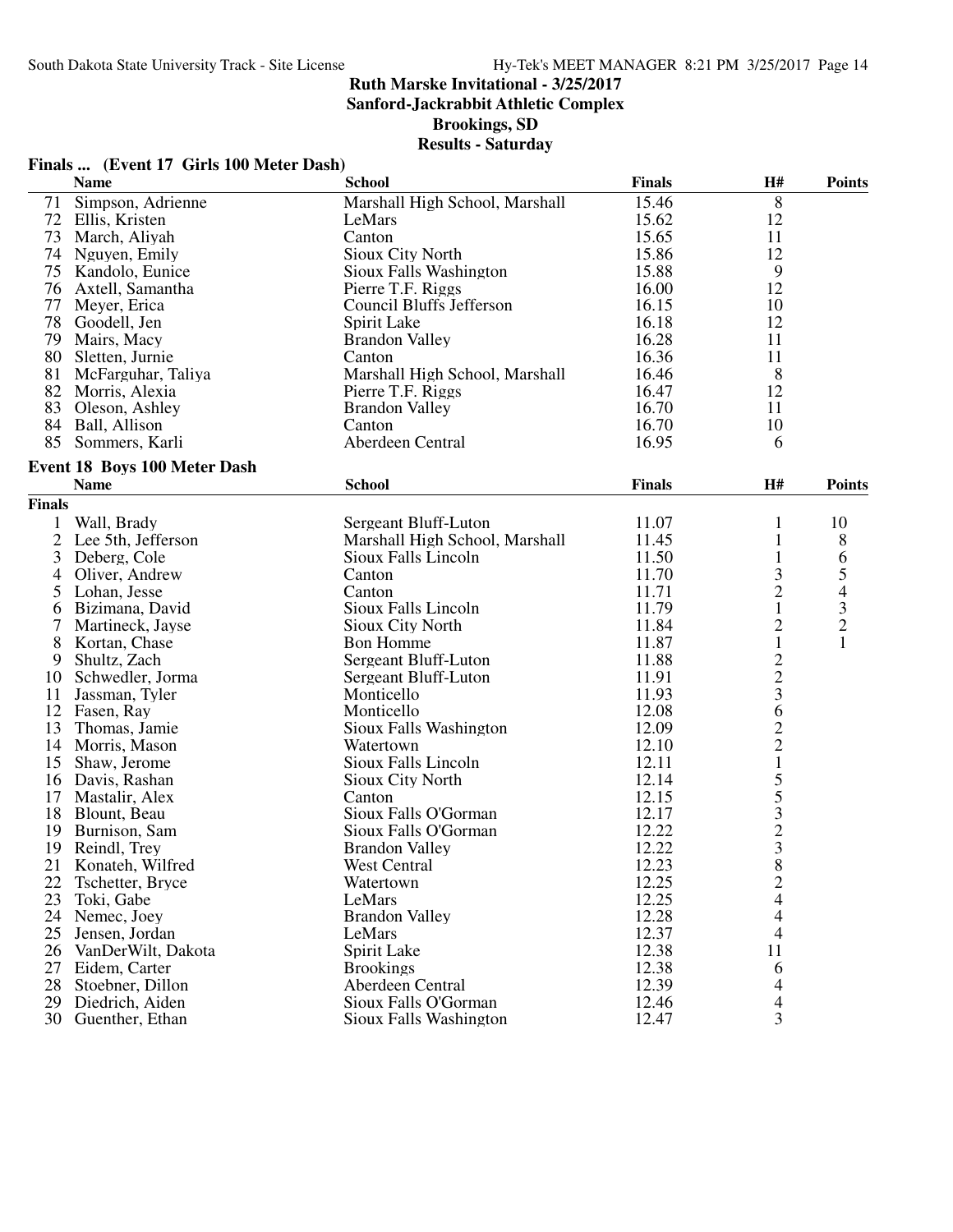**Finals ... (Event 18 Boys 100 Meter Dash)**

## **Ruth Marske Invitational - 3/25/2017**

**Sanford-Jackrabbit Athletic Complex**

**Brookings, SD**

|               | <b>Name</b>                               | <b>School</b>                |                                | <b>Finals</b> | H#                | <b>Points</b> |
|---------------|-------------------------------------------|------------------------------|--------------------------------|---------------|-------------------|---------------|
| 31            | Waldner, Dan                              | <b>West Central</b>          |                                | 12.51         | 8                 |               |
|               | 32 Streeter, Austin                       | <b>Sioux City West</b>       |                                | 12.55         | $\overline{7}$    |               |
|               | 33 Weber, Chris                           | Aberdeen Central             |                                | 12.63         | 3                 |               |
|               | 34 Krommenhoek, Hunter                    | Sioux City North             |                                | 12.63         | 6                 |               |
| 35            | Adams, Samuel                             | Pierre T.F. Riggs            |                                | 12.65         | 5                 |               |
|               | 36 Alex, Michael                          | Sioux Falls Lincoln          |                                | 12.66         | 3                 |               |
|               | 37 Wilber, Jay                            | <b>Brookings</b>             |                                | 12.66         | 6                 |               |
|               | 38 Vlasman, Aaron                         | Watertown                    |                                | 12.66         | 1                 |               |
|               | 39 Hamilton, Keyvon                       | <b>Sioux Falls Roosevelt</b> |                                | 12.67         | 4                 |               |
|               | 40 Rohrbach, Hudson                       | Pierre T.F. Riggs            |                                | 12.69         | 6                 |               |
|               | 41 Oetken, Isaac                          | <b>Brookings</b>             |                                | 12.71         | 6                 |               |
|               | 42 Popken, Peyton                         | Sioux City North             |                                | 12.73         | 8                 |               |
|               | 43 Peterson, Jayden                       | Sioux City North             |                                | 12.78         | 8                 |               |
|               | 44 Mundahl, Jacob                         | Canton                       |                                | 12.79         | 10                |               |
|               | 45 Lorang, Gabe                           | <b>West Central</b>          |                                | 12.84         | 7                 |               |
|               | 46 Erickson, Zach                         | Spirit Lake                  |                                | 12.84         | 8                 |               |
| 47            | Miller, Noah                              | Pierre T.F. Riggs            |                                | 12.85         | $\boldsymbol{7}$  |               |
|               | 48 Baum, Wyatt                            | <b>Brandon Valley</b>        |                                | 12.94         | 9                 |               |
|               | 49 Erickson, Chris                        | Aberdeen Central             |                                | 12.96         | 8                 |               |
|               | 50 GelBesada, Alberto                     | Aberdeen Central             |                                | 12.97         | 8                 |               |
|               | 51 Belt, Riliegh                          | Sioux City West              |                                | 13.03         | 4                 |               |
| 51            | Sauer, Matt                               | LeMars                       |                                | 13.03         | 9                 |               |
| 53            | Williams, Josh                            | LeMars                       |                                | 13.07         | 9                 |               |
|               | 54 Vinsant, Ryan                          | Canton                       |                                | 13.10         | 11                |               |
|               | 55 Blanchette, Ivan                       | Pierre T.F. Riggs            |                                | 13.10         | 7                 |               |
|               | 56 Westhoff, Tate                         | LeMars                       |                                | 13.11         | 9                 |               |
|               | 57 Rieffenberger, Owen                    | Watertown                    |                                | 13.14         | 5                 |               |
|               | 58 Maag, Matt                             | Aberdeen Central             |                                | 13.15         | $\overline{7}$    |               |
|               | 59 Hodge Jr, Rasheed                      | <b>Brandon Valley</b>        |                                | 13.21         | 11                |               |
|               | 60 Looby, Eric                            | Sioux Falls Lincoln          |                                | 13.22         | $\overline{4}$    |               |
|               | 61 Christians, Darren                     | Spirit Lake                  |                                | 13.34         | 10                |               |
|               | 62 Kelly, Ben                             | Spirit Lake                  |                                | 13.37         | 9                 |               |
| 63            | Sutton, Matt                              | Sioux Falls Washington       |                                | 13.57         | 9                 |               |
|               | 64 Voita, Daniel                          | Pierre T.F. Riggs            |                                | 13.59         | 9                 |               |
|               | 65 Svobodny, Jordan                       | <b>Brookings</b>             |                                | 13.77         | $\overline{7}$    |               |
|               | 66 Ahamed, Mohamud                        |                              | Marshall High School, Marshall | 13.79         | 10                |               |
|               | 67 Holland, Elliot                        |                              | Marshall High School, Marshall | 13.87         | 10                |               |
|               | 68 Singh, Rohan                           | <b>Brandon Valley</b>        |                                | 13.97         | 8                 |               |
| 69            | Schaefer, Adam                            | West Central                 |                                | 14.35         | 11                |               |
|               | 70 Ahamed, Mohamed                        |                              | Marshall High School, Marshall | 14.48         | 11                |               |
|               | 71 Moser, Sam                             | Sioux Falls Washington       |                                | 14.83         | 9                 |               |
| 72            | May, Dylan                                | <b>West Central</b>          |                                | 15.51         | 10                |               |
|               | 73 Endres, Brady                          | Watertown                    |                                | 16.37         | 5                 |               |
|               |                                           |                              |                                |               |                   |               |
|               | Event 19 Girls 4x200 Meter Relay          |                              |                                |               |                   |               |
|               | <b>Team</b>                               | <b>Relay</b>                 |                                | <b>Finals</b> | H#                | <b>Points</b> |
| <b>Finals</b> |                                           |                              |                                |               |                   |               |
| $\mathbf{1}$  | Sioux Falls O'Gorman<br>1) DeWitt, Callie | A<br>2) Pujado, Theresa      | 3) Venner, Sydney              | 1:46.53       | 4) Bilal, Gozeila | 10            |
|               |                                           |                              |                                |               |                   |               |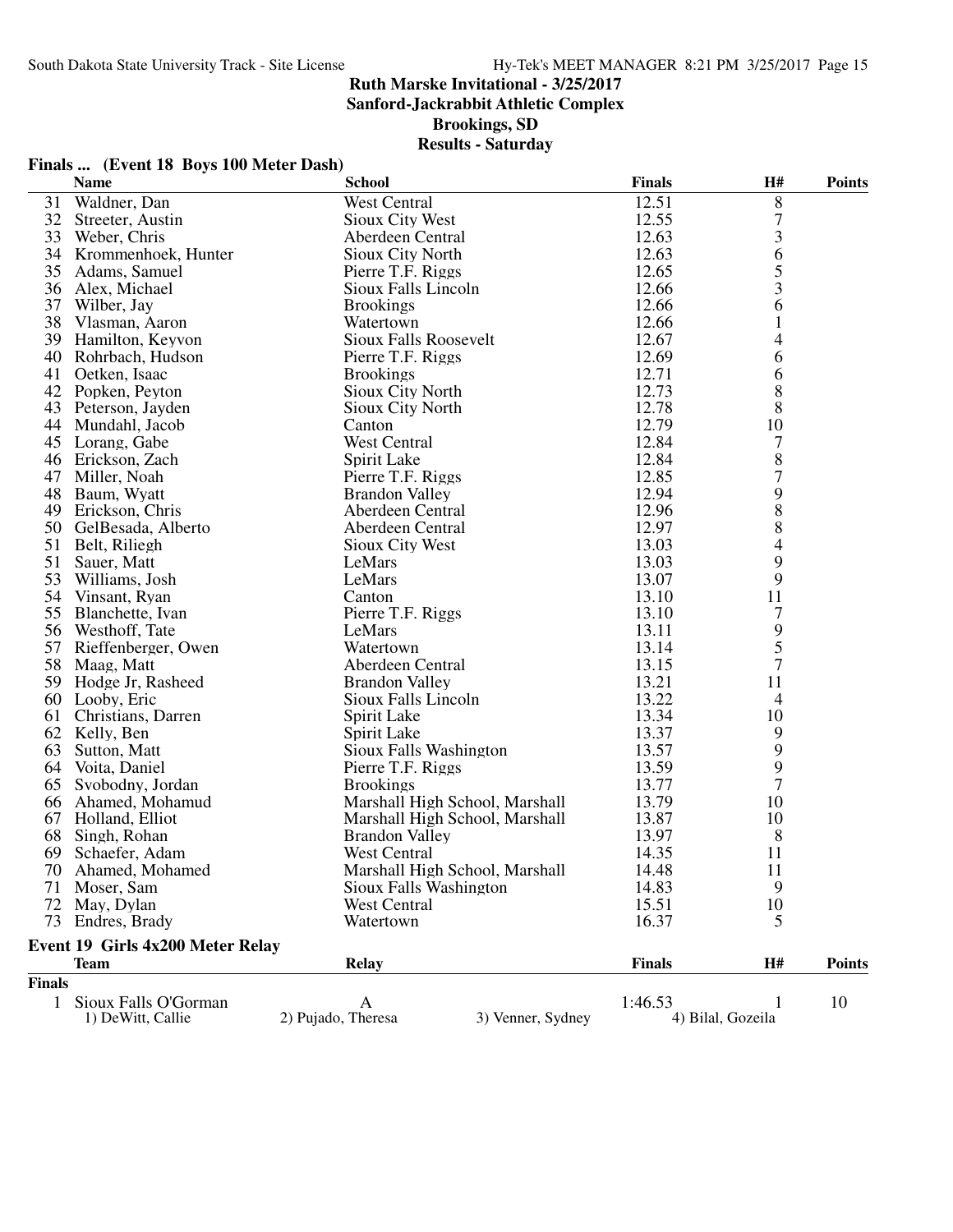**Sanford-Jackrabbit Athletic Complex**

**Brookings, SD**

|  |  | Finals  (Event 19 Girls 4x200 Meter Relay) |  |  |
|--|--|--------------------------------------------|--|--|
|--|--|--------------------------------------------|--|--|

|        | <b>Team</b>                                              | <b>Relay</b>                      |                       | <b>Finals</b><br><b>H#</b>                                  | <b>Points</b>  |
|--------|----------------------------------------------------------|-----------------------------------|-----------------------|-------------------------------------------------------------|----------------|
| 2      | Sioux City North<br>1) Peak-Wallace, MaLika              | $\mathbf{A}$<br>2) Oyadare, Mercy | 3) Mulder, Kaitlyn    | 1:49.09<br>4) Glisar, Kelli                                 | 8              |
| 3      | Madison<br>1) Giles, Jessi                               | А<br>2) Smith, Taelor             | 3) Leighton, Kendra   | 1:50.29<br>1<br>4) Rud, Olivia                              | 6              |
|        | 4 Watertown<br>1) Geier, Grace                           | A<br>2) Lear, Ange-Laurette       | 3) Buckley, Alexa     | 1:51.04<br>4) Hauger, Megan                                 | 5              |
|        | Sioux Falls Lincoln<br>1) Kelly, Mollie                  | A<br>2) Black, Chloe              | 3) Mohr, Michaela     | 1:51.21<br>1<br>4) Heier, Ryley                             | 4              |
|        | 6 LeMars<br>1) McAllister, Katie                         | A<br>2) Schwartz, Halie           | 3) Lenz, Haylee       | 1:52.72<br>2<br>4) Owens, Dakota                            | 3              |
|        | 7 West Central<br>1) Nelson, Kali                        | A<br>2) Schmeichel, Averi         | 3) Lindskov, Kamryn   | 1:52.97<br>4) Kurtz, Sydney                                 | $\overline{2}$ |
|        | Aberdeen Central<br>1) Grismer, Jenna                    | A<br>2) Malsom, Brooke            | 3) Struble, Hannah    | 1:54.61<br>4) Tolton, Jessica                               | $\mathbf{1}$   |
| 9      | Spirit Lake<br>1) Parks, Emily                           | A<br>2) Ahrenstorff, Payton       | 3) Olsen, Karli       | 1:54.80<br>4) Murray, MaKenna                               |                |
|        | 10 Brookings<br>1) Mathiason, Abby                       | A<br>2) Rystrom, Emily            | 3) Kees, Amanda       | 1:55.74<br>2<br>4) Sebern, Jacalyn                          |                |
|        | 11 Brandon Valley<br>1) Stangohr, Arianna                | А<br>2) Jackmon, Hope             | 3) Jackmon, Hannah    | 1:56.07<br>4) Presler, Sarah                                |                |
|        | 12 Sioux Falls Washington<br>1) Meh, Say                 | A<br>2) Barber, Leah              | 3) Petterson, Laura   | 1:58.16<br>2<br>4) Kowang, Naomi                            |                |
|        | 13 Canton<br>1) Lundstrom, Jada                          | А<br>2) Vetos, Nissa              | 3) Stansbury, Breanna | 1:58.46<br>2<br>4) Anderson, Chloe                          |                |
|        | 14 Council Bluffs Jefferson<br>1) Bladt, Abby            | A<br>2) Dieatrick, Jenna          | 3) Larson, Angela     | $\overline{2}$<br>1:59.27<br>4) Miller, Suzie               |                |
|        | 15 Sioux City West<br>1) Burge, Madison                  | A<br>2) Wagner, Hope              | 3) Jones, Kamari      | $\mathcal{D}_{\mathcal{L}}$<br>2:03.73<br>4) Webb, Brooklyn |                |
|        | 16 Pierre T.F. Riggs<br>1) Gross, Molly                  | 2) Bruns, LaToya                  | 3) Youngberg, Rylee   | 2:16.51<br>4) Yost, Karalynn                                |                |
|        | <b>Event 20 Boys 4x200 Meter Relay</b><br><b>Team</b>    | <b>Relay</b>                      |                       | <b>Finals</b><br><b>H#</b>                                  | <b>Points</b>  |
| Finals |                                                          |                                   |                       |                                                             |                |
|        | Sergeant Bluff-Luton<br>1) Shultz, Zach                  | A<br>2) Delperdang, Britton       | 3) Boekelman, Ty      | 1:32.43<br>1<br>4) Wall, Brady                              | 10             |
|        | 2 Monticello<br>1) Hoaby, Jack                           | A<br>2) Beckman, Ryder            | 3) Voller, Charlie    | 1:33.06<br>4) Hoglund, Nate                                 | 8              |
|        | 3 Watertown<br>1) Hartman, Jacob                         | A<br>2) Schulte, Brent            | 3) Dejong, Adam       | 1:33.39<br>1<br>4) Tschetter, Bryce                         | 6              |
|        | 4 Sioux Falls O'Gorman<br>1) Burnison, Sam               | A<br>2) Bauer, Canyon             | 3) Jones, Tres        | 1:33.45<br>4) Rueter, Andrew                                | 5              |
| 5      | Canton<br>1) Herting, Austin                             | A<br>2) Peterson, Jake            | 3) Lohan, Jesse       | 1:35.78<br>2<br>4) Oliver, Andrew                           | 4              |
|        | 6 Sioux Falls Lincoln<br>1) Deberg, Cole                 | $\mathbf{A}$<br>2) Meyers, Jack   | 3) Salava, Tiegen     | 1:36.10<br>4) Christians, Tyson                             | 3              |
| 7      | <b>Sioux Falls Roosevelt</b>                             | A<br>2) Hagler, Richard           | 3) Feldkamp, Tyler    | 1:36.62<br>$\mathcal{D}_{\cdot}$                            | $\overline{2}$ |
| 8      | 1) Kruse, Payton<br>Sioux City North<br>1) Wagner, Tyler | A<br>2) Weeter, Noah              | 3) Locke, Cameron     | 4) Hester, Demaerio<br>1:37.61<br>4) Martineck, Jayse       | $\mathbf{1}$   |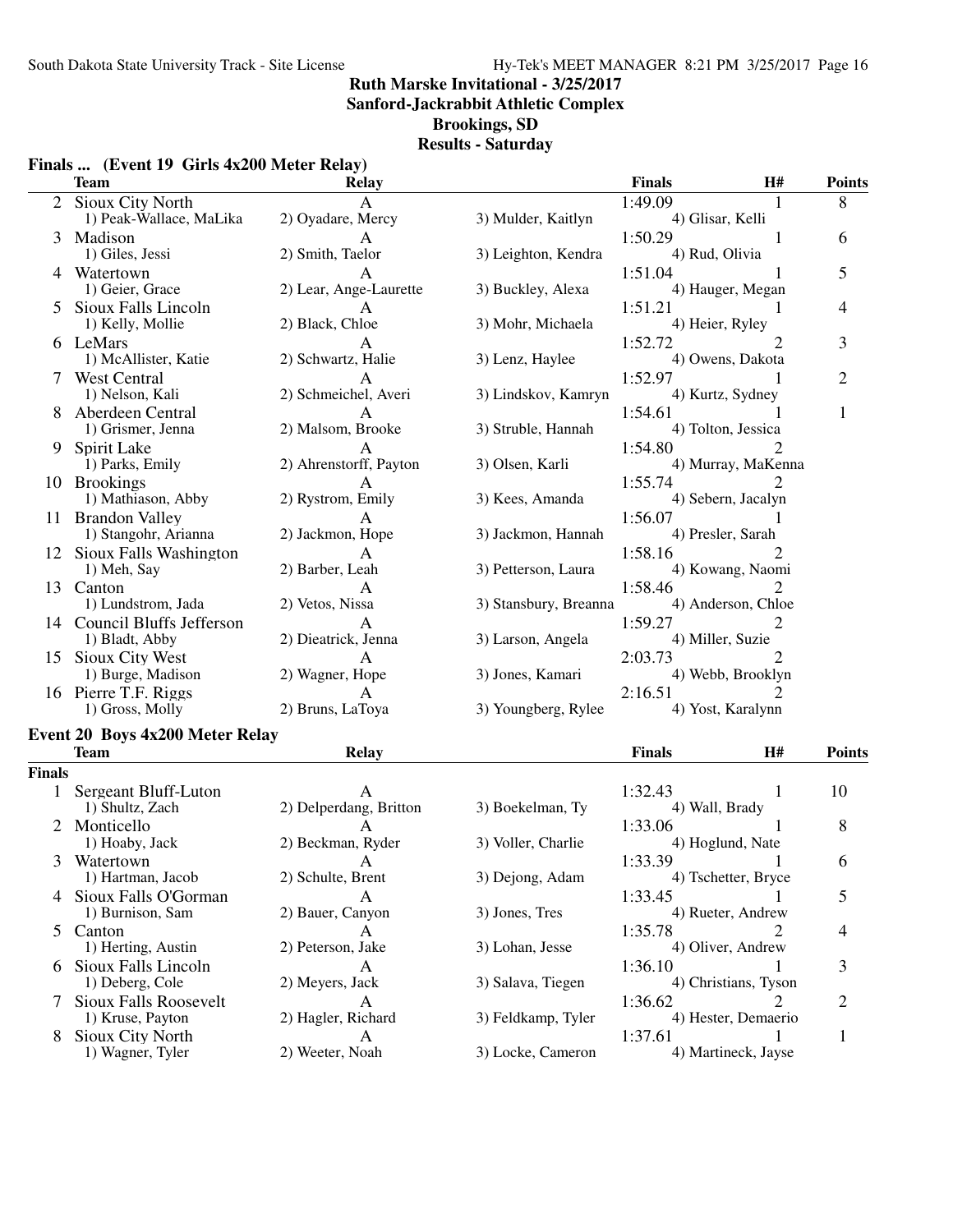**Sanford-Jackrabbit Athletic Complex**

**Brookings, SD**

#### **Results - Saturday**

## **Finals ... (Event 20 Boys 4x200 Meter Relay)**

|               | <b>Team</b>                   | <b>Relay</b>                    |                     | <b>Finals</b>  | H#                                              | <b>Points</b>                              |
|---------------|-------------------------------|---------------------------------|---------------------|----------------|-------------------------------------------------|--------------------------------------------|
|               | Marshall High School, Marshal | $\mathbf{A}$                    |                     | 1:38.27        | $\overline{2}$                                  |                                            |
|               | 1) Hoff, Garret               | 2) Catoor, Seth                 | 3) Giannelli, Billy |                | 4) Fischer, Isaac                               |                                            |
|               | 10 Aberdeen Central           | A                               |                     | 1:38.93        |                                                 |                                            |
|               | 1) Barr, Preston              | 2) Lundquist, Landon            | 3) Rohlfs, Jackson  |                | 4) Baker, Brock                                 |                                            |
|               | 11 Brandon Valley             | A                               |                     | 1:39.79        |                                                 |                                            |
|               | 1) Donahoe, Josh              | 2) Kolbeck, Wilson              | 3) House, James     |                | 4) Petersen, Braiden                            |                                            |
|               | 12 LeMars                     | A                               |                     | 1:41.15        | 3                                               |                                            |
|               | 1) Rasmussen, Dylan           | 2) Olson, Brandon               | 3) Ott, Cody        | 4) Grasz, Eric |                                                 |                                            |
| 13            | Spirit Lake                   | $\mathbf{A}$                    |                     | 1:43.88        | 2                                               |                                            |
|               | 1) Jungjohan, Brock           | 2) Howatt, Caleb                | 3) Dunn, Kyler      |                | 4) Tvedte, Brock                                |                                            |
|               | 14 Madison                    | $\mathbf{A}$                    |                     | 1:44.56        |                                                 |                                            |
|               | 1) Avery, Mason               | 2) Hawkes, Ammon                | 3) Brooks, Jacob    |                | 4) Unterbrunner, Jacob                          |                                            |
|               | 15 Pierre T.F. Riggs          | A                               |                     | 1:45.92        | 3                                               |                                            |
|               | 1) Snyder, Lee                | 2) Griese, Spencer              | 3) Dowling, Justin  |                | 4) Tafoya, Pedro                                |                                            |
|               | 16 West Central               | A                               |                     | 1:48.82        |                                                 |                                            |
|               | 1) Scott, Justin              | 2) Foster, Zach                 | 3) Gray, Bryan      |                | 4) Rogers, Andrew                               |                                            |
|               |                               |                                 |                     |                |                                                 |                                            |
|               | Event 21 Girls 1600 Meter Run |                                 |                     |                |                                                 |                                            |
|               | <b>Name</b>                   | <b>School</b>                   |                     | <b>Finals</b>  | H#                                              | <b>Points</b>                              |
| <b>Finals</b> |                               |                                 |                     |                |                                                 |                                            |
| $\mathbf 1$   | Heinz, Macy                   | Ipswich                         |                     | 5:25.26        | 3                                               | 10                                         |
| 2             | Streff, Hailey                | Madison                         |                     | 5:32.52        |                                                 | 8                                          |
| 3             | Harbaugh, Chloe               | Sioux Falls Lincoln             |                     | 5:35.59        | $\begin{array}{c} 3 \\ 3 \\ 3 \end{array}$      | 6                                          |
| 4             | Rief, Allison                 | <b>Brandon Valley</b>           |                     | 5:40.52        |                                                 | 5                                          |
| 5             | Shaffer, Hannah               | Pierre T.F. Riggs               |                     | 5:41.83        | $33333$<br>$333$<br>$33$                        | $\begin{array}{c} 4 \\ 3 \\ 2 \end{array}$ |
| 6             | Calhoun, Chloe                | LeMars                          |                     | 5:42.89        |                                                 |                                            |
| 7             | Jacobs, Melanie               | Aberdeen Central                |                     | 5:43.65        |                                                 |                                            |
| 8             | Hooker, Lydia                 | Sioux Falls Lincoln             |                     | 5:43.68        |                                                 | $\mathbf{1}$                               |
| 9             | Yebra, Lillyana               | Sioux City North                |                     | 5:44.18        |                                                 |                                            |
| 10            | Althoff, Olivia               | Sioux Falls O'Gorman            |                     | 5:44.24        |                                                 |                                            |
| 11            | Albrecht, Kara                | LeMars                          |                     | 5:54.01        |                                                 |                                            |
| 12            | Plueger, Haily                | LeMars                          |                     | 5:54.90        | $\mathbf 1$                                     |                                            |
| 13            | Howard, Danielle              | <b>Sioux Falls Roosevelt</b>    |                     | 5:55.04        |                                                 |                                            |
| 14            | Keyes, Kyla                   | Pierre T.F. Riggs               |                     | 5:55.15        |                                                 |                                            |
| 15            | Houwman, Emma                 | Sioux Falls O'Gorman            |                     | 5:55.98        | $\begin{array}{c} 2 \\ 2 \\ 3 \\ 3 \end{array}$ |                                            |
| 16            | DeBeer, Kayla                 | Sioux Falls Washington          |                     | 5:59.02        |                                                 |                                            |
| 17            | Erickson, Katherine           | Aberdeen Central                |                     | 6:00.17        | $\overline{\mathbf{3}}$                         |                                            |
| 18            | Pickering, Megan              | <b>Brandon Valley</b>           |                     | 6:04.93        |                                                 |                                            |
| 19            | Juac, Khot                    | Sioux Falls Washington          |                     | 6:08.61        | $\frac{1}{2}$                                   |                                            |
|               | 20 Johnson, Riley             | Sioux Falls Lincoln             |                     | 6:12.23        |                                                 |                                            |
| 21            | Pobuda, Shaunna               | Spirit Lake                     |                     | 6:12.29        |                                                 |                                            |
| 22            | Thornton, Paige               | Sioux Falls O'Gorman            |                     | 6:13.14        |                                                 |                                            |
| 23            | Ramos, Jasmine                | <b>Council Bluffs Jefferson</b> |                     | 6:13.86        |                                                 |                                            |
| 24            | Bono, Josie                   | <b>Brookings</b>                |                     | 6:14.79        | $\frac{2}{2}$<br>$\frac{2}{2}$                  |                                            |
| 25            | Hanna, Abbi                   | <b>Brandon Valley</b>           |                     | 6:15.03        |                                                 |                                            |
| 26            | Pearson, Lydia                | <b>Sioux Falls Roosevelt</b>    |                     | 6:15.63        |                                                 |                                            |
| 27            | Washburn, Paige               | LeMars                          |                     | 6:17.40        | 3                                               |                                            |
| 28            | Kolb, Ella                    | Sioux Falls Washington          |                     | 6:21.11        | $\overline{c}$                                  |                                            |
| 29            | Allen, Abby                   | Sioux Falls Lincoln             |                     | 6:21.76        | $\overline{2}$                                  |                                            |
|               | 30 Rames, Haley               | <b>Sioux Falls Roosevelt</b>    |                     | 6:22.20        | 1                                               |                                            |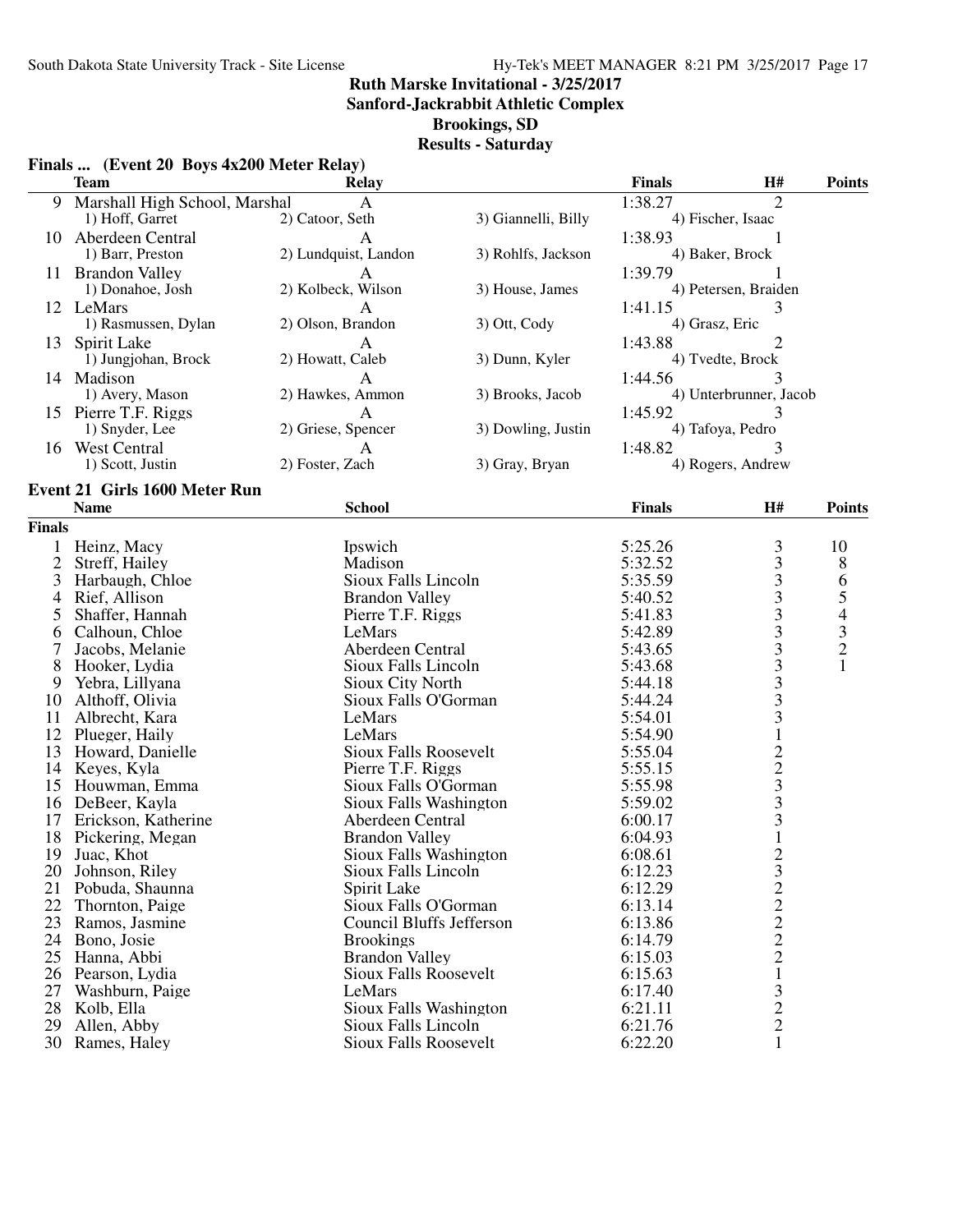**Sanford-Jackrabbit Athletic Complex**

**Brookings, SD**

|  | Finals  (Event 21 Girls 1600 Meter Run) |
|--|-----------------------------------------|
|--|-----------------------------------------|

|               | <b>Name</b>                         | <b>School</b>                                | <b>Finals</b>      | H#                                                | <b>Points</b>                  |
|---------------|-------------------------------------|----------------------------------------------|--------------------|---------------------------------------------------|--------------------------------|
| 31            | MacGuire, Alexis                    | <b>Brookings</b>                             | 6:22.55            | $\overline{c}$                                    |                                |
|               | 32 Baggett, Bastienne               | <b>Brookings</b>                             | 6:23.52            |                                                   |                                |
| 33            | Zeeb, Deni                          | Pierre T.F. Riggs                            | 6:23.57            |                                                   |                                |
| 34            | Nettiffee, Ashley                   | West Central                                 | 6:25.23            | $\begin{array}{c}\n2 \\ 2 \\ 2 \\ 1\n\end{array}$ |                                |
| 35            | Haugen, Emma                        | <b>West Central</b>                          | 6:28.16            |                                                   |                                |
| 36            | Kuiken, Jennifer                    | <b>West Central</b>                          | 6:29.55            |                                                   |                                |
| 37            | Sherard, Shelby                     | West Central                                 | 6:31.09            | 3                                                 |                                |
| 38            | Cain, Abbie                         | <b>West Central</b>                          | 6:34.61            | $\overline{c}$                                    |                                |
| 39            | Walters, Jaycelyn                   | <b>Sioux City North</b>                      | 6:36.76            |                                                   |                                |
| 40            | Sieperda, Mady                      | Spirit Lake                                  | 6:40.60            | 1                                                 |                                |
| 41            | Mastalir, Rachel                    | Canton                                       | 6:40.93            | 1                                                 |                                |
| 42            | Lagnaux, Sorya                      | Spirit Lake                                  | 6:43.89            | 1                                                 |                                |
| 43            | Eaglechasing, Mia                   | Sioux City North                             | 6:46.72            |                                                   |                                |
|               | 44 Boyer, Faith                     | <b>Sioux Falls Roosevelt</b>                 | 6:47.20            |                                                   |                                |
|               | 45 Blanco, Georgia                  | Council Bluffs Jefferson                     | 6:50.99            |                                                   |                                |
|               | 46 Drewes, Halli                    | Pierre T.F. Riggs                            | 6:51.13            |                                                   |                                |
| 47            | Rodriguez, Ana                      | Council Bluffs Jefferson                     | 6:51.82            | $\begin{array}{c} 2 \\ 2 \\ 2 \\ 1 \end{array}$   |                                |
| 48            | Carlon, Kaitlyn                     | Canton                                       | 6:54.19            |                                                   |                                |
| 49            | DeAnda, Celeste                     | Sioux City North                             | 7:03.34            |                                                   |                                |
|               | 50 Boon, Lexi                       | Spirit Lake                                  | 7:07.16            | $\mathbf{1}$                                      |                                |
| 51            | Lortscher, Tessa                    | Sioux Falls Lincoln                          | 7:15.41            | $\overline{c}$                                    |                                |
|               | 52 Samaniego, Nathaly               | Sioux City North                             | 7:18.64            | $\mathbf{1}$                                      |                                |
| 53            | Francksen-Small, Hanna              | LeMars                                       | 7:20.45            | $\mathbf{1}$                                      |                                |
|               | 54 Kin, Christar                    | Sioux City West                              | 7:27.75            | $\overline{2}$                                    |                                |
|               | Event 22 Boys 1600 Meter Run        |                                              |                    |                                                   |                                |
|               | <b>Name</b>                         | <b>School</b>                                | <b>Finals</b>      | H#                                                | <b>Points</b>                  |
| <b>Finals</b> |                                     |                                              |                    |                                                   |                                |
|               |                                     |                                              |                    |                                                   |                                |
| 1             | Hanna, Jakob                        | <b>Brandon Valley</b><br>Sioux Falls Lincoln | 4:28.43<br>4:44.53 | 3                                                 | 10                             |
|               |                                     |                                              |                    |                                                   |                                |
|               | 2 Mendal, Ike                       |                                              |                    | 3                                                 | 8                              |
| 3             | Hannemann, Gabe                     | Sergeant Bluff-Luton                         | 4:44.60            | 3                                                 | 6                              |
| 4             | Pierson, Dylan                      | Sioux Falls O'Gorman                         | 4:44.99            | $\overline{\mathbf{3}}$                           |                                |
| 5             | Hansen, Jacob                       | <b>West Fork</b>                             | 4:45.74            | 3                                                 |                                |
| 6             | Ryan, Aaron                         | Aberdeen Central                             | 4:46.00            | 3                                                 |                                |
| 7             | Scott, Miles                        | Sergeant Bluff-Luton                         | 4:47.58            | 3                                                 | $\frac{5}{4}$<br>$\frac{3}{2}$ |
| 8             | Wilde, Max                          | <b>Brandon Valley</b>                        | 4:49.91            | 3                                                 | $\mathbf{1}$                   |
| 9             | Sadi, Jonas                         | Sioux Falls Washington                       | 4:54.30            |                                                   |                                |
| 10            | Larned, Phoenix                     | Sioux City West                              | 4:56.44            |                                                   |                                |
| 11            | Cheever, Eli                        | <b>Brandon Valley</b>                        | 4:56.65            | $\begin{array}{c} 3 \\ 3 \\ 3 \end{array}$        |                                |
| 12            | Matzner, Zach                       | Marshall High School, Marshall               | 4:57.40            | $\overline{2}$                                    |                                |
|               | 13 Ripperda, TJ                     | Sioux Falls O'Gorman                         | 4:58.56            | $\mathfrak{Z}$                                    |                                |
|               | 14 Benson, Luke                     | <b>Sioux City West</b>                       | 4:58.79            |                                                   |                                |
| 15            | Kavanaugh, Oscar                    | <b>Brookings</b>                             | 4:59.01            |                                                   |                                |
| 16            | Lusk, Caleb                         | Pierre T.F. Riggs                            | 5:02.03            |                                                   |                                |
| 17            | Pace, Deven                         | <b>Sioux City North</b>                      | 5:03.14            |                                                   |                                |
| 18            | Bita, Merci                         | Sioux Falls Washington                       | 5:03.43            |                                                   |                                |
| 19            | Rameriz, Vicente                    | Pierre T.F. Riggs                            | 5:03.69            |                                                   |                                |
| 20<br>21      | Ramirez, Alejandro<br>Mohamud, Ayub | Pierre T.F. Riggs<br>Sioux Falls Washington  | 5:05.16<br>5:05.27 | 3332222                                           |                                |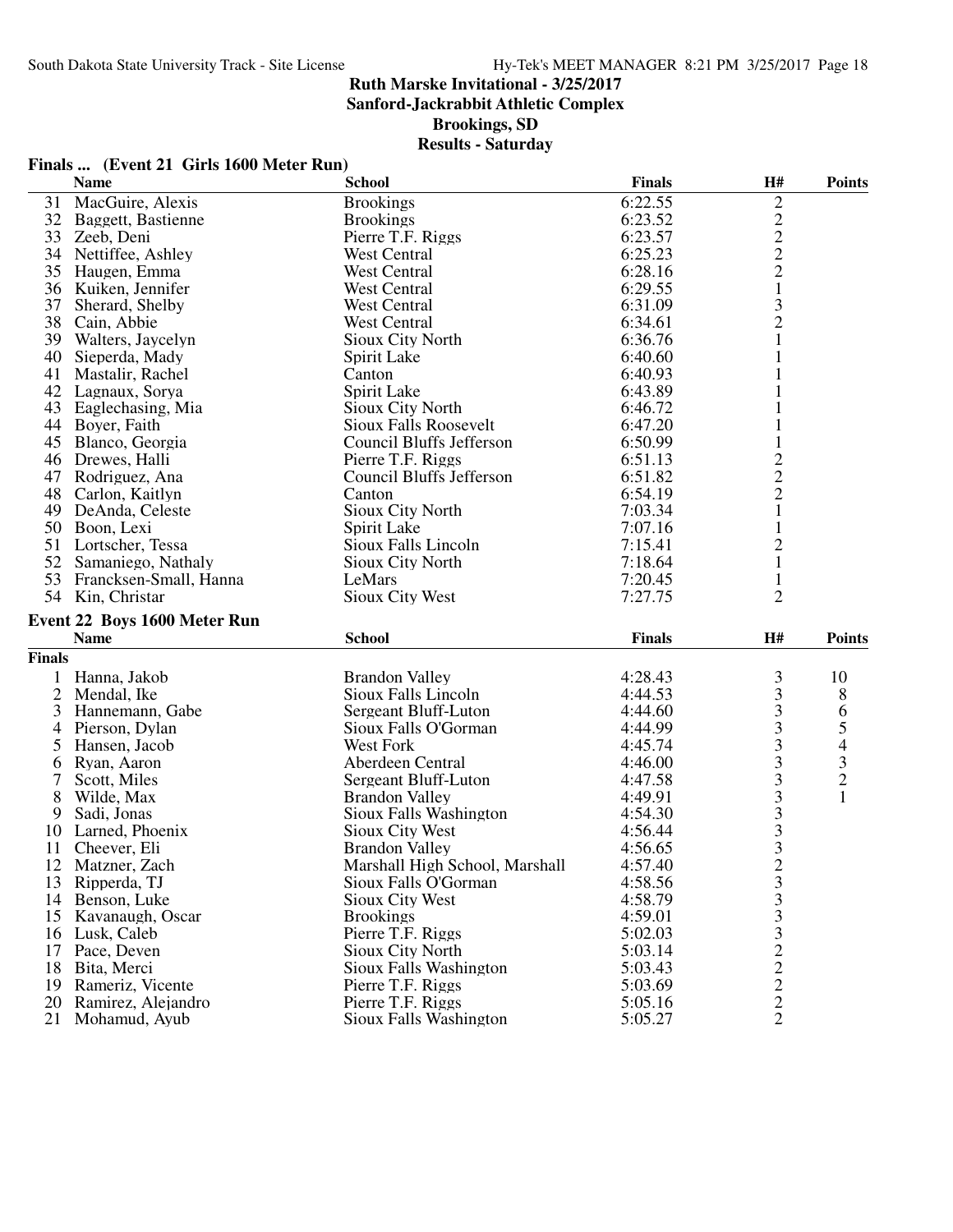**Sanford-Jackrabbit Athletic Complex**

**Brookings, SD**

| Finals  (Event 22 Boys 1600 Meter Run) |  |  |
|----------------------------------------|--|--|
|                                        |  |  |

|               | <b>Name</b>                      | <b>School</b>                |                                | <b>Finals</b>      | H#                                         | <b>Points</b> |
|---------------|----------------------------------|------------------------------|--------------------------------|--------------------|--------------------------------------------|---------------|
| 22            | Conrad, Isaac                    | <b>Brookings</b>             |                                | 5:05.86            | $\overline{c}$                             |               |
| 23            | Jacobs, Luke                     | Aberdeen Central             |                                | 5:07.76            |                                            |               |
|               | 24 Schroeder, Ryan               | Sioux Falls Lincoln          |                                | 5:09.71            | 23222222                                   |               |
|               | 25 Bentz, Will                   | Sioux Falls O'Gorman         |                                | 5:11.78            |                                            |               |
|               | 26 Hilger, Dylan                 | Sioux Falls O'Gorman         |                                | 5:12.69            |                                            |               |
|               | 27 Lather, Chase                 | Sioux Falls Washington       |                                | 5:13.65            |                                            |               |
| 28            | Aung, So                         | Aberdeen Central             |                                | 5:14.54            |                                            |               |
|               | 29 Butler, Harley                | Spirit Lake                  |                                |                    |                                            |               |
|               | 30 Hardie, Cole                  | Sioux Falls O'Gorman         |                                | 5:14.55<br>5:18.11 |                                            |               |
|               | 31 Dixon, Slater                 | Sioux Falls Lincoln          |                                | 5:18.15            |                                            |               |
|               | 32 Surber, Austin                | Sioux City West              |                                | 5:18.37            | $\mathbf{1}$                               |               |
|               | 33 Szarmach, Cody                | Canton                       |                                | 5:19.22            | $\overline{c}$                             |               |
| 34            | Tifft, Carter                    | Spirit Lake                  |                                | 5:19.46            | $\mathbf{1}$                               |               |
|               | 35 Whempner, Jacob               | <b>Sioux Falls Roosevelt</b> |                                | 5:20.87            |                                            |               |
|               | 36 Brave, Brian                  | <b>Sioux Falls Roosevelt</b> |                                | 5:22.26            |                                            |               |
|               | 37 Tonner, Andrew                | LeMars                       |                                | 5:23.17            |                                            |               |
|               | 38 Eldridge, Jonah               | Spirit Lake                  |                                | 5:24.77            | $\begin{array}{c} 2 \\ 2 \\ 2 \end{array}$ |               |
|               | 39 Loecker, Jared                | Aberdeen Central             |                                | 5:24.81            | $\mathbf{1}$                               |               |
|               | 40 Pfeifle, Mark                 | Sioux Falls Lincoln          |                                | 5:25.39            | 1                                          |               |
|               | 41 Reeser, Brysen                | <b>Sioux Falls Roosevelt</b> |                                | 5:26.39            | 1                                          |               |
|               | 42 Walter, Alex                  | Sioux Falls Washington       |                                | 5:26.66            | $\overline{c}$                             |               |
|               | 43 Poncelet, Jacob               | Spirit Lake                  |                                | 5:26.82            | $\mathbf{1}$                               |               |
|               | 44 Schlosser-Bina, Avery         | Aberdeen Central             |                                | 5:27.61            |                                            |               |
|               |                                  |                              |                                | 5:28.37            | 1<br>3                                     |               |
|               | 45 Hughes, Mitchel               | Monticello                   |                                | 5:30.74            |                                            |               |
|               | 46 Fales, Tanner                 |                              | Marshall High School, Marshall |                    | 1                                          |               |
|               | 47 Eybers, Aaron                 | Sioux City North             |                                | 5:31.21            | $\overline{\mathbf{c}}$                    |               |
|               | 48 Hogrefe, Tate                 | LeMars                       |                                | 5:33.69            | $\mathbf{1}$                               |               |
|               | 49 Pederson, Carter              | <b>Brandon Valley</b>        |                                | 5:42.11            | 3                                          |               |
|               | 50 Francksen-Small, Jacob        | LeMars                       |                                | 5:42.67            |                                            |               |
|               | 51 Huizenga, Caleb               | Pierre T.F. Riggs            |                                | 5:43.93            |                                            |               |
| 52            | Herbst, Kyle                     | LeMars                       |                                | 5:44.65            |                                            |               |
| 53            | Leek, Ben                        |                              | Marshall High School, Marshall | 5:48.55            |                                            |               |
|               | 54 Sevier, Max                   | Pierre T.F. Riggs            |                                | 5:50.01            |                                            |               |
|               | 55 Nustad, Tommy                 | <b>Brandon Valley</b>        |                                | 5:52.16            | $\overline{\mathbf{c}}$                    |               |
|               | 56 DeVaan, Zach                  |                              | Marshall High School, Marshall | 5:52.58            |                                            |               |
|               | 57 Szarmach, Ryan                | Canton                       |                                | 6:05.15            |                                            |               |
|               | 58 O'Dwyer, Jacob                | LeMars                       |                                | 6:05.95            | 1                                          |               |
| 59            | Schroeder, Brandon               | Sioux City West              |                                | 6:10.03            | 1                                          |               |
|               | 60 Tulowetzke, Eric              | Watertown                    |                                | 6:21.55            | $\mathbf{1}$                               |               |
|               | 61 Longwell, Evan                | Sioux City West              |                                | 6:23.93            | $\mathbf{1}$                               |               |
|               | 62 Miller, Eli                   | Sioux City North             |                                | 6:31.91            | 1                                          |               |
|               | Event 23 Girls 4x100 Meter Relay |                              |                                |                    |                                            |               |
|               | <b>Team</b>                      | <b>Relay</b>                 |                                | Finals             | H#                                         | <b>Points</b> |
| <b>Finals</b> |                                  |                              |                                |                    |                                            |               |
| $\mathbf{1}$  | Sioux Falls O'Gorman             | A                            |                                | 50.71              | 1                                          | 10            |
|               | 1) Arop, Nyanwel                 | 2) Bilal, Gozeila            | 3) Pujado, Theresa             |                    | 4) DeWitt, Callie                          |               |
|               | Sioux Falls Lincoln              | A                            |                                | 52.08              |                                            | 8             |
|               | 1) Thomas, Jade                  | 2) Kelly, Mollie             | 3) Bindert, Liz                |                    | 4) Justus, Liberty                         |               |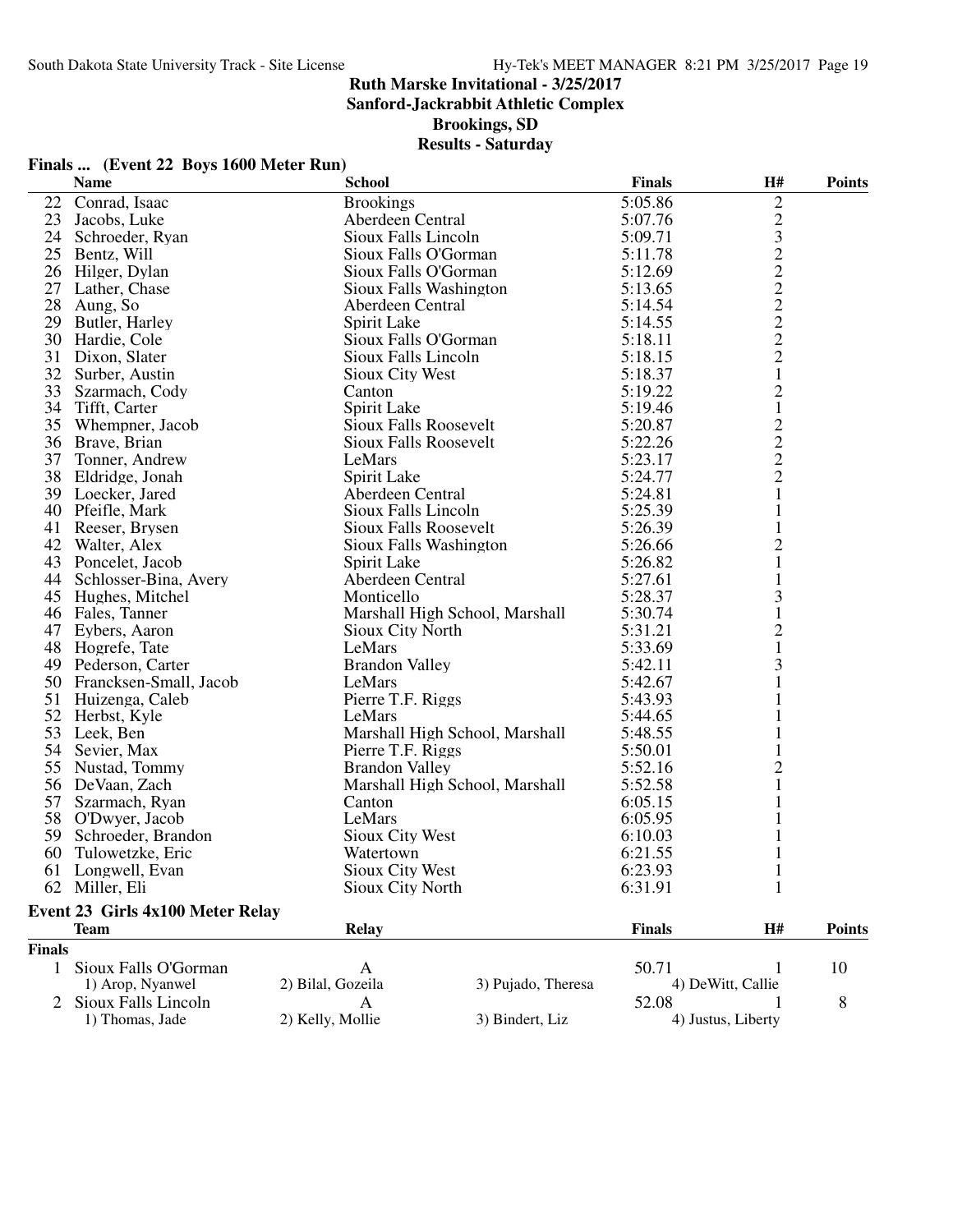**Sanford-Jackrabbit Athletic Complex**

**Brookings, SD**

|  |  | Finals  (Event 23 Girls 4x100 Meter Relay) |  |  |
|--|--|--------------------------------------------|--|--|
|--|--|--------------------------------------------|--|--|

|        | <b>Team</b>                                 | <b>Relay</b>              |                        | <b>Finals</b>                | H# | <b>Points</b>  |
|--------|---------------------------------------------|---------------------------|------------------------|------------------------------|----|----------------|
| 3      | <b>Council Bluffs Jefferson</b>             |                           |                        | 52.41                        |    | 6              |
|        | 1) Larson, Anna                             | 2) Smith Carter, Rodhesia | 3) Santay, Hannah      | 4) Jones, Caitlyn            |    |                |
|        | 4 Sioux City West                           | A                         |                        | 52.55                        |    | 5              |
|        | 1) Duax, Amelia                             | 2) Gardner, Laken         | 3) Mozak, Makayla      | 4) Downs, Braedyn            |    |                |
| 5      | Watertown                                   | A                         |                        | 53.00                        |    | $\overline{4}$ |
|        | 1) Brunner, Rachel                          | 2) Lear, Ange-Laurette    | 3) Derby, Mahlia       | 4) Geier, Grace              |    |                |
|        | 6 West Central                              | А                         |                        | 53.23                        |    | 3              |
|        | 1) VanOverbeke, Jada                        | 2) Schmeichel, Averi      | 3) Nelson, Shaw        | 4) Lowe, Felicia             |    |                |
| 7      | Spirit Lake                                 |                           |                        | 53.73                        | 2  | $\overline{2}$ |
|        | 1) Gross, Sierra                            | 2) Parks, Emily           | 3) Ahrenstorff, Payton | 4) Olsen, Karli              |    |                |
|        | Sioux Falls Washington                      | A                         |                        | 53.87                        | 3  | $\mathbf{1}$   |
|        | 1) Meh, Say                                 | 2) Barber, Leah           | 3) Petterson, Laura    | 4) Allison, Esther           |    |                |
| 9.     | Canton                                      | A                         |                        | 54.07                        |    |                |
|        | 1) Gerber, Lydia                            | 2) Bonin, Laney           | 3) Rath, Sarah         | 4) Anderson, Chloe           |    |                |
|        | 10 Aberdeen Central                         | A                         |                        | 55.15                        |    |                |
|        | 1) Grismer, Jenna                           | 2) Peters, Seyani         | 3) Martens, Maria      | 4) Tolton, Jessica           |    |                |
|        | 11 Pierre T.F. Riggs                        |                           |                        | 55.94                        |    |                |
|        | 1) Zanin, Joana                             | 2) Zanin, Janaina         | 3) Kintz, Sabrina      | 4) Lehmkuhl, Hannah          |    |                |
|        | 12 Ipswich                                  | A                         |                        | 57.26                        | 3  |                |
|        | 1) Osborne, Kendra                          | 2) Gaston, Lily           | 3) Evans, Mckenzie     | 4) Sylte, Avery              |    |                |
|        | --- LeMars                                  | A                         |                        | DQ                           | 3  |                |
|        | 1) Ellis, Kristen                           | 2) Orban, Samantha        | 3) Davison, Jaiden     | 4) Kuiken, Natalia           |    |                |
|        |                                             |                           |                        |                              |    |                |
|        | --- Brookings<br>1) Ardry, Jane             | A<br>2) Weisbeck, Regan   | 3) Wika, Brooke        | DQ<br>4) Christensen, Autumn |    |                |
|        |                                             |                           |                        |                              |    |                |
|        | Sioux City North<br>1) Peak-Wallace, MaLika | 2) Oyadare, Mercy         | 3) Glisar, Kelli       | DQ<br>4) Mulder, Kaitlyn     |    |                |
|        |                                             |                           |                        |                              |    |                |
|        | <b>Event 24 Boys 4x100 Meter Relay</b>      |                           |                        |                              |    |                |
|        | <b>Team</b>                                 | <b>Relay</b>              |                        | <b>Finals</b>                | H# | <b>Points</b>  |
| Finals |                                             |                           |                        |                              |    |                |
|        | 1 Sergeant Bluff-Luton                      | $\mathsf{A}$              |                        | 44.56                        | 1  | 10             |
|        | 1) Shultz, Zach                             | 2) Delperdang, Britton    | 3) Boekelman, Ty       | 4) Wall, Brady               |    |                |
|        | 2 Monticello                                | A                         |                        | 45.14                        |    | 8              |
|        | 1) Hoaby, Jack                              | 2) Jassman, Tyler         | 3) Beckman, Ryder      | 4) Hoglund, Nate             |    |                |
|        | Sioux Falls Lincoln                         | A                         |                        | 45.31                        |    | 6              |
|        | 1) Brison, Collin                           | 2) Bizimana, David        | 3) Shaw, Jerome        | 4) Furula, Wilson            |    |                |
|        | 4 Sioux City North                          | A                         |                        | 45.60                        | 1  | 5              |
|        | 1) Davis, Rashan                            | 2) Weeter, Noah           | 3) Wagner, Tyler       | 4) Vollmer, Max              |    |                |
| 5      | Watertown                                   | A                         |                        | 45.90                        | 1  | 4              |
|        | 1) Hartman, Jacob                           | 2) Schulte, Brent         | 3) Dejong, Adam        | 4) Vlasman, Aaron            |    |                |
|        | 6 Sioux Falls Roosevelt                     | А                         |                        | 46.57                        | 2  | 3              |
|        | 1) Kruse, Payton                            | 2) Jahn, Tyson            | 3) Feldkamp, Tyler     | 4) Hester, Demaerio          |    |                |
|        | 7 LeMars                                    | А                         |                        | 46.79                        |    | $\overline{2}$ |
|        | 1) Jensen, Jordan                           | 2) Kliever, Kyle          | 3) Toki, Gabe          | 4) Lancaster, Logan          |    |                |
| 8      | Sioux City West                             | A                         |                        | 47.27                        |    | 1              |
|        | 1) Reoun, Johnson                           | 2) Claussen, Tyler        | 3) Moore, Darius       | 4) Douglas, Ray Ray          |    |                |
| 9.     | <b>Brandon Valley</b>                       | A                         |                        | 47.42                        | 2  |                |
|        | 1) Reindl, Trey                             | 2) Nemec, Joey            | 3) Steffel, Jesse      | 4) McCann, Ty                |    |                |
|        | 10 Aberdeen Central                         | A                         |                        | 47.96                        |    |                |
|        | 1) Barr, Preston                            | 2) Lundquist, Landon      | 3) Stoebner, Dillon    | 4) Weber, Chris              |    |                |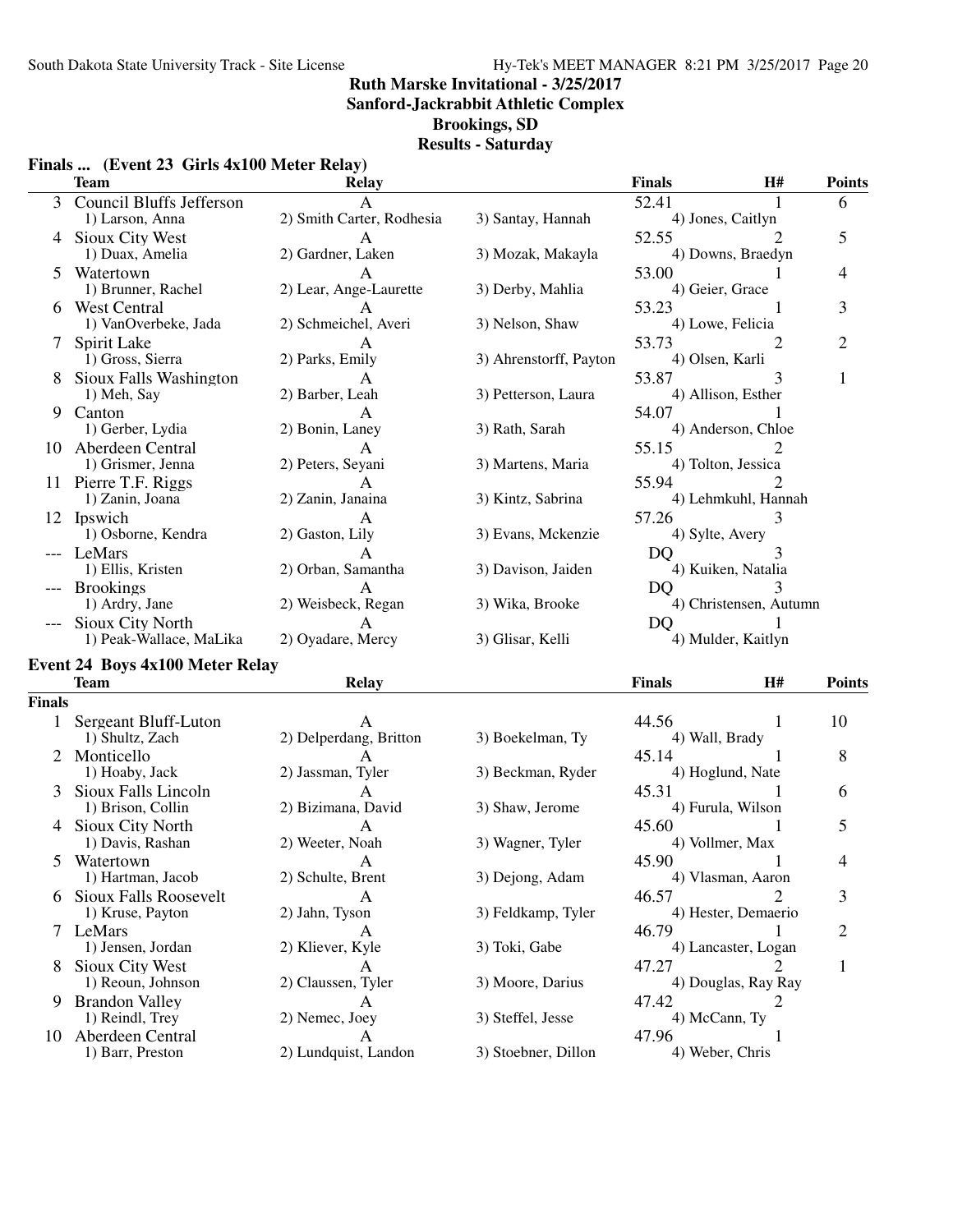**Sanford-Jackrabbit Athletic Complex**

**Brookings, SD**

|               | Finals  (Event 24 Boys 4x100 Meter Relay)<br><b>Team</b> | <b>Relay</b>                        |                                | <b>Finals</b> | <b>H#</b>                        | <b>Points</b>  |
|---------------|----------------------------------------------------------|-------------------------------------|--------------------------------|---------------|----------------------------------|----------------|
|               |                                                          | $\mathbf{A}$                        |                                | 48.56         |                                  |                |
| 11            | <b>Spirit Lake</b><br>1) Jungjohan, Brock                | 2) Howatt, Caleb                    | 3) Dunn, Kyler                 |               | 1<br>4) Tvedte, Brock            |                |
|               |                                                          |                                     |                                |               |                                  |                |
|               | 12 Pierre T.F. Riggs<br>1) Carr, Cobey                   | $\overline{A}$<br>2) Iverson, River |                                | 48.76         | $\overline{2}$<br>4) Walsh, Jack |                |
|               |                                                          |                                     | 3) Jessop, Jaden               |               |                                  |                |
| 13            | Sioux Falls Washington<br>1) Guenther, Ethan             | A<br>2) Crownover, Brayden          |                                | 48.95         | 2                                |                |
|               |                                                          |                                     | 3) Butler, Jackson             |               | 4) Ruesch, Matt                  |                |
|               | 14 Marshall High School, Marshal<br>1) R., Gabe          | $\mathbf{A}$<br>2) Hoff, Grant      |                                | 51.17         | 2                                |                |
|               |                                                          |                                     | 3) Janssen, Tyrese             |               | 4) Catoor, Seth                  |                |
| 15            | <b>West Central</b>                                      | A                                   |                                | 53.91         | 2                                |                |
|               | 1) Scott, Justin                                         | 2) Foster, Zach                     | 3) Hewitt, Tyler               |               | 4) Schaefer, Adam                |                |
|               | <b>Event 25 Girls 400 Meter Dash</b>                     |                                     |                                |               |                                  |                |
|               | <b>Name</b>                                              | <b>School</b>                       |                                | <b>Finals</b> | <b>H#</b>                        | <b>Points</b>  |
| <b>Finals</b> |                                                          |                                     |                                |               |                                  |                |
| 1             | Cooper, Jasmyne                                          | Sioux Falls Lincoln                 |                                | 58.70         | 1                                | 10             |
| 2             | Gray, Madison                                            | <b>Brookings</b>                    |                                | 1:00.94       | $\overline{c}$                   | 8              |
| 3             | Rud, Olivia                                              | Madison                             |                                | 1:01.02       | $\mathbf{1}$                     | 6              |
| 4             | Venner, Sydney                                           | Sioux Falls O'Gorman                |                                | 1:01.67       | $\mathbf{1}$                     | 5              |
| 5             | Bindert, Liz                                             | Sioux Falls Lincoln                 |                                | 1:02.42       | $\mathbf{1}$                     | $\overline{4}$ |
| 6             | Jackmon, Hope                                            | <b>Brandon Valley</b>               |                                | 1:03.56       | $\overline{c}$                   | $\frac{3}{2}$  |
| 7             | Mwenentanda, Ndjakalenga                                 | Sioux Falls O'Gorman                |                                | 1:04.04       | 3                                |                |
| 8             | Kilber, Tessa                                            | Ipswich                             |                                | 1:04.72       | $\overline{\mathcal{A}}$         | $\mathbf{1}$   |
| 9             | Kurtz, Sydney                                            | <b>West Central</b>                 |                                | 1:05.92       |                                  |                |
| 10            | Kolb, Elizabeth                                          | Sioux Falls O'Gorman                |                                | 1:05.95       |                                  |                |
| 11            | Morales, Karen                                           | <b>Sioux Falls Roosevelt</b>        |                                | 1:06.08       | 23544523                         |                |
| 12            | Downs, Braedyn                                           | Sioux City West                     |                                | 1:06.33       |                                  |                |
| 13            | Miller, Clarissa                                         | <b>Brookings</b>                    |                                | 1:06.43       |                                  |                |
| 14            | Tholen, Amber                                            |                                     | Marshall High School, Marshall | 1:06.53       |                                  |                |
| 15            | Lindskov, Kamryn                                         | <b>West Central</b>                 |                                | 1:06.62       |                                  |                |
| 16            | Stueven, Sophia                                          | Pierre T.F. Riggs                   |                                | 1:06.98       |                                  |                |
| 17            | Carlson, Emily                                           | LeMars                              |                                | 1:07.08       | 6                                |                |
| 18            | Lenz, Haylee                                             | LeMars                              |                                | 1:07.25       |                                  |                |
| 19            | Watkins, Gillian                                         | <b>West Central</b>                 |                                | 1:07.38       |                                  |                |
| 20            | Peltier, Sydney                                          | <b>Brandon Valley</b>               |                                | 1:07.58       | $\frac{5}{2}$<br>$\frac{4}{5}$   |                |
| 21            | Vierkant, Maddie                                         | Spirit Lake                         |                                | 1:07.66       |                                  |                |
| 22            | Spartz, Karlee                                           | Watertown                           |                                | 1:07.90       | $\overline{7}$                   |                |
| 23            | Murray, MaKenna                                          | Spirit Lake                         |                                | 1:08.26       | $\frac{3}{7}$                    |                |
| 24            | Gulick, Catherine                                        | Spirit Lake                         |                                | 1:08.51       |                                  |                |
| 25            | Hammrich, Bailey                                         | Ipswich                             |                                | 1:08.53       | 7                                |                |
| 26            | Rice, Remi                                               | Sioux Falls Washington              |                                | 1:08.66       | $\overline{7}$                   |                |
| 27            | Beitelslpacher, Ellie                                    | LeMars                              |                                | 1:09.46       | 7                                |                |
| 28            | Jones, Morgan                                            | Pierre T.F. Riggs                   |                                | 1:09.99       | 5                                |                |
| 29            | Thornton, Abby                                           | Spirit Lake                         |                                | 1:10.26       | 6                                |                |
|               | 30 Lowe, Felicia                                         | <b>West Central</b>                 |                                | 1:10.61       | 3                                |                |
| 31            | Cole Johnson, Akaysha                                    | Council Bluffs Jefferson            |                                | 1:11.00       | 8                                |                |
| 32            | Adams, Taylor                                            | Watertown                           |                                | 1:11.13       | 4                                |                |
| 33            | Carey, Tyanna                                            | Council Bluffs Jefferson            |                                | 1:11.33       | 6                                |                |
| 34            | Grabowska, Abby                                          | Ipswich                             |                                | 1:11.73       | 6                                |                |
|               | 35 Herrman, Allycen                                      | Pierre T.F. Riggs                   |                                | 1:12.04       | $\overline{4}$                   |                |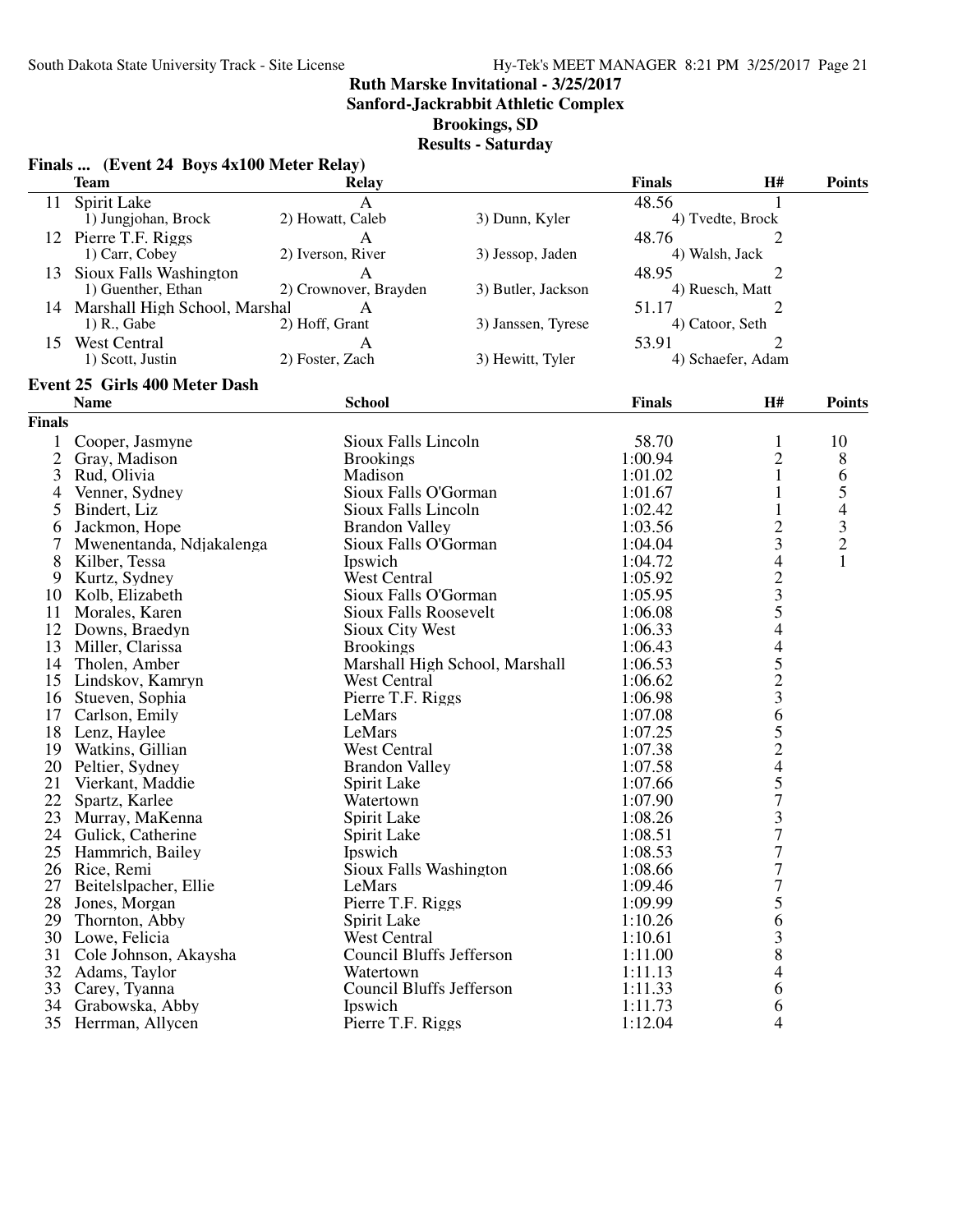**Finals ... (Event 25 Girls 400 Meter Dash)**

## **Ruth Marske Invitational - 3/25/2017**

**Sanford-Jackrabbit Athletic Complex**

**Brookings, SD**

## **Results - Saturday**

|                | <b>Name</b>                            | <b>School</b>                   | <b>Finals</b> | H#                           | <b>Points</b>  |
|----------------|----------------------------------------|---------------------------------|---------------|------------------------------|----------------|
|                | 36 Berens, Morgan                      | <b>West Central</b>             | 1:12.18       | 6                            |                |
|                | 36 Heller, Delaney                     | Watertown                       | 1:12.18       | 5                            |                |
|                | 38 Allen, Brooke                       | LeMars                          | 1:12.65       | 8                            |                |
|                | 39 Simpson, Adrienne                   | Marshall High School, Marshall  | 1:12.99       | 6                            |                |
|                | 40 Dieatrick, Jenna                    | Council Bluffs Jefferson        | 1:13.13       | 6                            |                |
|                | 41 Langseth, Anna                      | Sioux Falls Lincoln             | 1:13.95       | 3                            |                |
|                | 42 Hernandez, Yisel                    | Council Bluffs Jefferson        | 1:13.98       | 8                            |                |
|                | 43 McKibben, Mariah                    | <b>Brookings</b>                | 1:14.62       | $\overline{7}$               |                |
|                | 44 Hyz, Elise                          | Sioux Falls Washington          | 1:14.81       | $\sqrt{ }$                   |                |
|                | 45 Zenk, Krista                        | LeMars                          | 1:16.15       | 8                            |                |
| 46             | Smith, Alyssa                          | Marshall High School, Marshall  | 1:16.76       | 6                            |                |
|                | 47 Miller, Cassidy                     | Pierre T.F. Riggs               | 1:20.33       | 5                            |                |
|                | 48 Van Horn, Sophie                    | <b>Brandon Valley</b>           | 1:21.74       | 8                            |                |
|                | 49 March, Aliyah                       | Canton                          | 1:21.97       | 9                            |                |
| 50             | Abreha, Yewordanos                     | Sioux City West                 | 1:22.48       | 9                            |                |
| 51             | Ruiz, Ericka                           | Sioux City North                | 1:22.87       | 10                           |                |
| 52             | Luciano, Kristina                      | Canton                          | 1:23.00       | 8                            |                |
|                | 53 Larson, Angela                      | <b>Council Bluffs Jefferson</b> | 1:23.25       | 9                            |                |
|                | 54 Olson, Abby                         | Ipswich                         | 1:23.77       | 9                            |                |
|                | 55 Sletten, Jerrica                    | Canton                          | 1:25.12       | 10                           |                |
|                | 56 Kabeto, Badatu                      | Sioux City North                | 1:27.42       | 10                           |                |
|                | 57 Luciano, Angie                      | Canton                          | 1:30.47       | 9                            |                |
|                | 58 Gishe, Arabe                        | Sioux City North                | 1:30.98       | 10                           |                |
|                | 59 Adam, Duniya                        | Sioux City North                | 1:32.00       | 9                            |                |
|                | 60 Mohamed, Naja                       | Sioux City North                | 1:41.19       | 10                           |                |
| $---$          | Vockler, Kaite                         | Sioux Falls O'Gorman            | <b>DQ</b>     | $\overline{4}$               |                |
|                | --- Lang, Allie                        | Spirit Lake                     | DQ            | 9                            |                |
|                | <b>Event 26 Boys 400 Meter Dash</b>    |                                 |               |                              |                |
|                | <b>Name</b>                            | <b>School</b>                   | <b>Finals</b> | H#                           | <b>Points</b>  |
| <b>Finals</b>  |                                        |                                 |               |                              |                |
|                |                                        | Sergeant Bluff-Luton            | 51.28         | 1                            | 10             |
| $\overline{2}$ | 1 Delperdang, Britton<br>Boekelman, Ty | Sergeant Bluff-Luton            | 51.30         | $\mathbf{1}$                 |                |
| 3              |                                        | Sioux Falls O'Gorman            | 51.37         |                              | 8              |
|                | Rueter, Andrew<br>Jones, Tres          | Sioux Falls O'Gorman            | 52.78         | $\mathbf{1}$<br>$\mathbf{1}$ | 6<br>5         |
| 4<br>5         | Skopec, Adam                           | Spirit Lake                     | 52.93         | $\mathbf{1}$                 |                |
|                | Hoff, Garret                           | Marshall High School, Marshall  | 53.49         | 2                            | $\overline{4}$ |
| 6<br>7         | Waskow, Andrew                         | LeMars                          | 53.77         | $\mathbf{1}$                 | $\frac{3}{2}$  |
|                |                                        | Watertown                       | 54.02         | $\mathbf{1}$                 | $\mathbf{1}$   |
| 8<br>9         | Syhre, Gabe<br>Christians, Tyson       | Sioux Falls Lincoln             | 54.27         | $\overline{2}$               |                |
|                | 10 Blount, Beau                        | Sioux Falls O'Gorman            | 54.30         |                              |                |
| 11             | Engebretson, JT                        | LeMars                          | 54.47         | $\overline{\mathbf{c}}$      |                |
|                |                                        |                                 | 54.60         | $\frac{2}{2}$                |                |
| 13             | 12 McCaffery, Mason<br>Hoffman, Silas  | Spirit Lake<br>West Central     | 55.38         | $\overline{\mathcal{A}}$     |                |
| 14             | Rames, Jacob                           | <b>Sioux Falls Roosevelt</b>    | 55.45         | 6                            |                |
| 15             | Becker, Jacob                          | Sioux Falls Lincoln             | 55.60         | 3                            |                |
| 16             | Claussen, Tyler                        | <b>Sioux City West</b>          | 55.74         | $\mathfrak{Z}$               |                |
| 17             | Ahrendt, Nick                          | <b>Sioux Falls Roosevelt</b>    | 56.32         | 9                            |                |
|                |                                        |                                 |               |                              |                |

18 Gillespie, Kevin Brandon Valley 57.03 3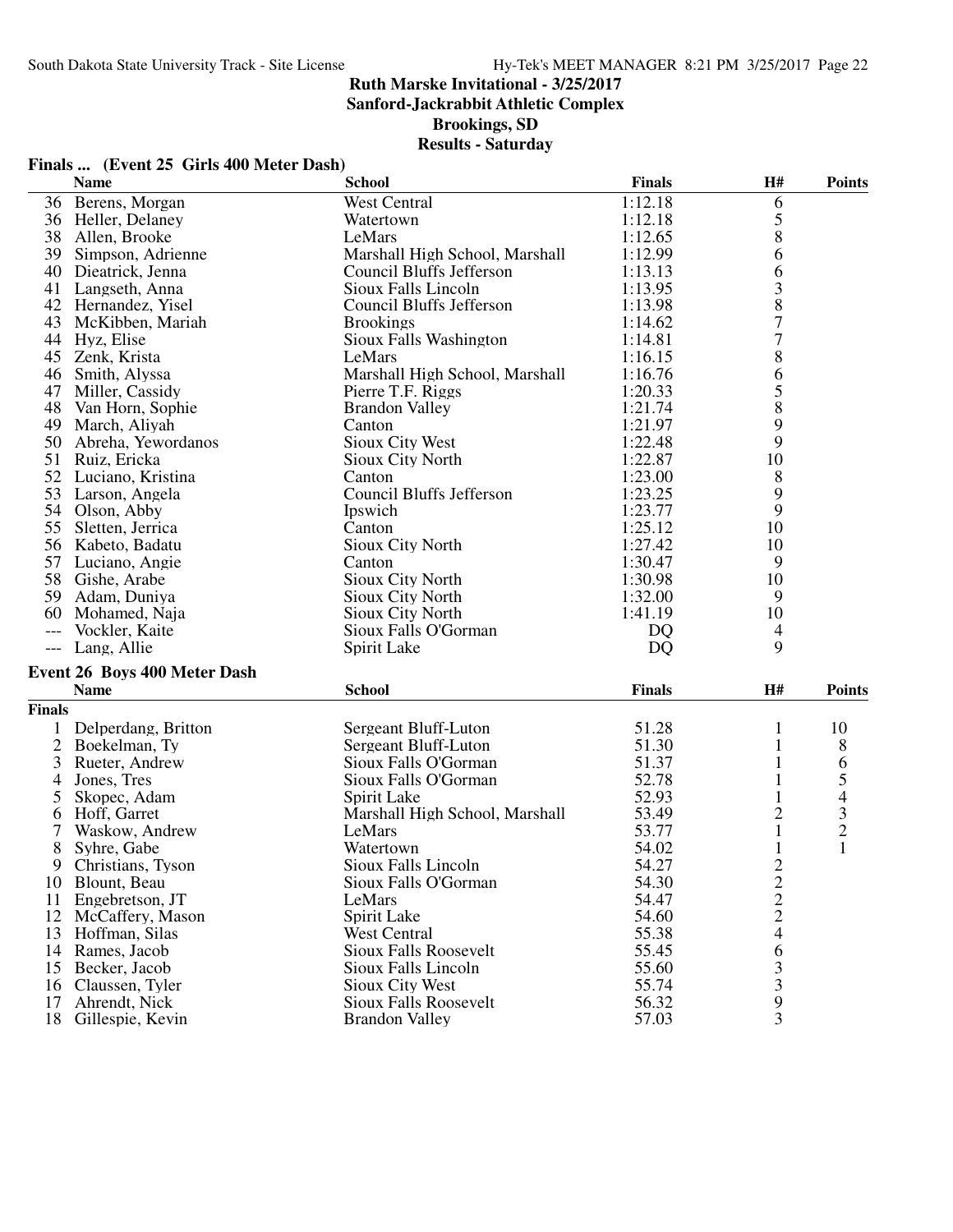**Sanford-Jackrabbit Athletic Complex**

**Brookings, SD**

|       |                                         | <b>Results - Saturday</b>      |               |                                       |               |
|-------|-----------------------------------------|--------------------------------|---------------|---------------------------------------|---------------|
|       | Finals  (Event 26 Boys 400 Meter Dash)  |                                |               |                                       |               |
|       | <b>Name</b>                             | <b>School</b>                  | <b>Finals</b> | H#                                    | <b>Points</b> |
|       | 19 Diedrich, Aiden                      | Sioux Falls O'Gorman           | 57.19         | $\overline{2}$                        |               |
|       | 20 Boe, Severin                         | Pierre T.F. Riggs              | 57.21         | $\sqrt{ }$                            |               |
| 21    | Matteson, Nate                          | Watertown                      | 57.79         | 3                                     |               |
|       | 22 Dahlheimer, Troy                     | Monticello                     | 58.15         | 6                                     |               |
|       | 23 Holman, Hiatt                        | Sioux City West                | 58.34         | $\overline{\mathcal{A}}$              |               |
|       | 24 Thompson, Blake                      | <b>Brandon Valley</b>          | 58.65         | $\begin{array}{c} 8 \\ 5 \end{array}$ |               |
|       | 25 Maag, Matt                           | Aberdeen Central               | 58.65         |                                       |               |
|       | 26 Umland, Keegan                       | Sioux City North               | 58.77         | 9                                     |               |
|       | 27 Unterbrunner, Jacob                  | Madison                        | 58.92         | $\overline{4}$                        |               |
|       | 28 Giesler, Cameron                     | Watertown                      | 58.92         | 6                                     |               |
|       | 29 Ramazani, Kevin                      | <b>Sioux Falls Roosevelt</b>   | 59.14         | 9                                     |               |
|       | 30 Hoffman, Colton                      | Aberdeen Central               | 59.33         | 6                                     |               |
|       | 31 Hoff, Grant                          | Marshall High School, Marshall | 59.33         | 3                                     |               |
|       | 32 Taracena, Kevin                      | Sioux City West                | 59.37         | $\overline{4}$                        |               |
|       | 33 Hochstein, Calvin                    | Sioux Falls Lincoln            | 59.40         | $\overline{4}$                        |               |
|       | 34 Bootsma, Noah                        | Sioux City North               | 59.62         | 10                                    |               |
|       | 35 Watson, Isaac                        | West Central                   | 59.68         | 5                                     |               |
|       | 36 Williams, Casey                      | Pierre T.F. Riggs              | 59.87         | 5                                     |               |
| 37    | Avery, Mason                            | Madison                        | 1:00.24       | $\overline{4}$                        |               |
|       | 38 Roggenbuck, Caleb                    | <b>Sioux Falls Roosevelt</b>   | 1:00.25       | $\,8\,$                               |               |
|       | 39 Johnson, Michael                     | Aberdeen Central               | 1:00.31       | 7                                     |               |
|       | 40 Mashlan, Carson                      | <b>Brandon Valley</b>          | 1:00.33       | 3                                     |               |
|       | 41 Maalim, Aweys                        | Sioux Falls Washington         | 1:00.60       | 5                                     |               |
|       | 42 Snyder, Lee                          | Pierre T.F. Riggs              | 1:00.71       | $\overline{4}$                        |               |
|       | 43 Simon, Thomas                        | Sioux Falls O'Gorman           | 1:00.99       | $\sqrt{2}$                            |               |
|       | 44 Maxey, Bud                           | Pierre T.F. Riggs              | 1:01.02       | $\overline{4}$                        |               |
|       | 45 Erickson, Chris                      | Aberdeen Central               | 1:01.58       | 8                                     |               |
|       | 46 Utesch, Brayden                      | LeMars                         | 1:01.88       | 10                                    |               |
|       | 47 Ferguson, Tyler                      | LeMars                         | 1:01.91       | $\tau$                                |               |
|       | 48 Christians, Darren                   | Spirit Lake                    | 1:02.30       | 9                                     |               |
|       | 49 Clayton, Dylan                       | Sioux City West                | 1:02.36       | 10                                    |               |
|       | 50 Kelly, Ben                           | Spirit Lake                    | 1:02.55       | 9                                     |               |
|       | 51 Rogers, Andrew                       | <b>West Central</b>            | 1:02.66       | 10                                    |               |
|       | 52 Konateh, Wilfred                     | West Central                   | 1:02.77       | 7                                     |               |
| 53    | Morris, Austin                          | Marshall High School, Marshall | 1:03.98       | $\overline{7}$                        |               |
|       | 54 Doerr, Nicolas                       | Marshall High School, Marshall | 1:04.15       | $8\,$                                 |               |
|       | 55 House, Ethan                         | <b>Brandon Valley</b>          | 1:05.09       | $\,8\,$                               |               |
|       | 56 Ndayishimiye, Pacifique              | Sioux Falls Washington         | 1:09.46       | $\overline{7}$                        |               |
|       | 57 Paul, Patrick                        | Sioux Falls Washington         | 1:12.27       | $8\,$                                 |               |
| $---$ | Nshimirimana, Severin                   | Sioux Falls Washington         | DQ            | 8                                     |               |
|       | <b>Event 27 Girls 300 Meter Hurdles</b> |                                |               |                                       |               |

|               | <b>Event 27 Girls 300 Meter Hurdles</b> |                                |               |    |               |  |  |
|---------------|-----------------------------------------|--------------------------------|---------------|----|---------------|--|--|
|               | <b>Name</b>                             | <b>School</b>                  | <b>Finals</b> | H# | <b>Points</b> |  |  |
| <b>Finals</b> |                                         |                                |               |    |               |  |  |
|               | <b>Bad Moccasin, Chelsey</b>            | Aberdeen Central               | 50.23         |    | 10            |  |  |
|               | 2 Blomme, Sydney                        | Marshall High School, Marshall | 50.94         |    |               |  |  |
|               | 3 Birath, Mikaela                       | <b>Brandon Valley</b>          | 51.05         |    |               |  |  |
|               | 4 Rath, Sarah                           | Canton                         | 52.28         |    |               |  |  |
|               | 5 Sargisson, Jacenta                    | LeMars                         | 52.38         |    |               |  |  |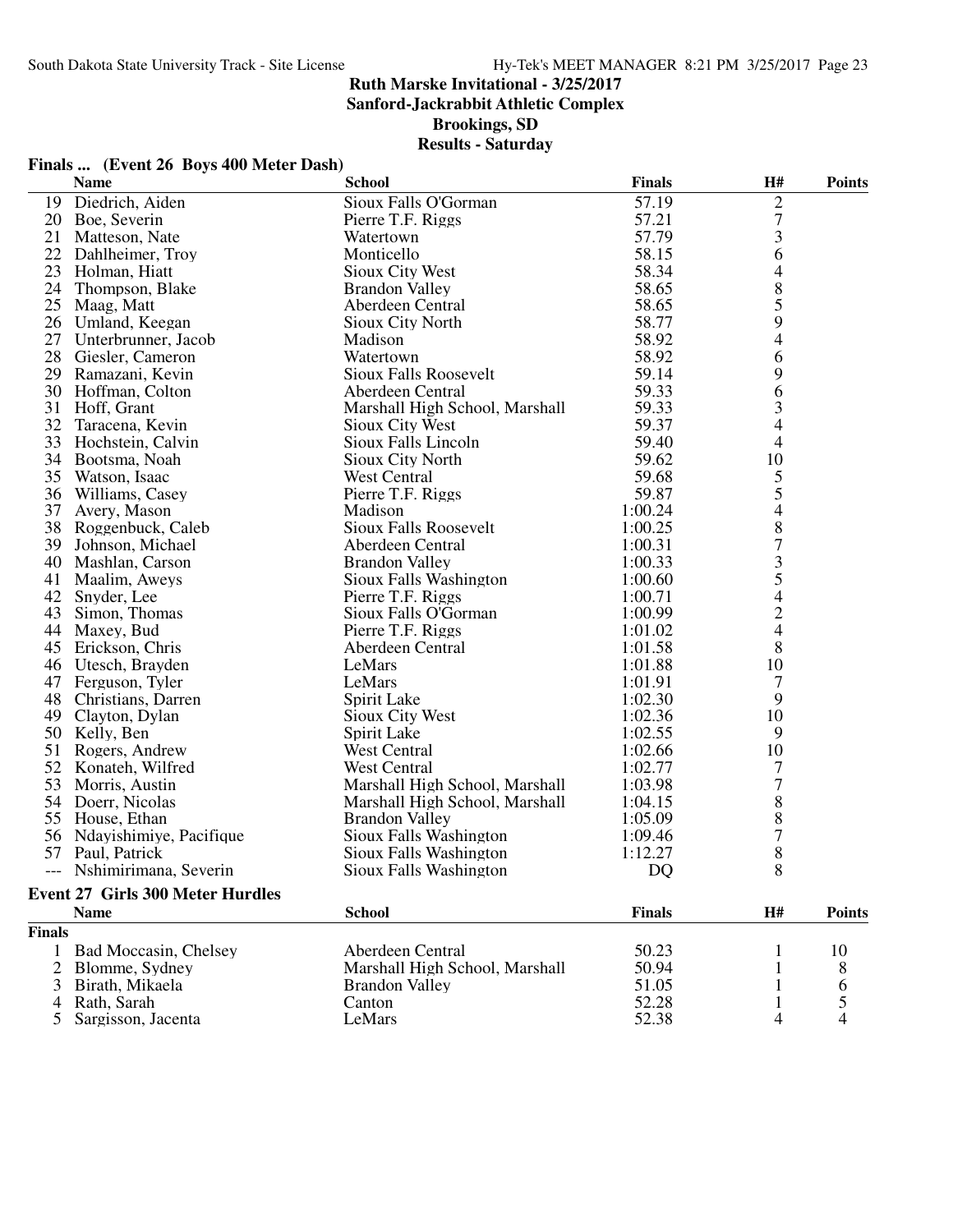**Sanford-Jackrabbit Athletic Complex**

**Brookings, SD**

| Finals  (Event 27 Girls 300 Meter Hurdles) |  |  |  |
|--------------------------------------------|--|--|--|
|--------------------------------------------|--|--|--|

|                | <b>Name</b>                            | <b>School</b>                   | <b>Finals</b> | H#                                              | <b>Points</b>  |
|----------------|----------------------------------------|---------------------------------|---------------|-------------------------------------------------|----------------|
| 6              | Mortier, Alison                        | Marshall High School, Marshall  | 52.42         | 3                                               | 3              |
| 7              | Gross, Sierra                          | Spirit Lake                     | 52.58         | $\overline{c}$                                  | $\overline{c}$ |
| 8              | Davison, Jordyn                        | LeMars                          | 52.66         | 3                                               | $\mathbf{1}$   |
| 9              | Kopecky, Abby                          | Aberdeen Central                | 52.70         | $\mathbf{1}$                                    |                |
| 10             | Bonin, Laney                           | Canton                          | 52.75         | 1                                               |                |
| 11             | Chamberlain, Kaedyn                    | <b>Sioux Falls Roosevelt</b>    | 53.42         | $\overline{c}$                                  |                |
|                | 12 Mashlan, Morgan                     | <b>Brandon Valley</b>           | 53.58         | $\mathbf{1}$                                    |                |
| 13             | Chatwell, Jennifer                     | Sioux Falls Roosevelt           | 55.06         |                                                 |                |
|                | 14 VanDenHoek, Alexis                  | <b>Sioux Falls Roosevelt</b>    | 55.50         | 33423524                                        |                |
| 15             | Vetos, Nissa                           | Canton                          | 56.04         |                                                 |                |
| 16             | Schulte, Megan                         | Watertown                       | 56.38         |                                                 |                |
| 17             | Elser, Grace                           | Spirit Lake                     | 56.46         |                                                 |                |
| 18             | Watts, Hailey                          | Council Bluffs Jefferson        | 56.56         |                                                 |                |
| 19             |                                        | Aberdeen Central                | 57.58         |                                                 |                |
|                | Struble, Hannah                        |                                 |               |                                                 |                |
| 20             | Needs, Baylee                          | LeMars                          | 58.00         |                                                 |                |
| 21             | Kuiken, Natalia                        | LeMars                          | 58.02         |                                                 |                |
| 22             | Alesch, Brooke                         | LeMars                          | 58.12         | $\begin{array}{c} 5 \\ 4 \\ 3 \\ 3 \end{array}$ |                |
| 23             | Burge, Madison                         | <b>Sioux City West</b>          | 59.31         |                                                 |                |
|                | 24 Giles, Laramie                      | <b>Sioux Falls Roosevelt</b>    | 59.63         |                                                 |                |
| 25             | Janke, Kennedy                         | Madison                         | 59.74         | $\,1$                                           |                |
|                | 26 Severson, Allison                   | Ipswich                         | 59.80         | $\overline{\mathcal{L}}$                        |                |
|                | 27 Frohling, Mirra                     | Aberdeen Central                | 59.84         |                                                 |                |
| 28             | Dockendorf, Lindsey                    | Madison                         | 1:00.13       | $\begin{array}{c} 2 \\ 2 \\ 6 \end{array}$      |                |
| 29             | Carroll, Alexcia                       | <b>Council Bluffs Jefferson</b> | 1:00.69       |                                                 |                |
| 30             | Martinez, Lorena                       | Sioux City North                | 1:00.89       | 4                                               |                |
| 31             | Bladt, Abby                            | Council Bluffs Jefferson        | 1:02.75       | 6                                               |                |
|                | 32 Farley, Justice                     | Sioux City West                 | 1:03.57       | 5                                               |                |
|                | 33 Nelson, Mikayla                     | Council Bluffs Jefferson        | 1:04.62       | 6                                               |                |
|                | 34 Sengchanh, Jenny                    | Sioux Falls Washington          | 1:05.98       |                                                 |                |
|                | 35 Brumitt, Alik                       | <b>Sioux Falls Roosevelt</b>    | 1:07.46       | $\frac{5}{5}$                                   |                |
| 36             | Anderson, Aalyce                       | Council Bluffs Jefferson        | 1:10.85       | 6                                               |                |
| 37             | Kin, Christar                          | Sioux City West                 | 1:11.48       |                                                 |                |
| 38             | Vilayphone, Penny                      | Sioux Falls Washington          | 1:11.85       |                                                 |                |
| 39             | Beyene, Rahwa                          | Sioux Falls Washington          | 1:15.34       | $\frac{5}{5}$                                   |                |
|                |                                        |                                 |               |                                                 |                |
|                | <b>Event 28 Boys 300 Meter Hurdles</b> |                                 |               |                                                 |                |
|                | <b>Name</b>                            | <b>School</b>                   | <b>Finals</b> | H#                                              | <b>Points</b>  |
| Finals         |                                        |                                 |               |                                                 |                |
|                | Renken, Zach                           | Spirit Lake                     | 41.29         | 1                                               | 10             |
| $\overline{2}$ | Donahoe, Josh                          | <b>Brandon Valley</b>           | 42.33         | $\mathbf{1}$                                    | 8              |
| 3              | Kolbeck, Wilson                        | <b>Brandon Valley</b>           | 43.31         | $\mathbf{1}$                                    | 6              |
| 4              | Ahrenstorff, Dawson                    | Spirit Lake                     | 43.46         | 1                                               | 5              |
| 5              | Lear, Pierre                           | Watertown                       | 43.48         | 3                                               | 4              |
| 6              | Wadle, Ben                             | LeMars                          | 43.87         | 1                                               | 3              |
|                | Maier, Mikhale                         | Monticello                      | 43.97         | 3                                               | $\overline{2}$ |
| 8              | Reoun, Johnson                         | <b>Sioux City West</b>          | 44.00         | 6                                               | $\mathbf{1}$   |
| 9              | Wartner, Brandon                       | Marshall High School, Marshall  | 44.33         | 2                                               |                |
| 10             | Freiberg, Austin                       | Sergeant Bluff-Luton            | 44.63         | 4                                               |                |
| 11             | Bizimana, David                        | Sioux Falls Lincoln             | 44.85         | 1                                               |                |
|                |                                        |                                 |               |                                                 |                |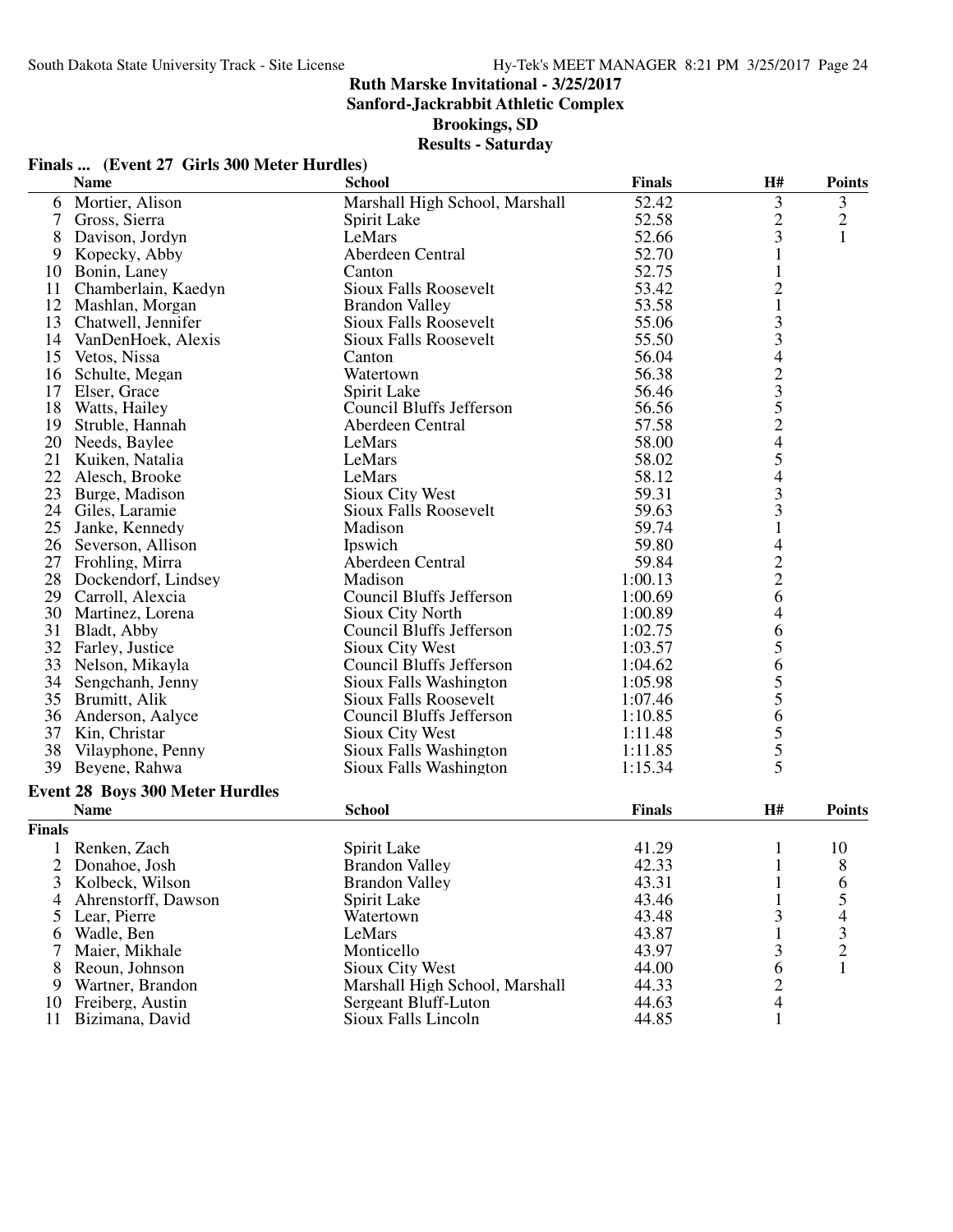**Sanford-Jackrabbit Athletic Complex**

**Brookings, SD**

|               | Finals  (Event 28 Boys 300 Meter Hurdles) |                              |                                |                |                                                 |                |
|---------------|-------------------------------------------|------------------------------|--------------------------------|----------------|-------------------------------------------------|----------------|
|               | <b>Name</b>                               | <b>School</b>                |                                | <b>Finals</b>  | H#                                              | <b>Points</b>  |
| 12            | Kempema, Tyler                            | Sioux City North             |                                | 45.41          | $\mathfrak{Z}$                                  |                |
| 13            | Watson, Robbie                            | Monticello                   |                                | 45.56          | $\frac{2}{4}$                                   |                |
|               | 14 Reily, Caileb                          | Madison                      |                                |                |                                                 |                |
|               | 15 Reynolds, Michael                      | West Central                 |                                | 45.68<br>45.78 | 3                                               |                |
|               | 16 Douglas, Ray Ray                       | <b>Sioux City West</b>       |                                |                | 4                                               |                |
|               | 17 Lokonobei, Lawerence                   | Sioux Falls Roosevelt        |                                | 45.88<br>45.89 | $\mathbf{1}$                                    |                |
|               | 18 Walls, Bryce                           | Sioux Falls Roosevelt        |                                | 46.70          | 3                                               |                |
| 19            | House, James                              | <b>Brandon Valley</b>        |                                | 47.21          | $\mathbf{1}$                                    |                |
|               | 20 Underwood, Branzon                     | West Central                 |                                | 47.32          | 4                                               |                |
| 21            | Treadway, Braedon                         | Sioux Falls Lincoln          |                                | 47.74          |                                                 |                |
| 22            | Berg, Alec                                | Watertown                    |                                | 47.76          | $\frac{2}{5}$                                   |                |
| 23            | Baloun, Seth                              | <b>Sioux Falls Roosevelt</b> |                                | 47.89          |                                                 |                |
| 24            | Jensen, Connor                            | Spirit Lake                  |                                | 48.10          | 6                                               |                |
| 25            | Harris, Max                               | <b>Brandon Valley</b>        |                                | 48.58          |                                                 |                |
| 26            | Wilhus, Mika                              | LeMars                       |                                | 48.62          | $\frac{2}{5}$                                   |                |
| 27            | Lanka, Noah                               | Monticello                   |                                | 48.88          |                                                 |                |
| 28            | Kondolo, Junior                           | Sioux Falls Washington       |                                | 49.52          | $\overline{\mathcal{L}}$                        |                |
| 29            | Bad Moccasin, Avery                       | Aberdeen Central             |                                | 49.83          | 5                                               |                |
| 30            | Vinsant, Ryan                             | Canton                       |                                | 49.88          | $\overline{7}$                                  |                |
| 31            | Waters, Joe                               | Spirit Lake                  |                                | 50.01          | 6                                               |                |
|               | 32 Cehajic, Edwin                         | Sioux Falls Lincoln          |                                | 50.18          |                                                 |                |
| 33            | Dulas, Dylon                              |                              | Marshall High School, Marshall | 50.76          |                                                 |                |
|               | 34 Nace, Marcus                           | <b>Brandon Valley</b>        |                                | 50.98          | $\begin{array}{c} 3 \\ 5 \\ 2 \\ 7 \end{array}$ |                |
| 35            | Adamson, Trever                           | Pierre T.F. Riggs            |                                | 51.12          |                                                 |                |
|               | 36 Rounds, Josh                           | Pierre T.F. Riggs            |                                | 51.16          | 5                                               |                |
|               | 37 Ladu, Mark                             | Sioux Falls Washington       |                                | 51.90          | $\overline{\mathcal{L}}$                        |                |
|               | 38 O'Connor, Nick                         | Watertown                    |                                | 51.90          |                                                 |                |
|               | 39 Holman, Hiatt                          | Sioux City West              |                                | 52.04          |                                                 |                |
|               | 40 Landsem, Dylan                         | Sioux Falls Roosevelt        |                                | 52.56          | 5<br>5<br>5<br>7                                |                |
|               | 41 Hansen, Micah                          | Canton                       |                                | 53.12          |                                                 |                |
|               | 42 Hulstein, Cole                         | Sioux Falls Washington       |                                | 53.56          | 6                                               |                |
|               | 43 Rekedal, Spencer                       |                              | Marshall High School, Marshall | 53.59          | 4                                               |                |
|               | 44 Utesch, Peyton                         | LeMars                       |                                | 54.53          | 7                                               |                |
|               | 45 Lee, Sawyer                            | Pierre T.F. Riggs            |                                | 56.39          | 6                                               |                |
|               | Event 29 Girls 1600 Sprint Medley         |                              |                                |                |                                                 |                |
|               | <b>Team</b>                               | <b>Relay</b>                 |                                | <b>Finals</b>  | H#                                              | <b>Points</b>  |
| <b>Finals</b> |                                           |                              |                                |                |                                                 |                |
| 1             | <b>Brandon Valley</b>                     | А                            |                                | 4:22.28        | 1                                               | 10             |
|               | 1) Stangohr, Arianna                      | 2) Presler, Sarah            | 3) Hendrick, Hannah            |                | 4) Waterfall, Haylee                            |                |
|               | 2 LeMars                                  | A                            |                                | 4:33.70        |                                                 | 8              |
|               | 1) McAllister, Katie                      | 2) Owens, Dakota             | 3) Rand, Sydney                |                | 4) Calhoun, Chloe                               |                |
|               | 3 Aberdeen Central                        | $\mathsf{A}$                 |                                | 4:43.62        | 2                                               | 6              |
|               | 1) Lang, Abby                             | 2) Zueger, Allie             | 3) Hermansen, Jordan           |                | 4) Riggs, Ava                                   |                |
|               | 4 Canton                                  | $\mathbf{A}$                 |                                | 4:44.75        | 2                                               | 5              |
|               | 1) Lundstrom, Jada                        | 2) Stansbury, Breanna        | 3) Peterson, Karryn            |                | 4) Woods, Elizabeth                             |                |
|               | 5 Council Bluffs Jefferson                | A                            |                                | 4:52.10        | 1                                               | $\overline{4}$ |
|               | 1) Smith Carter, Rodhesia                 | 2) Santay, Hannah            | 3) Starner, Josey              |                | 4) Carey, Tyanna                                |                |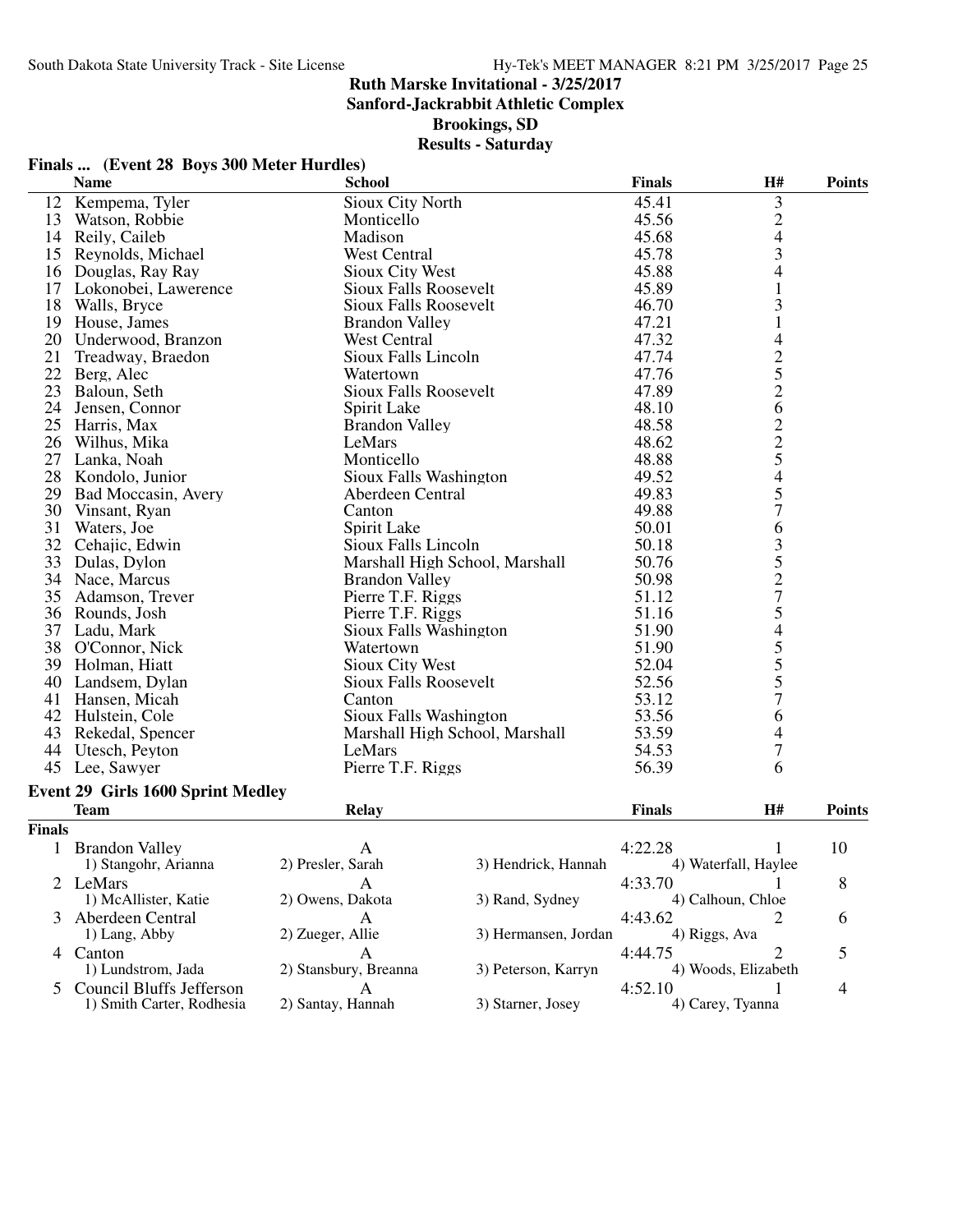**Sanford-Jackrabbit Athletic Complex**

**Brookings, SD**

|                | Finals  (Event 29 Girls 1600 Sprint Medley)<br><b>Team</b> | Relay                        |                                | <b>Finals</b>  | <b>H#</b>                                       | <b>Points</b>  |
|----------------|------------------------------------------------------------|------------------------------|--------------------------------|----------------|-------------------------------------------------|----------------|
|                | 6 West Central                                             | A                            |                                | 4:53.57        |                                                 | 3              |
|                | 1) Scharffenberg, Mason                                    | 2) Nelson, Kali              | 3) Berens, Morgan              |                | 4) Rohan, Olivia                                |                |
|                | 7 Spirit Lake                                              | A                            |                                | 4:58.94        |                                                 | $\overline{2}$ |
|                | 1) Brumley, Hannah                                         | 2) Latham, Emerson           | 3) Vierkant, Maddie            |                | 4) Jenness, Emma                                |                |
|                | <b>Sioux City North</b>                                    | A                            |                                | 5:16.01        | 2                                               | 1              |
|                | 1) Quintanilla, Leila                                      | 2) Nguyen, Emily             | 3) Sanchez, Michelle           | 4) Tott, Kiara |                                                 |                |
|                | <b>Event 30 Boys 1600 Sprint Medley</b>                    |                              |                                |                |                                                 |                |
|                | <b>Team</b>                                                | <b>Relay</b>                 |                                | <b>Finals</b>  | H#                                              | <b>Points</b>  |
| <b>Finals</b>  |                                                            |                              |                                |                |                                                 |                |
|                | 1 Monticello                                               | A                            |                                | 3:51.37        | 1                                               | 10             |
|                | 1) Hoaby, Jack                                             | 2) Hoglund, Nate             | 3) Voller, Charlie             |                | 4) Baloun, Matt                                 |                |
|                | 2 Sioux City North                                         | A                            |                                | 3:52.50        |                                                 | 8              |
|                | 1) Wagner, Tyler                                           | 2) Locke, Cameron            | 3) Weeter, Noah                |                | 4) Beller, Camden                               |                |
| 3              | Canton                                                     | A                            |                                | 3:53.66        |                                                 | 6              |
|                | 1) Lohan, Jesse                                            | 2) Mastalir, Alex            | 3) Peterson, Jake              |                | 4) Toso, Matthew                                |                |
|                | 4 Spirit Lake                                              | A                            |                                | 3:55.44        |                                                 | 5              |
|                | 1) Jungjohan, Brock                                        | 2) Tvedte, Brock             | 3) Howatt, Caleb               | 4) Maris, Ryan |                                                 |                |
|                | <b>Brandon Valley</b>                                      | A                            |                                | 3:59.00        | 1                                               | 4              |
|                | 1) Reindl, Trey                                            | 2) Nemec, Joey               | 3) Vigants, Austin             |                | 4) Sylliaasen, Cole                             |                |
|                | 6 Sioux Falls Lincoln                                      | A                            |                                | 4:03.93        |                                                 | 3              |
|                | 1) Kayee, Leo                                              | 2) Jones, Jake               | 3) Schuller, Colin             |                | 4) Johnson, Jadon                               |                |
|                | 7 Marshall High School, Marshal                            | A                            |                                | 4:12.52        | 2                                               | $\overline{2}$ |
|                | 1) R., Gabe                                                | 2) Janssen, Tyrese           | 3) Meyer, Jenson               |                | 4) Caron, Damian                                |                |
|                | Aberdeen Central                                           | A                            |                                | 4:12.83        | 2                                               | 1              |
|                | 1) Weber, Chris                                            | 2) Maag, Matt                | 3) Grebner, Jacob              |                | 4) Schlosser-Bina, Avery                        |                |
|                | 9 Pierre T.F. Riggs                                        | A                            |                                | 4:20.78        | 2                                               |                |
|                | 1) Miller, Alec                                            | 2) Rumrill, Evan             | 3) McDaniel, Matt              | 4) Gere, Tyler |                                                 |                |
|                | 10 LeMars                                                  | A                            |                                | 4:24.24        | 2                                               |                |
|                | 1) Rasmussen, Dylan                                        | 2) Spieler, Eric             | 3) Heeren, Tucker              |                | 4) Gomez, Diego                                 |                |
|                | 11 Sioux City West                                         |                              |                                | 4:28.99        |                                                 |                |
|                | 1) Belt, Riliegh                                           | 2) Quintana, TT              | 3) Streeter, Austin            |                | 4) Melgoza, Jose                                |                |
|                | <b>Event 31 Girls 800 Meter Run</b>                        |                              |                                |                |                                                 |                |
|                | <b>Name</b>                                                | <b>School</b>                |                                | <b>Finals</b>  | H#                                              | <b>Points</b>  |
| <b>Finals</b>  |                                                            |                              |                                |                |                                                 |                |
|                | Sample, Natalee                                            |                              | Marshall High School, Marshall | 2:24.19        | 3                                               | 10             |
| $\overline{2}$ | Grismer, Hope                                              | <b>Sioux Falls Roosevelt</b> |                                | 2:27.35        | 3                                               | 8              |
| 3              | Sample, Nichole                                            |                              | Marshall High School, Marshall | 2:28.91        |                                                 | 6              |
| 4              | Douglas, Zoe                                               | Aberdeen Central             |                                | 2:29.73        | $\frac{3}{3}$                                   | 5              |
| 5              | Harbaugh, Chloe                                            | Sioux Falls Lincoln          |                                | 2:32.24        | 3                                               | $\overline{4}$ |
| 6              | Kilber, Tessa                                              | Ipswich                      |                                | 2:35.02        | 3                                               | 3              |
| 7              | Theophilus, Anna                                           | Madison                      |                                | 2:36.83        | $\overline{c}$                                  | $\overline{c}$ |
| 8              | Coyle, McKenzie                                            | <b>Sioux City North</b>      |                                | 2:37.06        | $\begin{array}{c} 3 \\ 3 \\ 3 \end{array}$      |                |
| 9              | Corey, Taylor                                              | Watertown                    |                                | 2:38.76        |                                                 |                |
| 10             | Watkins, Gillian                                           | West Central                 |                                | 2:39.15        |                                                 |                |
| 11             | Albrecht, Kara                                             | LeMars                       |                                | 2:39.19        |                                                 |                |
| 12             | Irsfield, Emma                                             | <b>Sioux Falls Roosevelt</b> |                                | 2:39.26        |                                                 |                |
| 13             | Anderson, Morgan                                           | Watertown                    |                                | 2:39.89        | $\begin{array}{c} 3 \\ 3 \\ 2 \\ 3 \end{array}$ |                |
| 14             | Phillips, Brenda                                           | Sioux City North             |                                | 2:41.11        |                                                 |                |
| 15             | Miller, Suzie                                              | Council Bluffs Jefferson     |                                | 2:41.20        |                                                 |                |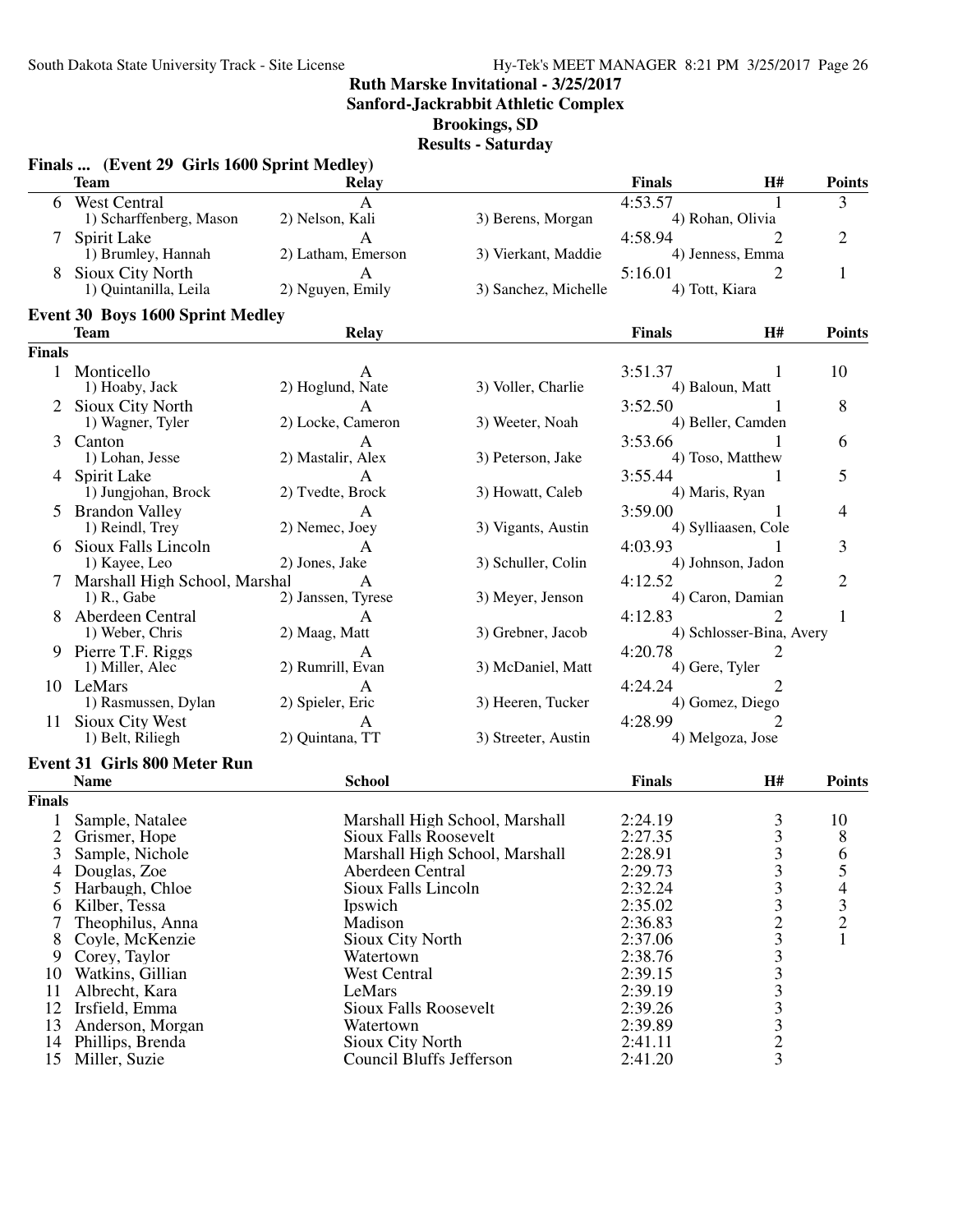**Sanford-Jackrabbit Athletic Complex**

**Brookings, SD**

## **Results - Saturday**

|                     |                                        | <b>INCOULLY</b> - DALUI UAY     |               |                |               |
|---------------------|----------------------------------------|---------------------------------|---------------|----------------|---------------|
|                     | Finals  (Event 31 Girls 800 Meter Run) |                                 |               |                |               |
| <b>Name</b>         |                                        | <b>School</b>                   | <b>Finals</b> | H#             | <b>Points</b> |
| 16 Guerts, Jaide    |                                        | <b>Sioux Falls Roosevelt</b>    | 2:42.25       | $\overline{c}$ |               |
| 17 Hurt, Maddie     |                                        | LeMars                          | 2:42.51       | 3              |               |
| 18<br>Juac, Khot    |                                        | Sioux Falls Washington          | 2:44.51       |                |               |
| 19                  | Wika, Brooke                           | <b>Brookings</b>                | 2:44.94       | $\frac{2}{2}$  |               |
| 20                  | Ramos, Jasmine                         | Council Bluffs Jefferson        | 2:46.13       |                |               |
| 21                  | Shaffer, Hattie                        | Pierre T.F. Riggs               | 2:47.79       | $\frac{2}{2}$  |               |
| 22                  | Schroedermeier, Paige                  | Canton                          | 2:49.34       |                |               |
| 23                  | Schmeier, Hannah                       | Aberdeen Central                | 2:49.51       | 3              |               |
| 24                  | DeRaad, Emily                          | Ipswich                         | 2:49.90       |                |               |
| 25                  | Sherard, Shelby                        | <b>West Central</b>             | 2:50.58       | $\frac{2}{3}$  |               |
| 26<br>Doll, Rachel  |                                        | Sioux Falls Washington          | 2:53.74       | $\frac{2}{2}$  |               |
| 27                  | Munce, Maddie                          | <b>Brandon Valley</b>           | 2:54.92       |                |               |
| 28                  | Feiges, Isobel                         | Sioux City North                | 2:55.03       | $\overline{c}$ |               |
| 29<br>Veflin, Dacey |                                        | Watertown                       | 2:55.32       |                |               |
| 30                  | Olson, Monica                          | Sioux City North                | 2:55.49       | $\overline{c}$ |               |
| 31                  | Cole Johnson, Akaysha                  | Council Bluffs Jefferson        | 2:57.70       | $\,1$          |               |
| 32                  | Kuiken, Jennifer                       | <b>West Central</b>             | 2:58.86       |                |               |
| 33                  | Oedekoven, Morgan                      | Pierre T.F. Riggs               | 2:59.68       |                |               |
| 34                  | Bentz, Brystol                         | Canton                          | 3:00.95       | $\frac{2}{2}$  |               |
| 35                  | Lange, Bethany                         | Ipswich                         | 3:01.97       | $\mathbf{1}$   |               |
| 36 Hanisch, Ashlyn  |                                        | <b>West Central</b>             | 3:07.14       | $\overline{2}$ |               |
| 37<br>Meyer, Erica  |                                        | <b>Council Bluffs Jefferson</b> | 3:09.40       |                |               |
|                     | 38 Bannwarth, Alexis                   | <b>Brandon Valley</b>           | 3:09.43       | 1              |               |
| 39                  | Kuiken, Jessie                         | <b>West Central</b>             | 3:09.96       | $\overline{c}$ |               |
| 40                  | Garcia, Jasmine                        | LeMars                          | 3:10.90       |                |               |
| 41                  | Plueger, Haily                         | LeMars                          | 3:12.61       |                |               |
| 42                  | Schmidt, Jeni                          | <b>Bon Homme</b>                | 3:12.72       | $\overline{c}$ |               |
| 43                  | Farley, Justice                        | Sioux City West                 | 3:13.15       |                |               |
| 44                  | Thorson, Ashlee                        | Ipswich                         | 3:14.61       |                |               |
| 45                  | Mosqueda, Jazmin                       | <b>Sioux City North</b>         | 3:15.06       |                |               |

|               | <b>Event 32 Boys 800 Meter Run</b> |                       |               |    |               |
|---------------|------------------------------------|-----------------------|---------------|----|---------------|
|               | <b>Name</b>                        | <b>School</b>         | <b>Finals</b> | H# | <b>Points</b> |
| <b>Finals</b> |                                    |                       |               |    |               |
|               | Hansen, Jacob                      | West Fork             | 2:05.11       | 4  | 10            |
|               | 2 Lee, Isaiah                      | Sioux Falls Roosevelt | 2:05.70       | 4  | 8             |
|               | 3 Rieken, Alec                     | LeMars                | 2:05.75       | 4  | 6             |
|               | 4 Slaba, Jayden                    | Sioux Falls Roosevelt | 2:08.69       | 4  |               |
|               | 5 Pierson, Dylan                   | Sioux Falls O'Gorman  | 2:10.16       | 4  |               |
|               | 6 Larned, Phoenix                  | Sioux City West       | 2:10.33       | 4  |               |
|               | Jaimes, Diego                      | Sioux Falls Roosevelt | 2:10.96       | 4  |               |

50 Council Bluffs Jefferson 3:20.40 1<br>Spirit Lake 3:20.80 1

45 Mosqueda, Jazmin Sioux City North 3:15.06 1<br>46 Francksen-Small, Hanna LeMars 2:18.32 1 Francksen-Small, Hanna LeMars 3:18.32 1 47 Narcia, Alba Sioux City West 3:18.57 1<br>48 Jordan, Destiny Watertown 3:19.93 1 48 Jordan, Destiny Watertown 3:19.93 1<br>49 Pearson, Margot Pierre T.F. Riggs 3:20.27 1 Pearson, Margot Pierre T.F. Riggs 3:20.27 1

51 Burnette, Gretchen Spirit Lake 3:20.80 1<br>52 Ponce, Gabrielle Sioux City West 3:27.16 1 52 Ponce, Gabrielle Sioux City West 3:27.16 1<br>53 Luna, Sofia Sioux City West 3:30.88 1 Sioux City West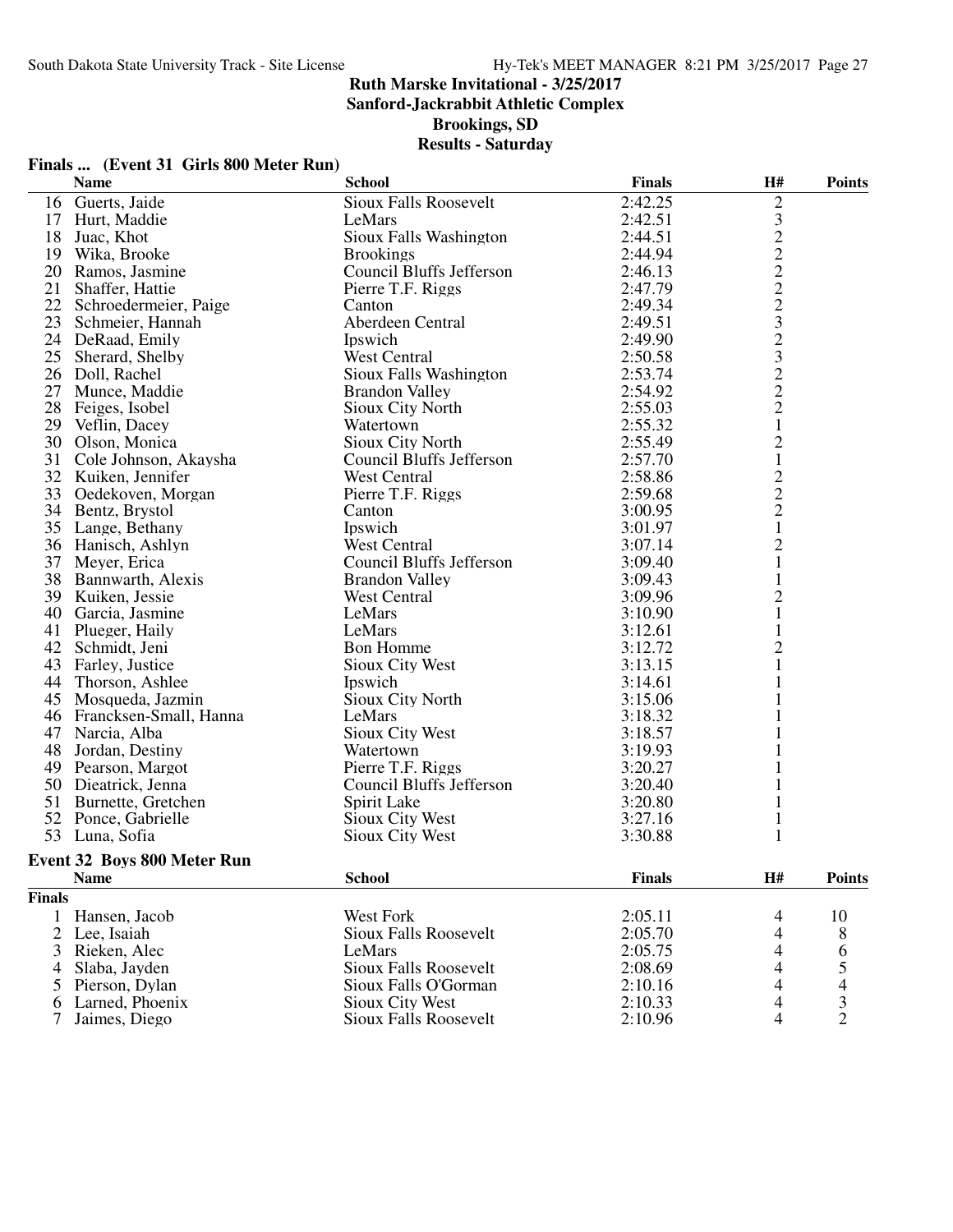**Sanford-Jackrabbit Athletic Complex**

**Brookings, SD**

| Finals  (Event 32 Boys 800 Meter Run) |  |  |
|---------------------------------------|--|--|
|                                       |  |  |

|                | <b>Name</b>                          | <b>School</b>                  | <b>Finals</b> | H#                         | <b>Points</b> |
|----------------|--------------------------------------|--------------------------------|---------------|----------------------------|---------------|
|                | 8 Richards, Noah                     | Sioux Falls Washington         | 2:13.33       | 4                          | 1             |
|                | 9 Mahamed, Shodo                     | Sioux Falls Washington         | 2:13.40       |                            |               |
| 10             | Miller, Caleb                        | Sioux City North               | 2:14.88       |                            |               |
|                | 11 Kavanaugh, Oscar                  | <b>Brookings</b>               | 2:15.06       |                            |               |
|                | 12 Fischer, Isaac                    | Marshall High School, Marshall | 2:15.15       |                            |               |
| 13             | Butler, Harley                       | Spirit Lake                    | 2:15.67       |                            |               |
|                | 14 Conrad, Isaac                     | <b>Brookings</b>               | 2:15.96       |                            |               |
|                | 15 Derr, Eric                        | Sioux Falls Washington         | 2:16.19       | $2334333$<br>$333$<br>$33$ |               |
|                | 16 Mutchelknaus, Dmitri              | Pierre T.F. Riggs              | 2:16.51       |                            |               |
|                | 17 Benson, Luke                      | Sioux City West                | 2:16.67       |                            |               |
|                | 18 Ripperda, TJ                      | Sioux Falls O'Gorman           | 2:16.68       | $\mathbf{1}$               |               |
| 19             | Eldridge, Jonah                      | Spirit Lake                    | 2:17.70       |                            |               |
|                | 20 Baneta, Abdisa                    | Sioux Falls Washington         | 2:18.21       | 3222222                    |               |
|                | 21 Bollinger, Dillon                 | Watertown                      | 2:18.36       |                            |               |
|                | 22 Hawkes, Ammon                     | Madison                        | 2:18.62       |                            |               |
|                | 23 Matzner, Zach                     | Marshall High School, Marshall | 2:19.26       |                            |               |
|                | 24 Hoffman, Silas                    | <b>West Central</b>            | 2:19.90       |                            |               |
| 25             | Remme, Cole                          | Marshall High School, Marshall | 2:20.18       |                            |               |
|                | 26 Ullerich, Reece                   | West Central                   | 2:20.56       | $\mathbf{1}$               |               |
|                | 27 Wurth, Austin                     | LeMars                         | 2:20.92       |                            |               |
| 28             | Burris, Austin                       | Aberdeen Central               | 2:21.16       | $\frac{2}{2}$              |               |
| 29             | Jacobs, Luke                         | Aberdeen Central               | 2:21.61       | $\mathbf{1}$               |               |
| 30             | Otheim, Chase                        | West Central                   | 2:22.22       | $\mathbf{1}$               |               |
| 31             | Bollinger, Brady                     | Watertown                      | 2:22.27       |                            |               |
| 32             | Wells, Tyler                         | <b>Brandon Valley</b>          | 2:23.28       | 22323222                   |               |
| 33             | Aung, So                             | Aberdeen Central               | 2:23.83       |                            |               |
|                | 34 Dykstra, Zach                     | <b>Brandon Valley</b>          | 2:23.84       |                            |               |
| 35             | Stolle, Mason                        | Sioux Falls Roosevelt          | 2:26.90       |                            |               |
|                | 36 Lambertz, Lane                    | <b>Brandon Valley</b>          | 2:29.67       |                            |               |
| 37             | Schroeder, Camden                    | LeMars                         | 2:29.90       |                            |               |
| 38             | Remsik, Dylan                        | Monticello                     | 2:30.80       |                            |               |
| 39             | Turner, Zach                         | Monticello                     | 2:30.98       |                            |               |
|                | 40 Philpotts, Brandon                | Sioux City North               | 2:31.60       | $\mathbf{1}$               |               |
|                | 41 Dietzenbach, Isaac                | Canton                         | 2:34.85       | 3                          |               |
|                | 42 Wilcox, Jaydn                     | Pierre T.F. Riggs              | 2:36.02       | $\mathbf{1}$               |               |
|                | 43 Loecker, Jared                    | Aberdeen Central               | 2:36.15       | 1                          |               |
|                | 44 Slattery, Caleb                   | LeMars                         | 2:39.43       | 1                          |               |
| 45             | Morales, Ariel                       | LeMars                         | 2:39.57       |                            |               |
| 46             | VanKeulen, Brett                     | Marshall High School, Marshall | 2:42.50       |                            |               |
|                | 47 Smith, Griffin                    | West Central                   | 2:51.19       |                            |               |
|                |                                      |                                |               |                            |               |
|                | <b>Event 33 Girls 200 Meter Dash</b> |                                |               |                            |               |
|                | <b>Name</b>                          | <b>School</b>                  | <b>Finals</b> | H#                         | <b>Points</b> |
| <b>Finals</b>  |                                      |                                |               |                            |               |
| 1              | Cooper, Jasmyne                      | Sioux Falls Lincoln            | 26.58         | 1                          | 10            |
| $\overline{2}$ | Mulder, Kaitlyn                      | Sioux City North               | 27.03         | $\overline{c}$             | 8             |
| 3              | Gardner, Laken                       | Sioux City West                | 27.07         | 3                          | 6             |
| 4              | Bren, Ali                            | <b>Sioux Falls Roosevelt</b>   | 27.10         | $\mathbf{1}$               | 5             |
| 5              | Oyadare, Mercy                       | Sioux City North               | 27.12         | 1                          | 4             |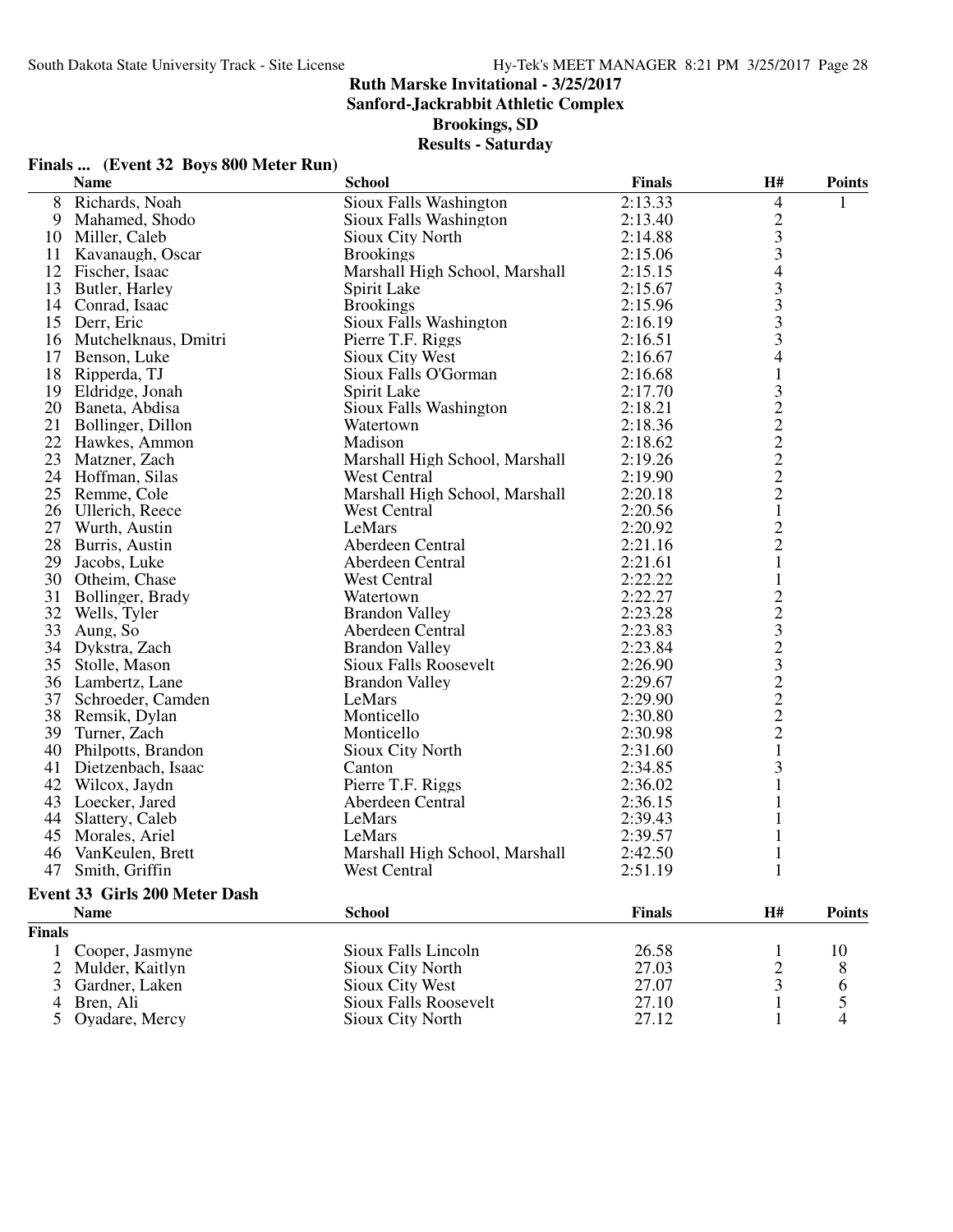**Sanford-Jackrabbit Athletic Complex**

**Brookings, SD**

| Finals  (Event 33 Girls 200 Meter Dash) |  |
|-----------------------------------------|--|
|-----------------------------------------|--|

|    | <b>Name</b>             | <b>School</b>                  | <b>Finals</b> | H#               | <b>Points</b> |
|----|-------------------------|--------------------------------|---------------|------------------|---------------|
|    | 6 Thompson, Morgan      | <b>Brandon Valley</b>          | 27.14         | 1                | 3             |
| 7  | Rud, Olivia             | Madison                        | 27.28         | 1                | $\mathbf{2}$  |
| 8  | Johannsen, Jacee        | Sioux Falls Washington         | 27.57         | $\overline{c}$   | 1             |
| 9  | Maurer, Taylor          | Ipswich                        | 27.79         | $\overline{2}$   |               |
| 10 | Nelson, Kali            | <b>West Central</b>            | 28.06         | 3                |               |
| 11 | Duax, Amelia            | Sioux City West                | 28.12         | $\overline{c}$   |               |
|    | 12 Parks, Emily         | Spirit Lake                    | 28.28         | $\overline{4}$   |               |
| 13 | Anderson, Chloe         | Canton                         | 28.38         | $\mathbf{1}$     |               |
|    | 14 Nelson, Shaw         | <b>West Central</b>            | 28.44         | 4                |               |
|    | 15 Maher, Sydney        | <b>Brookings</b>               | 28.52         | $\overline{c}$   |               |
|    | 16 Hauger, Megan        | Watertown                      | 28.54         | $\overline{c}$   |               |
| 17 | Larson, Anna            | Council Bluffs Jefferson       | 28.80         | $\overline{4}$   |               |
| 18 | Jackmon, Hannah         | <b>Brandon Valley</b>          | 28.91         | 6                |               |
| 19 | Ahrenstorff, Payton     | Spirit Lake                    | 28.98         | 5                |               |
|    | 20 Morales, Karen       | <b>Sioux Falls Roosevelt</b>   | 29.06         | 4                |               |
| 21 | Quintanilla, Leila      | Sioux City North               | 29.07         | $\mathfrak{Z}$   |               |
|    | 22 Downs, Braedyn       | Sioux City West                | 29.13         | 5                |               |
|    | 22 Elser, Grace         | Spirit Lake                    | 29.13         | 8                |               |
|    | 24 Mesman, Sierra       | <b>Bon Homme</b>               | 29.17         | 3                |               |
| 25 | Adams, Taylor           | Watertown                      | 29.21         | 5                |               |
|    | 26 Leighton, Kendra     | Madison                        | 29.25         | $\mathbf{1}$     |               |
| 27 | Ungang, Faith           | Sioux Falls Washington         | 29.44         | 6                |               |
|    | 28 Larsen, Tayler       | Pierre T.F. Riggs              | 29.51         | 7                |               |
| 29 | Derby, Mahlia           | Watertown                      | 29.62         |                  |               |
|    | 30 Scharffenberg, Mason | West Central                   | 29.91         | $rac{2}{5}$      |               |
| 31 | Myers, Kulyle           | Sioux Falls Lincoln            | 29.95         | 4                |               |
|    | 32 Exley, Alexis        | Council Bluffs Jefferson       | 29.98         | $\mathfrak{Z}$   |               |
|    | 33 Frantz, Riley        | <b>Brandon Valley</b>          | 30.07         | 6                |               |
| 34 | VanOverbeke, Jada       | West Central                   | 30.11         | 4                |               |
| 35 | Sestak, Rachel          | <b>Bon Homme</b>               | 30.12         | 3                |               |
|    | 36 VanLiere, Megan      | Pierre T.F. Riggs              | 30.18         | 11               |               |
| 37 | Ardry, Jane             | <b>Brookings</b>               | 30.19         | 6                |               |
| 38 | VanDenHoek, Alexis      | <b>Sioux Falls Roosevelt</b>   | 30.25         | $\boldsymbol{7}$ |               |
|    | 39 Heller, Delaney      | Watertown                      | 30.27         | 4                |               |
| 40 | Tucker, Kylie           | <b>Brookings</b>               | 30.30         | 7                |               |
| 41 | Lowe, Felicia           | <b>West Central</b>            | 30.32         | 5                |               |
| 42 | Carlson, Emily          | LeMars                         | 30.34         | 5                |               |
| 43 | Gors, Isabel            | Madison                        | 30.42         | 7                |               |
|    | 44 McFarguhar, Saphi    | Marshall High School, Marshall | 30.50         | 10               |               |
|    | 45 Schwartz, Halie      | LeMars                         | 30.57         | 6                |               |
|    | 46 Diede, Madelynn      | Aberdeen Central               | 30.62         |                  |               |
| 47 | Beitelslpacher, Ellie   | LeMars                         | 30.67         | 6<br>4           |               |
| 48 | Leusink, Kady           | LeMars                         | 30.70         | 7                |               |
| 49 | Schoeld, Anya           | <b>Brookings</b>               | 30.81         | 7                |               |
|    |                         |                                | 30.87         |                  |               |
| 50 | Grabowska, Abby         | Ipswich                        |               | 9<br>9           |               |
| 51 | Gorman, Emonie          | Sioux City North               | 30.88         |                  |               |
| 52 | Jackmon, Hope           | <b>Brandon Valley</b>          | 30.93         | 3                |               |
| 53 | Weber, Sidney           | Watertown                      | 31.02         | 7                |               |
| 54 | Osborne, Kendra         | Ipswich                        | 31.15         | 10               |               |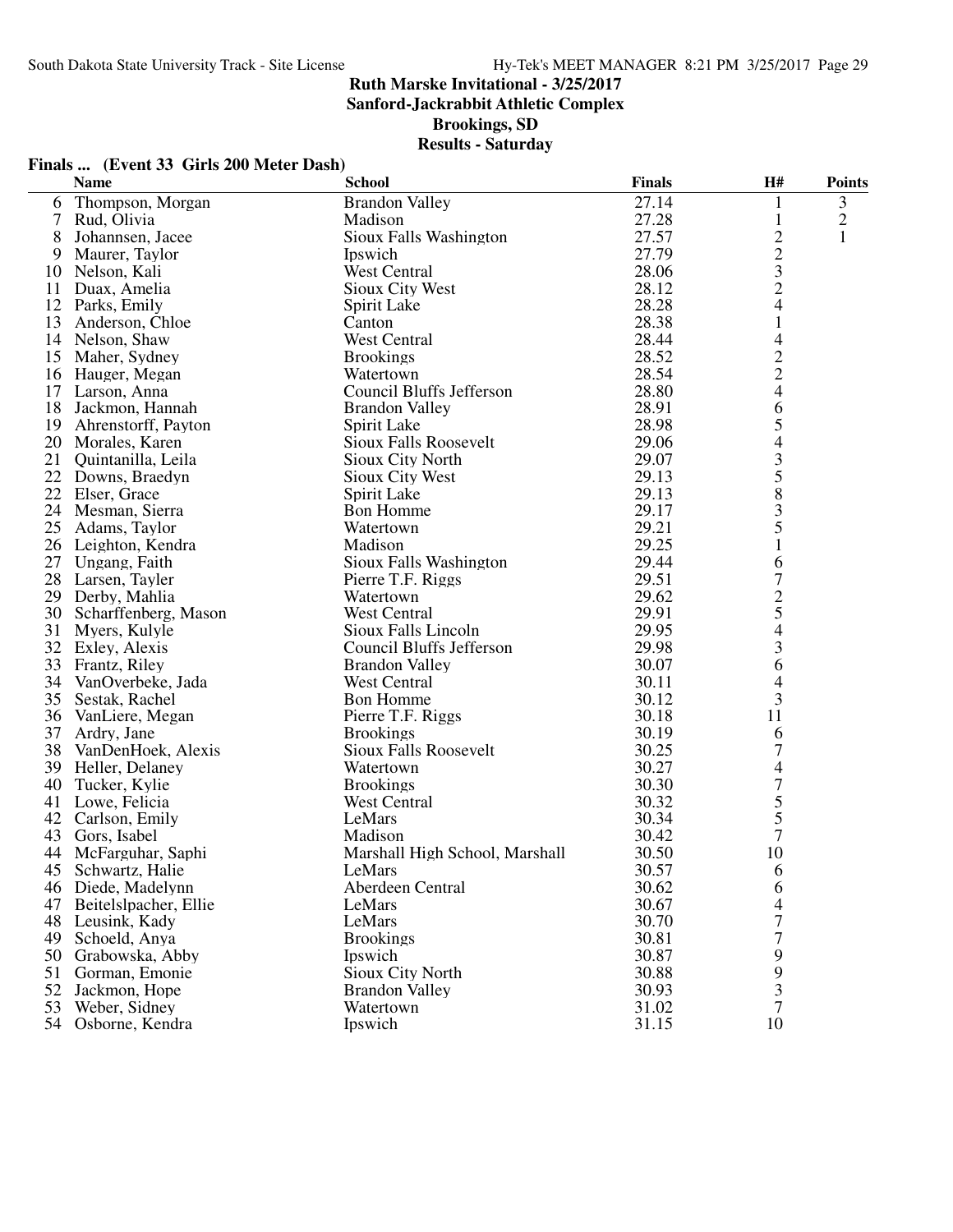**Sanford-Jackrabbit Athletic Complex**

**Brookings, SD**

## **Results - Saturday**

|               | Finals  (Event 33 Girls 200 Meter Dash) |                                 |               |                |               |
|---------------|-----------------------------------------|---------------------------------|---------------|----------------|---------------|
|               | <b>Name</b>                             | <b>School</b>                   | <b>Finals</b> | H#             | <b>Points</b> |
| 55            | Watts, Hailey                           | <b>Council Bluffs Jefferson</b> | 31.17         | 10             |               |
|               | 56 Rice, Remi                           | Sioux Falls Washington          | 31.24         | 10             |               |
| 57            | Boedigheimer, Savannah                  | Marshall High School, Marshall  | 31.30         | 12             |               |
|               | 58 Gaston, Lily                         | Ipswich                         | 31.38         | 9              |               |
|               | 59 Praska, Hailey                       | Spirit Lake                     | 31.49         | 8              |               |
| 60            | Abdullahi, Mullai                       | Marshall High School, Marshall  | 31.55         | 10             |               |
| 61            | Sahli, Hannah                           | Aberdeen Central                | 31.57         | 8              |               |
|               | 62 Burge, Madison                       | Sioux City West                 | 31.67         | 7              |               |
|               | 63 Kessler, Kylie                       | Pierre T.F. Riggs               | 31.80         | 8              |               |
|               | 64 Hammrich, Bailey                     | Ipswich                         | 31.90         | 9              |               |
|               | 65 Zueger, Jordyn                       | Aberdeen Central                | 31.91         | 11             |               |
|               | 66 Lundquist, Aspyn                     | Aberdeen Central                | 32.00         | 11             |               |
| 67            | Forbes, Kilyn                           | Spirit Lake                     | 32.08         | 11             |               |
| 68            | Fernandez, Gabby                        | Canton                          | 32.33         | 12             |               |
| 69            | Jones, Kamari                           | Sioux City West                 | 32.34         | 8              |               |
|               | 70 Schaser, Lexi                        | Marshall High School, Marshall  | 32.35         | 10             |               |
| 71            | Ekle, Kaylee                            | Canton                          | 32.38         | 12             |               |
|               | 72 Appl, Jennifer                       | Aberdeen Central                | 32.83         | 11             |               |
|               | 73 Hernandez, Yisel                     | Council Bluffs Jefferson        | 32.83         | 8              |               |
|               | 74 Meh, Say                             | Sioux Falls Washington          | 32.99         | 9              |               |
|               | 75 Needs, Baylee                        | LeMars                          | 33.15         | 9              |               |
|               | 76 Carroll, Alexcia                     | Council Bluffs Jefferson        | 33.46         | 10             |               |
| 77            | Miller, Kaitlyn                         | Sioux City North                | 33.67         | 8              |               |
|               | 78 Ferris, Abby                         | Pierre T.F. Riggs               | 33.93         | 11             |               |
|               | 79 Carter, Kaycee                       | Pierre T.F. Riggs               | 34.33         | 10             |               |
|               | 80 Miller, Hannah                       | Canton                          | 34.54         | 12             |               |
| 81            | Sletten, Jerrica                        | Canton                          | 34.56         | 12             |               |
|               | 82 Kandolo, Eunice                      | Sioux Falls Washington          | 35.07         | 8              |               |
|               | 83 McFarguhar, Taliya                   | Marshall High School, Marshall  | 35.61         | 9              |               |
|               | Event 34 Boys 200 Meter Dash            |                                 |               |                |               |
|               | <b>Name</b>                             | <b>School</b>                   | <b>Finals</b> | H#             | <b>Points</b> |
| <b>Finals</b> |                                         |                                 |               |                |               |
| 1             | Wall, Brady                             | Sergeant Bluff-Luton            | 22.60         | 1              | 10            |
|               | 2 Brison, Collin                        | Sioux Falls Lincoln             | 22.79         | $\mathbf{1}$   | 8             |
| 3             | Lee 5th, Jefferson                      | Marshall High School, Marshall  | 23.68         | 1              | 6             |
| 4             | Kortan, Chase                           | <b>Bon Homme</b>                | 23.77         | 1              | 5             |
| 5             | Reindl, Trey                            | <b>Brandon Valley</b>           | 24.09         | 1              | 4             |
| 6             | Schwedler, Jorma                        | Sergeant Bluff-Luton            | 24.09         | 3              | 3             |
|               | Thomas, Jamie                           | Sioux Falls Washington          | 24.65         | 6              |               |
| 8             | Gillespie, Kevin                        | <b>Brandon Valley</b>           | 24.79         | 5              | $\frac{2}{1}$ |
|               | 9 Reynolds, Michael                     | <b>West Central</b>             | 24.86         | $\overline{c}$ |               |
|               | 10 Morris, Mason                        | Watertown                       | 24.88         | 3              |               |
| 11            | Tschetter, Bryce                        | Watertown                       | 25.05         | 1              |               |
|               | 12 Nemec, Joey                          | <b>Brandon Valley</b>           | 25.06         | 3              |               |
|               | 13 Fasen, Ray                           | Monticello                      | 25.11         | $\overline{c}$ |               |
|               | 14 Jones, Jake                          | Sioux Falls Lincoln             | 25.13         | 3              |               |
|               | 15 Konateh, Wilfred                     | West Central                    | 25.18         | 6              |               |
|               | 16 Vlasman, Aaron                       | Watertown                       | 25.23         |                |               |
|               |                                         |                                 |               |                |               |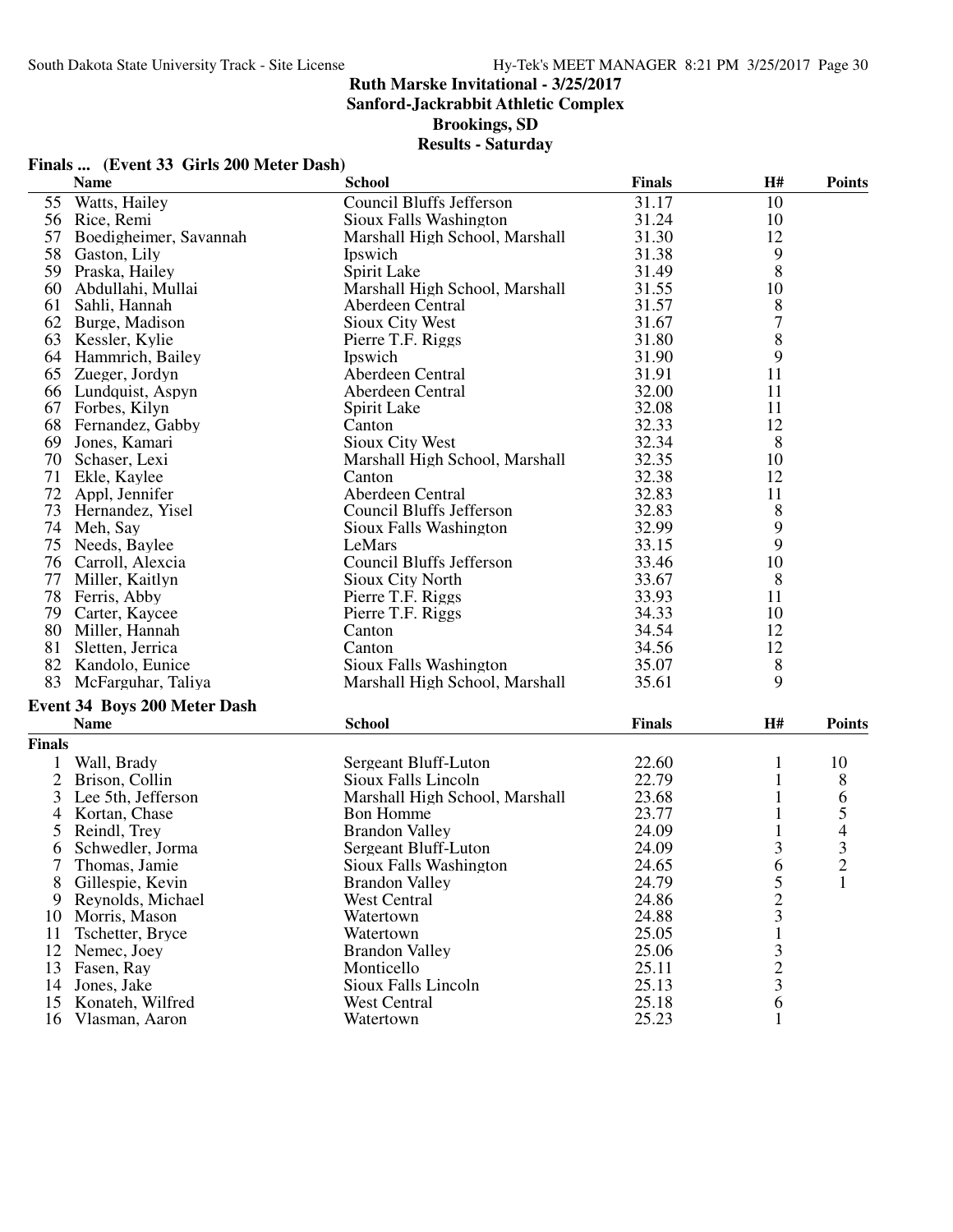**Finals ... (Event 34 Boys 200 Meter Dash)**

## **Ruth Marske Invitational - 3/25/2017**

**Sanford-Jackrabbit Athletic Complex**

**Brookings, SD**

|    | <b>Name</b>            | <b>School</b>                  | <b>Finals</b> | <b>H#</b>      | <b>Points</b> |
|----|------------------------|--------------------------------|---------------|----------------|---------------|
|    | 17 Moore, Darius       | Sioux City West                | 25.24         |                |               |
|    | 18 Lancaster, Logan    | LeMars                         | 25.40         | 6              |               |
|    | 19 Mastalir, Alex      | Canton                         | 25.42         |                |               |
|    | 20 Hagler, Richard     | <b>Sioux Falls Roosevelt</b>   | 25.50         | $\frac{2}{2}$  |               |
| 21 | Toso, Matthew          | Canton                         | 25.53         | $\overline{7}$ |               |
|    | 22 Ott, Cody           | LeMars                         | 25.56         | 6              |               |
|    | 23 Freiberg, Alex      | Sergeant Bluff-Luton           | 25.58         | 3              |               |
|    | 24 Weldon, Damarcus    | Sioux Falls Lincoln            | 25.58         | 4              |               |
|    | 25 Popken, Peyton      | Sioux City North               | 25.69         |                |               |
|    | 26 Lundquist, Landon   | Aberdeen Central               | 25.73         | $\frac{9}{5}$  |               |
| 27 | Waldner, Dan           | <b>West Central</b>            | 25.73         | 6              |               |
|    | 28 Lout, Brandon       | Aberdeen Central               | 25.78         | 8              |               |
|    | 29 Klar, Miracle       | <b>Sioux Falls Roosevelt</b>   | 25.79         | $\overline{c}$ |               |
|    | 30 Reyna-Zapon, Andrew | Sioux City West                | 25.92         | 4              |               |
| 31 | Guenther, Ethan        | Sioux Falls Washington         | 25.94         | 5              |               |
|    | 32 Faber, Blake        | Sioux City West                | 25.94         | 10             |               |
|    | 33 Clayton, Dylan      | Sioux City West                | 25.98         | 11             |               |
|    | 34 Ingalls, Nathan     | Watertown                      | 26.11         | 3              |               |
|    | 35 Thompson, Blake     | <b>Brandon Valley</b>          | 26.11         | $\sqrt{ }$     |               |
|    | 36 Watson, Isaac       | <b>West Central</b>            | 26.11         | 5              |               |
| 37 | Cody, Carson           | <b>Brookings</b>               | 26.26         |                |               |
|    | 38 Grebner, Jacob      | Aberdeen Central               | 26.26         | $\frac{4}{5}$  |               |
|    | 39 GelBesada, Alberto  | Aberdeen Central               | 26.28         | 6              |               |
|    | 40 Matteson, Nate      | Watertown                      | 26.28         | 5              |               |
|    | 41 Alex, Michael       | Sioux Falls Lincoln            | 26.30         | $\overline{c}$ |               |
|    | 42 Peterson, Jayden    | Sioux City North               | 26.39         | 9              |               |
|    | 43 Sauer, Matt         | LeMars                         | 26.43         | 8              |               |
|    | 44 Cournoyer, Jordan   | <b>Brookings</b>               | 26.43         | 6              |               |
|    | 45 Krommenhoek, Hunter | <b>Sioux City North</b>        | 26.48         | $\overline{7}$ |               |
|    | 46 Kayee, Leo          | Sioux Falls Lincoln            | 26.51         | 4              |               |
|    | 47 Belt, Riliegh       | Sioux City West                | 26.62         | 5              |               |
|    | 48 Hoffman, Colton     | Aberdeen Central               | 26.62         | 8              |               |
|    | 49 Crownover, Brayden  | Sioux Falls Washington         | 26.78         | 7              |               |
|    | 50 Butler, Jackson     | Sioux Falls Washington         | 26.97         | 7              |               |
|    | 51 Reed, Nathan        | Sioux City North               | 27.03         | 8              |               |
|    | 52 Nwakama, Chino      | Marshall High School, Marshall | 27.49         | 8              |               |
|    | 53 Christians, Darren  | Spirit Lake                    | 27.51         | 11             |               |
|    | 54 Mundahl, Jacob      | Canton                         | 27.62         | 10             |               |
|    | 55 Erickson, Zach      | Spirit Lake                    | 27.77         | 11             |               |
|    | 56 Crawford, Jordan    | <b>Brookings</b>               | 28.04         | 5              |               |
|    | 57 Utesch, Brayden     | LeMars                         | 28.08         | 9              |               |
|    | 58 Nitezeho, Rubyutsa  | Sioux Falls Washington         | 28.09         | 9              |               |
|    | 59 Kruger, Riley       | Pierre T.F. Riggs              | 28.17         | 9              |               |
|    | 60 Maxey, Ted          | Pierre T.F. Riggs              | 28.19         | 11             |               |
|    | 61 Morris, Austin      | Marshall High School, Marshall | 28.27         | 7              |               |
|    | 62 House, Ethan        | <b>Brandon Valley</b>          | 28.29         | 7              |               |
|    | 63 Bierne, Andrew      | Pierre T.F. Riggs              | 28.39         | 10             |               |
|    | 64 Person, Hayden      | <b>Brookings</b>               | 28.44         | 9              |               |
|    | 65 Ormberg, Alex       | Marshall High School, Marshall | 28.48         | 8              |               |
|    |                        |                                |               |                |               |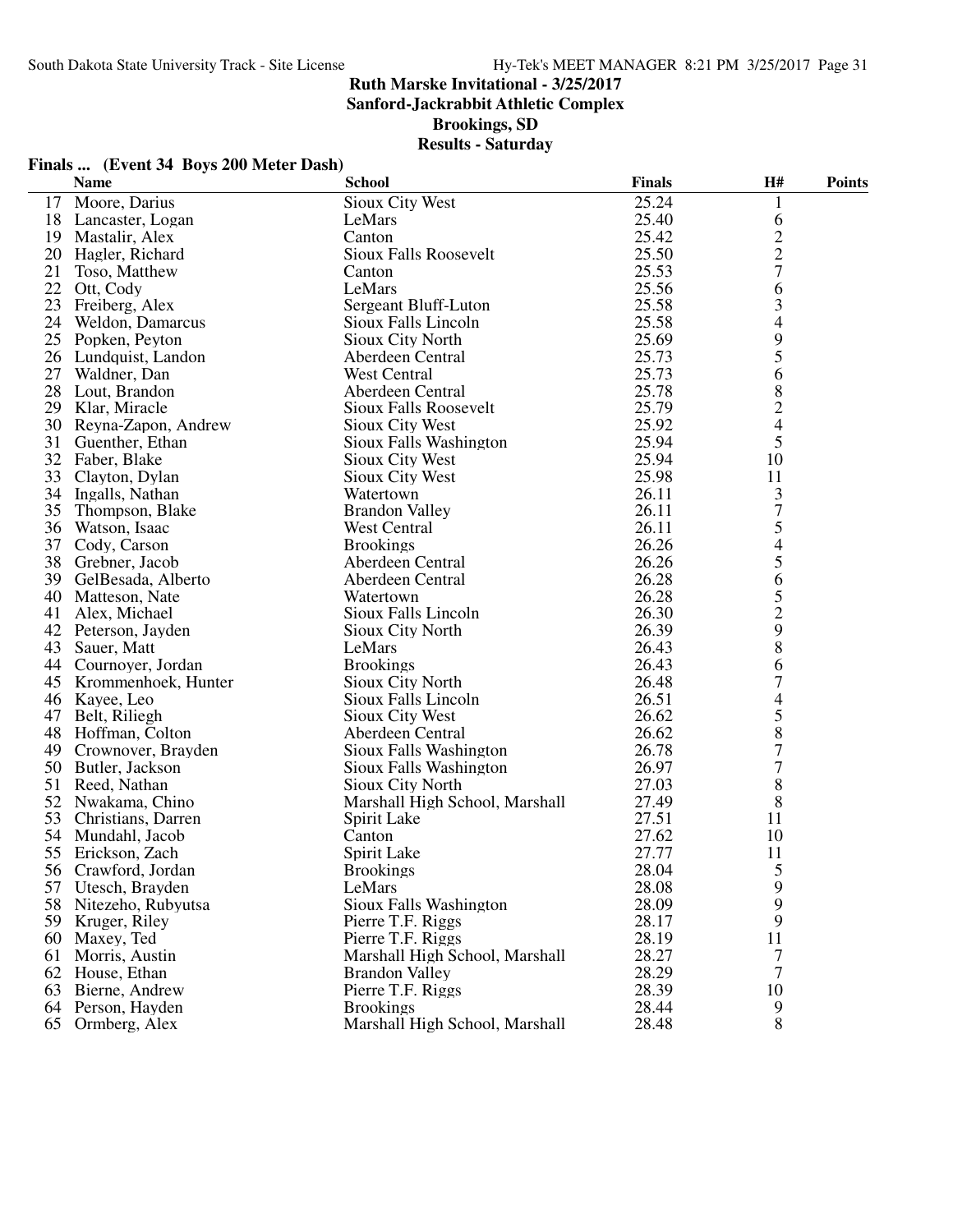**Sanford-Jackrabbit Athletic Complex**

**Brookings, SD**

| <b>Finals</b><br>H#<br><b>Name</b><br><b>School</b><br><b>Points</b><br>9<br>Utesch, Peyton<br>LeMars<br>28.66<br>66<br>Winegeart, Braxton<br>Pierre T.F. Riggs<br>29.14<br>11<br>67<br>68<br>10<br>Kidd, Cecil<br>Sioux City North<br>31.63<br>Event 35 Girls 3200 Meter Run<br><b>Name</b><br><b>School</b><br><b>Finals</b><br><b>Points</b><br><b>Finals</b><br>1<br>Boersma, Claire<br>Marshall High School, Marshall<br>11:49.87<br>10<br>$\overline{c}$<br>12:23.33<br>8<br>Yebra, Lillyana<br><b>Sioux City North</b><br>65432<br>3<br>12:24.45<br>Steger, Aleah<br>Ipswich<br>Pierre T.F. Riggs<br>12:24.63<br>Martell, Hunter<br>4<br><b>Sioux Falls Roosevelt</b><br>12:48.03<br>Fenderson, Jadalyn<br>5<br>12:59.56<br>Ketcham, Jessalyn<br><b>Sioux Falls Roosevelt</b><br>6<br>13:08.55<br>7<br>Anderson, Jada<br>Watertown<br>$\mathbf{1}$<br><b>Sioux Falls Roosevelt</b><br>13:27.70<br>8<br>Bierwagen, Alyssa<br>9<br>Kanable, Kari<br>Ipswich<br>13:36.26<br>Aberdeen Central<br>10 Leonard, Hannah<br>13:53.45<br>Sioux Falls Roosevelt<br>13:57.49<br>11<br>Howard, Madison<br>O'Hagan, Lucy<br>Spirit Lake<br>DQ<br>Boon, Lexi<br>DQ<br>Spirit Lake<br>$---$<br><b>Council Bluffs Jefferson</b><br>Englund, Treasure<br>DQ<br>Lagnaux, Sorya<br>Spirit Lake<br>DQ<br>DQ<br>Harris, Autumn<br>Pierre T.F. Riggs<br>DQ<br>Carlon, Kaitlyn<br>Canton<br><b>Council Bluffs Jefferson</b><br>--- Evers, Emma<br>DQ<br>--- Mastalir, Rachel<br>Canton<br>DQ<br>Event 36 Boys 3200 Meter Run<br><b>Name</b><br><b>School</b><br>H#<br><b>Points</b><br><b>Finals</b><br><b>Finals</b><br>9:58.92<br>Iverson, Seth<br><b>Sioux Falls Roosevelt</b><br>$\mathbf{1}$<br>10<br>8<br>2<br>Harrison, Jackson<br>Aberdeen Central<br>10:24.40<br>$\mathbf{1}$<br>6<br>3<br>Vankeulen, Chase<br>Marshall High School, Marshall<br>10:40.70<br>1<br>54321<br>Bita, Merci<br>10:40.73<br>1<br>4<br>Sioux Falls Washington<br>5<br>Hughes, Mitchel<br>Monticello<br>10:41.82<br>Sioux Falls Washington<br>Mvuyekure, Bonheur<br>10:51.23<br>6<br>7<br>Knox, Matt<br><b>Sioux Falls Roosevelt</b><br>10:54.84<br>1<br>$\overline{c}$<br>8<br>10:55.06<br>Dunn, Matt<br>Marshall High School, Marshall<br>$\mathbf{1}$<br>9<br>Sioux Falls Washington<br>10:59.27<br>Mohamud, Ayub<br>11:01.91<br>Johnson, Zac<br>Aberdeen Central<br>10<br>1<br>11:04.23<br>11<br>Powell, Josh<br><b>Brandon Valley</b><br>1<br><b>Sioux Falls Roosevelt</b><br>12<br>Woolridge, Jacob<br>11:07.23<br>13<br>Ferri, Colin<br>Sioux Falls Roosevelt<br>11:16.42<br>1<br>14<br>Dykema, Jack<br>Spirit Lake<br>11:26.23<br>$\mathbf{1}$<br>$\overline{c}$<br>15<br>11:33.76<br>Wardlow, Joeseph<br><b>Brandon Valley</b><br>11:40.95<br>$\mathbf{1}$<br>16<br>Tonner, Andrew<br>LeMars<br>$\overline{c}$<br>17<br>Christensen, Boden<br>Sioux City North<br>11:42.28<br>18<br>Tifft, Carter<br>Spirit Lake<br>11:48.08<br>1 |    | Finals  (Event 34 Boys 200 Meter Dash) |             |          |   |  |
|------------------------------------------------------------------------------------------------------------------------------------------------------------------------------------------------------------------------------------------------------------------------------------------------------------------------------------------------------------------------------------------------------------------------------------------------------------------------------------------------------------------------------------------------------------------------------------------------------------------------------------------------------------------------------------------------------------------------------------------------------------------------------------------------------------------------------------------------------------------------------------------------------------------------------------------------------------------------------------------------------------------------------------------------------------------------------------------------------------------------------------------------------------------------------------------------------------------------------------------------------------------------------------------------------------------------------------------------------------------------------------------------------------------------------------------------------------------------------------------------------------------------------------------------------------------------------------------------------------------------------------------------------------------------------------------------------------------------------------------------------------------------------------------------------------------------------------------------------------------------------------------------------------------------------------------------------------------------------------------------------------------------------------------------------------------------------------------------------------------------------------------------------------------------------------------------------------------------------------------------------------------------------------------------------------------------------------------------------------------------------------------------------------------------------------------------------------------------------------------------------------------------------------------------------------------------------------------------------------------------------------------------------------------------------------------------------------------------------------------------------------------------------------------------------------------------------------------------------------------------------------------------------------|----|----------------------------------------|-------------|----------|---|--|
|                                                                                                                                                                                                                                                                                                                                                                                                                                                                                                                                                                                                                                                                                                                                                                                                                                                                                                                                                                                                                                                                                                                                                                                                                                                                                                                                                                                                                                                                                                                                                                                                                                                                                                                                                                                                                                                                                                                                                                                                                                                                                                                                                                                                                                                                                                                                                                                                                                                                                                                                                                                                                                                                                                                                                                                                                                                                                                            |    |                                        |             |          |   |  |
|                                                                                                                                                                                                                                                                                                                                                                                                                                                                                                                                                                                                                                                                                                                                                                                                                                                                                                                                                                                                                                                                                                                                                                                                                                                                                                                                                                                                                                                                                                                                                                                                                                                                                                                                                                                                                                                                                                                                                                                                                                                                                                                                                                                                                                                                                                                                                                                                                                                                                                                                                                                                                                                                                                                                                                                                                                                                                                            |    |                                        |             |          |   |  |
|                                                                                                                                                                                                                                                                                                                                                                                                                                                                                                                                                                                                                                                                                                                                                                                                                                                                                                                                                                                                                                                                                                                                                                                                                                                                                                                                                                                                                                                                                                                                                                                                                                                                                                                                                                                                                                                                                                                                                                                                                                                                                                                                                                                                                                                                                                                                                                                                                                                                                                                                                                                                                                                                                                                                                                                                                                                                                                            |    |                                        |             |          |   |  |
|                                                                                                                                                                                                                                                                                                                                                                                                                                                                                                                                                                                                                                                                                                                                                                                                                                                                                                                                                                                                                                                                                                                                                                                                                                                                                                                                                                                                                                                                                                                                                                                                                                                                                                                                                                                                                                                                                                                                                                                                                                                                                                                                                                                                                                                                                                                                                                                                                                                                                                                                                                                                                                                                                                                                                                                                                                                                                                            |    |                                        |             |          |   |  |
|                                                                                                                                                                                                                                                                                                                                                                                                                                                                                                                                                                                                                                                                                                                                                                                                                                                                                                                                                                                                                                                                                                                                                                                                                                                                                                                                                                                                                                                                                                                                                                                                                                                                                                                                                                                                                                                                                                                                                                                                                                                                                                                                                                                                                                                                                                                                                                                                                                                                                                                                                                                                                                                                                                                                                                                                                                                                                                            |    |                                        |             |          |   |  |
|                                                                                                                                                                                                                                                                                                                                                                                                                                                                                                                                                                                                                                                                                                                                                                                                                                                                                                                                                                                                                                                                                                                                                                                                                                                                                                                                                                                                                                                                                                                                                                                                                                                                                                                                                                                                                                                                                                                                                                                                                                                                                                                                                                                                                                                                                                                                                                                                                                                                                                                                                                                                                                                                                                                                                                                                                                                                                                            |    |                                        |             |          |   |  |
|                                                                                                                                                                                                                                                                                                                                                                                                                                                                                                                                                                                                                                                                                                                                                                                                                                                                                                                                                                                                                                                                                                                                                                                                                                                                                                                                                                                                                                                                                                                                                                                                                                                                                                                                                                                                                                                                                                                                                                                                                                                                                                                                                                                                                                                                                                                                                                                                                                                                                                                                                                                                                                                                                                                                                                                                                                                                                                            |    |                                        |             |          |   |  |
|                                                                                                                                                                                                                                                                                                                                                                                                                                                                                                                                                                                                                                                                                                                                                                                                                                                                                                                                                                                                                                                                                                                                                                                                                                                                                                                                                                                                                                                                                                                                                                                                                                                                                                                                                                                                                                                                                                                                                                                                                                                                                                                                                                                                                                                                                                                                                                                                                                                                                                                                                                                                                                                                                                                                                                                                                                                                                                            |    |                                        |             |          |   |  |
|                                                                                                                                                                                                                                                                                                                                                                                                                                                                                                                                                                                                                                                                                                                                                                                                                                                                                                                                                                                                                                                                                                                                                                                                                                                                                                                                                                                                                                                                                                                                                                                                                                                                                                                                                                                                                                                                                                                                                                                                                                                                                                                                                                                                                                                                                                                                                                                                                                                                                                                                                                                                                                                                                                                                                                                                                                                                                                            |    |                                        |             |          |   |  |
|                                                                                                                                                                                                                                                                                                                                                                                                                                                                                                                                                                                                                                                                                                                                                                                                                                                                                                                                                                                                                                                                                                                                                                                                                                                                                                                                                                                                                                                                                                                                                                                                                                                                                                                                                                                                                                                                                                                                                                                                                                                                                                                                                                                                                                                                                                                                                                                                                                                                                                                                                                                                                                                                                                                                                                                                                                                                                                            |    |                                        |             |          |   |  |
|                                                                                                                                                                                                                                                                                                                                                                                                                                                                                                                                                                                                                                                                                                                                                                                                                                                                                                                                                                                                                                                                                                                                                                                                                                                                                                                                                                                                                                                                                                                                                                                                                                                                                                                                                                                                                                                                                                                                                                                                                                                                                                                                                                                                                                                                                                                                                                                                                                                                                                                                                                                                                                                                                                                                                                                                                                                                                                            |    |                                        |             |          |   |  |
|                                                                                                                                                                                                                                                                                                                                                                                                                                                                                                                                                                                                                                                                                                                                                                                                                                                                                                                                                                                                                                                                                                                                                                                                                                                                                                                                                                                                                                                                                                                                                                                                                                                                                                                                                                                                                                                                                                                                                                                                                                                                                                                                                                                                                                                                                                                                                                                                                                                                                                                                                                                                                                                                                                                                                                                                                                                                                                            |    |                                        |             |          |   |  |
|                                                                                                                                                                                                                                                                                                                                                                                                                                                                                                                                                                                                                                                                                                                                                                                                                                                                                                                                                                                                                                                                                                                                                                                                                                                                                                                                                                                                                                                                                                                                                                                                                                                                                                                                                                                                                                                                                                                                                                                                                                                                                                                                                                                                                                                                                                                                                                                                                                                                                                                                                                                                                                                                                                                                                                                                                                                                                                            |    |                                        |             |          |   |  |
|                                                                                                                                                                                                                                                                                                                                                                                                                                                                                                                                                                                                                                                                                                                                                                                                                                                                                                                                                                                                                                                                                                                                                                                                                                                                                                                                                                                                                                                                                                                                                                                                                                                                                                                                                                                                                                                                                                                                                                                                                                                                                                                                                                                                                                                                                                                                                                                                                                                                                                                                                                                                                                                                                                                                                                                                                                                                                                            |    |                                        |             |          |   |  |
|                                                                                                                                                                                                                                                                                                                                                                                                                                                                                                                                                                                                                                                                                                                                                                                                                                                                                                                                                                                                                                                                                                                                                                                                                                                                                                                                                                                                                                                                                                                                                                                                                                                                                                                                                                                                                                                                                                                                                                                                                                                                                                                                                                                                                                                                                                                                                                                                                                                                                                                                                                                                                                                                                                                                                                                                                                                                                                            |    |                                        |             |          |   |  |
|                                                                                                                                                                                                                                                                                                                                                                                                                                                                                                                                                                                                                                                                                                                                                                                                                                                                                                                                                                                                                                                                                                                                                                                                                                                                                                                                                                                                                                                                                                                                                                                                                                                                                                                                                                                                                                                                                                                                                                                                                                                                                                                                                                                                                                                                                                                                                                                                                                                                                                                                                                                                                                                                                                                                                                                                                                                                                                            |    |                                        |             |          |   |  |
|                                                                                                                                                                                                                                                                                                                                                                                                                                                                                                                                                                                                                                                                                                                                                                                                                                                                                                                                                                                                                                                                                                                                                                                                                                                                                                                                                                                                                                                                                                                                                                                                                                                                                                                                                                                                                                                                                                                                                                                                                                                                                                                                                                                                                                                                                                                                                                                                                                                                                                                                                                                                                                                                                                                                                                                                                                                                                                            |    |                                        |             |          |   |  |
|                                                                                                                                                                                                                                                                                                                                                                                                                                                                                                                                                                                                                                                                                                                                                                                                                                                                                                                                                                                                                                                                                                                                                                                                                                                                                                                                                                                                                                                                                                                                                                                                                                                                                                                                                                                                                                                                                                                                                                                                                                                                                                                                                                                                                                                                                                                                                                                                                                                                                                                                                                                                                                                                                                                                                                                                                                                                                                            |    |                                        |             |          |   |  |
|                                                                                                                                                                                                                                                                                                                                                                                                                                                                                                                                                                                                                                                                                                                                                                                                                                                                                                                                                                                                                                                                                                                                                                                                                                                                                                                                                                                                                                                                                                                                                                                                                                                                                                                                                                                                                                                                                                                                                                                                                                                                                                                                                                                                                                                                                                                                                                                                                                                                                                                                                                                                                                                                                                                                                                                                                                                                                                            |    |                                        |             |          |   |  |
|                                                                                                                                                                                                                                                                                                                                                                                                                                                                                                                                                                                                                                                                                                                                                                                                                                                                                                                                                                                                                                                                                                                                                                                                                                                                                                                                                                                                                                                                                                                                                                                                                                                                                                                                                                                                                                                                                                                                                                                                                                                                                                                                                                                                                                                                                                                                                                                                                                                                                                                                                                                                                                                                                                                                                                                                                                                                                                            |    |                                        |             |          |   |  |
|                                                                                                                                                                                                                                                                                                                                                                                                                                                                                                                                                                                                                                                                                                                                                                                                                                                                                                                                                                                                                                                                                                                                                                                                                                                                                                                                                                                                                                                                                                                                                                                                                                                                                                                                                                                                                                                                                                                                                                                                                                                                                                                                                                                                                                                                                                                                                                                                                                                                                                                                                                                                                                                                                                                                                                                                                                                                                                            |    |                                        |             |          |   |  |
|                                                                                                                                                                                                                                                                                                                                                                                                                                                                                                                                                                                                                                                                                                                                                                                                                                                                                                                                                                                                                                                                                                                                                                                                                                                                                                                                                                                                                                                                                                                                                                                                                                                                                                                                                                                                                                                                                                                                                                                                                                                                                                                                                                                                                                                                                                                                                                                                                                                                                                                                                                                                                                                                                                                                                                                                                                                                                                            |    |                                        |             |          |   |  |
|                                                                                                                                                                                                                                                                                                                                                                                                                                                                                                                                                                                                                                                                                                                                                                                                                                                                                                                                                                                                                                                                                                                                                                                                                                                                                                                                                                                                                                                                                                                                                                                                                                                                                                                                                                                                                                                                                                                                                                                                                                                                                                                                                                                                                                                                                                                                                                                                                                                                                                                                                                                                                                                                                                                                                                                                                                                                                                            |    |                                        |             |          |   |  |
|                                                                                                                                                                                                                                                                                                                                                                                                                                                                                                                                                                                                                                                                                                                                                                                                                                                                                                                                                                                                                                                                                                                                                                                                                                                                                                                                                                                                                                                                                                                                                                                                                                                                                                                                                                                                                                                                                                                                                                                                                                                                                                                                                                                                                                                                                                                                                                                                                                                                                                                                                                                                                                                                                                                                                                                                                                                                                                            |    |                                        |             |          |   |  |
|                                                                                                                                                                                                                                                                                                                                                                                                                                                                                                                                                                                                                                                                                                                                                                                                                                                                                                                                                                                                                                                                                                                                                                                                                                                                                                                                                                                                                                                                                                                                                                                                                                                                                                                                                                                                                                                                                                                                                                                                                                                                                                                                                                                                                                                                                                                                                                                                                                                                                                                                                                                                                                                                                                                                                                                                                                                                                                            |    |                                        |             |          |   |  |
|                                                                                                                                                                                                                                                                                                                                                                                                                                                                                                                                                                                                                                                                                                                                                                                                                                                                                                                                                                                                                                                                                                                                                                                                                                                                                                                                                                                                                                                                                                                                                                                                                                                                                                                                                                                                                                                                                                                                                                                                                                                                                                                                                                                                                                                                                                                                                                                                                                                                                                                                                                                                                                                                                                                                                                                                                                                                                                            |    |                                        |             |          |   |  |
|                                                                                                                                                                                                                                                                                                                                                                                                                                                                                                                                                                                                                                                                                                                                                                                                                                                                                                                                                                                                                                                                                                                                                                                                                                                                                                                                                                                                                                                                                                                                                                                                                                                                                                                                                                                                                                                                                                                                                                                                                                                                                                                                                                                                                                                                                                                                                                                                                                                                                                                                                                                                                                                                                                                                                                                                                                                                                                            |    |                                        |             |          |   |  |
|                                                                                                                                                                                                                                                                                                                                                                                                                                                                                                                                                                                                                                                                                                                                                                                                                                                                                                                                                                                                                                                                                                                                                                                                                                                                                                                                                                                                                                                                                                                                                                                                                                                                                                                                                                                                                                                                                                                                                                                                                                                                                                                                                                                                                                                                                                                                                                                                                                                                                                                                                                                                                                                                                                                                                                                                                                                                                                            |    |                                        |             |          |   |  |
|                                                                                                                                                                                                                                                                                                                                                                                                                                                                                                                                                                                                                                                                                                                                                                                                                                                                                                                                                                                                                                                                                                                                                                                                                                                                                                                                                                                                                                                                                                                                                                                                                                                                                                                                                                                                                                                                                                                                                                                                                                                                                                                                                                                                                                                                                                                                                                                                                                                                                                                                                                                                                                                                                                                                                                                                                                                                                                            |    |                                        |             |          |   |  |
|                                                                                                                                                                                                                                                                                                                                                                                                                                                                                                                                                                                                                                                                                                                                                                                                                                                                                                                                                                                                                                                                                                                                                                                                                                                                                                                                                                                                                                                                                                                                                                                                                                                                                                                                                                                                                                                                                                                                                                                                                                                                                                                                                                                                                                                                                                                                                                                                                                                                                                                                                                                                                                                                                                                                                                                                                                                                                                            |    |                                        |             |          |   |  |
|                                                                                                                                                                                                                                                                                                                                                                                                                                                                                                                                                                                                                                                                                                                                                                                                                                                                                                                                                                                                                                                                                                                                                                                                                                                                                                                                                                                                                                                                                                                                                                                                                                                                                                                                                                                                                                                                                                                                                                                                                                                                                                                                                                                                                                                                                                                                                                                                                                                                                                                                                                                                                                                                                                                                                                                                                                                                                                            |    |                                        |             |          |   |  |
|                                                                                                                                                                                                                                                                                                                                                                                                                                                                                                                                                                                                                                                                                                                                                                                                                                                                                                                                                                                                                                                                                                                                                                                                                                                                                                                                                                                                                                                                                                                                                                                                                                                                                                                                                                                                                                                                                                                                                                                                                                                                                                                                                                                                                                                                                                                                                                                                                                                                                                                                                                                                                                                                                                                                                                                                                                                                                                            |    |                                        |             |          |   |  |
|                                                                                                                                                                                                                                                                                                                                                                                                                                                                                                                                                                                                                                                                                                                                                                                                                                                                                                                                                                                                                                                                                                                                                                                                                                                                                                                                                                                                                                                                                                                                                                                                                                                                                                                                                                                                                                                                                                                                                                                                                                                                                                                                                                                                                                                                                                                                                                                                                                                                                                                                                                                                                                                                                                                                                                                                                                                                                                            |    |                                        |             |          |   |  |
|                                                                                                                                                                                                                                                                                                                                                                                                                                                                                                                                                                                                                                                                                                                                                                                                                                                                                                                                                                                                                                                                                                                                                                                                                                                                                                                                                                                                                                                                                                                                                                                                                                                                                                                                                                                                                                                                                                                                                                                                                                                                                                                                                                                                                                                                                                                                                                                                                                                                                                                                                                                                                                                                                                                                                                                                                                                                                                            |    |                                        |             |          |   |  |
|                                                                                                                                                                                                                                                                                                                                                                                                                                                                                                                                                                                                                                                                                                                                                                                                                                                                                                                                                                                                                                                                                                                                                                                                                                                                                                                                                                                                                                                                                                                                                                                                                                                                                                                                                                                                                                                                                                                                                                                                                                                                                                                                                                                                                                                                                                                                                                                                                                                                                                                                                                                                                                                                                                                                                                                                                                                                                                            |    |                                        |             |          |   |  |
|                                                                                                                                                                                                                                                                                                                                                                                                                                                                                                                                                                                                                                                                                                                                                                                                                                                                                                                                                                                                                                                                                                                                                                                                                                                                                                                                                                                                                                                                                                                                                                                                                                                                                                                                                                                                                                                                                                                                                                                                                                                                                                                                                                                                                                                                                                                                                                                                                                                                                                                                                                                                                                                                                                                                                                                                                                                                                                            |    |                                        |             |          |   |  |
|                                                                                                                                                                                                                                                                                                                                                                                                                                                                                                                                                                                                                                                                                                                                                                                                                                                                                                                                                                                                                                                                                                                                                                                                                                                                                                                                                                                                                                                                                                                                                                                                                                                                                                                                                                                                                                                                                                                                                                                                                                                                                                                                                                                                                                                                                                                                                                                                                                                                                                                                                                                                                                                                                                                                                                                                                                                                                                            |    |                                        |             |          |   |  |
|                                                                                                                                                                                                                                                                                                                                                                                                                                                                                                                                                                                                                                                                                                                                                                                                                                                                                                                                                                                                                                                                                                                                                                                                                                                                                                                                                                                                                                                                                                                                                                                                                                                                                                                                                                                                                                                                                                                                                                                                                                                                                                                                                                                                                                                                                                                                                                                                                                                                                                                                                                                                                                                                                                                                                                                                                                                                                                            |    |                                        |             |          |   |  |
|                                                                                                                                                                                                                                                                                                                                                                                                                                                                                                                                                                                                                                                                                                                                                                                                                                                                                                                                                                                                                                                                                                                                                                                                                                                                                                                                                                                                                                                                                                                                                                                                                                                                                                                                                                                                                                                                                                                                                                                                                                                                                                                                                                                                                                                                                                                                                                                                                                                                                                                                                                                                                                                                                                                                                                                                                                                                                                            |    |                                        |             |          |   |  |
|                                                                                                                                                                                                                                                                                                                                                                                                                                                                                                                                                                                                                                                                                                                                                                                                                                                                                                                                                                                                                                                                                                                                                                                                                                                                                                                                                                                                                                                                                                                                                                                                                                                                                                                                                                                                                                                                                                                                                                                                                                                                                                                                                                                                                                                                                                                                                                                                                                                                                                                                                                                                                                                                                                                                                                                                                                                                                                            |    |                                        |             |          |   |  |
|                                                                                                                                                                                                                                                                                                                                                                                                                                                                                                                                                                                                                                                                                                                                                                                                                                                                                                                                                                                                                                                                                                                                                                                                                                                                                                                                                                                                                                                                                                                                                                                                                                                                                                                                                                                                                                                                                                                                                                                                                                                                                                                                                                                                                                                                                                                                                                                                                                                                                                                                                                                                                                                                                                                                                                                                                                                                                                            |    |                                        |             |          |   |  |
|                                                                                                                                                                                                                                                                                                                                                                                                                                                                                                                                                                                                                                                                                                                                                                                                                                                                                                                                                                                                                                                                                                                                                                                                                                                                                                                                                                                                                                                                                                                                                                                                                                                                                                                                                                                                                                                                                                                                                                                                                                                                                                                                                                                                                                                                                                                                                                                                                                                                                                                                                                                                                                                                                                                                                                                                                                                                                                            |    |                                        |             |          |   |  |
|                                                                                                                                                                                                                                                                                                                                                                                                                                                                                                                                                                                                                                                                                                                                                                                                                                                                                                                                                                                                                                                                                                                                                                                                                                                                                                                                                                                                                                                                                                                                                                                                                                                                                                                                                                                                                                                                                                                                                                                                                                                                                                                                                                                                                                                                                                                                                                                                                                                                                                                                                                                                                                                                                                                                                                                                                                                                                                            |    |                                        |             |          |   |  |
|                                                                                                                                                                                                                                                                                                                                                                                                                                                                                                                                                                                                                                                                                                                                                                                                                                                                                                                                                                                                                                                                                                                                                                                                                                                                                                                                                                                                                                                                                                                                                                                                                                                                                                                                                                                                                                                                                                                                                                                                                                                                                                                                                                                                                                                                                                                                                                                                                                                                                                                                                                                                                                                                                                                                                                                                                                                                                                            |    |                                        |             |          |   |  |
|                                                                                                                                                                                                                                                                                                                                                                                                                                                                                                                                                                                                                                                                                                                                                                                                                                                                                                                                                                                                                                                                                                                                                                                                                                                                                                                                                                                                                                                                                                                                                                                                                                                                                                                                                                                                                                                                                                                                                                                                                                                                                                                                                                                                                                                                                                                                                                                                                                                                                                                                                                                                                                                                                                                                                                                                                                                                                                            |    |                                        |             |          |   |  |
|                                                                                                                                                                                                                                                                                                                                                                                                                                                                                                                                                                                                                                                                                                                                                                                                                                                                                                                                                                                                                                                                                                                                                                                                                                                                                                                                                                                                                                                                                                                                                                                                                                                                                                                                                                                                                                                                                                                                                                                                                                                                                                                                                                                                                                                                                                                                                                                                                                                                                                                                                                                                                                                                                                                                                                                                                                                                                                            |    |                                        |             |          |   |  |
|                                                                                                                                                                                                                                                                                                                                                                                                                                                                                                                                                                                                                                                                                                                                                                                                                                                                                                                                                                                                                                                                                                                                                                                                                                                                                                                                                                                                                                                                                                                                                                                                                                                                                                                                                                                                                                                                                                                                                                                                                                                                                                                                                                                                                                                                                                                                                                                                                                                                                                                                                                                                                                                                                                                                                                                                                                                                                                            |    |                                        |             |          |   |  |
|                                                                                                                                                                                                                                                                                                                                                                                                                                                                                                                                                                                                                                                                                                                                                                                                                                                                                                                                                                                                                                                                                                                                                                                                                                                                                                                                                                                                                                                                                                                                                                                                                                                                                                                                                                                                                                                                                                                                                                                                                                                                                                                                                                                                                                                                                                                                                                                                                                                                                                                                                                                                                                                                                                                                                                                                                                                                                                            | 19 | Poncelet, Jacob                        | Spirit Lake | 11:51.08 | 1 |  |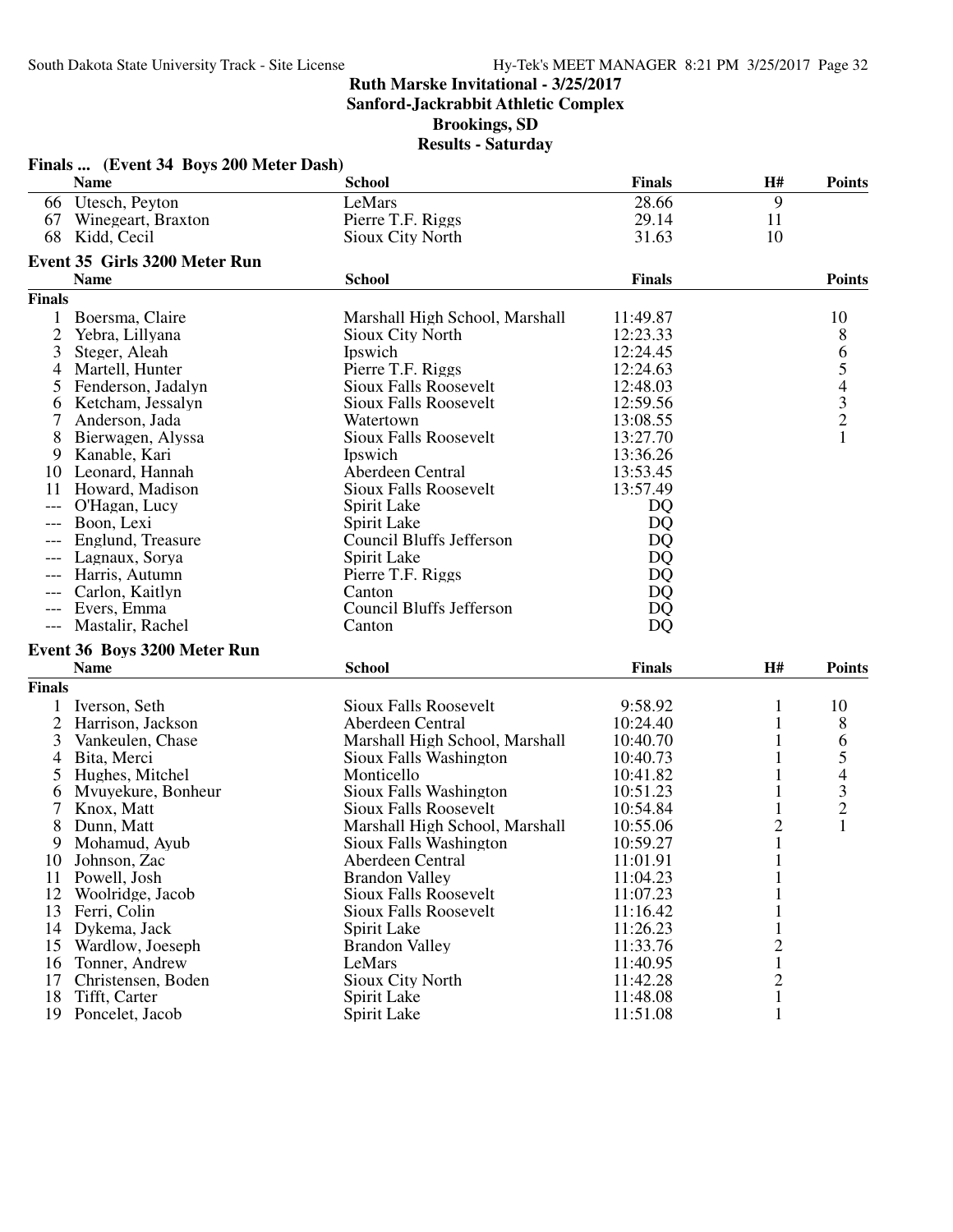**Sanford-Jackrabbit Athletic Complex**

**Brookings, SD**

|               | Finals  (Event 36 Boys 3200 Meter Run)<br><b>Name</b> | wwww<br><b>School</b>        | vacar ua v                     | <b>Finals</b>                | H#                     | <b>Points</b>  |
|---------------|-------------------------------------------------------|------------------------------|--------------------------------|------------------------------|------------------------|----------------|
|               | 20 Greathouse, Isaiah                                 |                              | Marshall High School, Marshall | 12:03.84                     | $\overline{2}$         |                |
|               | 21 Rudnik, Nicholas                                   | <b>Brookings</b>             |                                | 12:07.15                     | $\mathbf{1}$           |                |
|               | 22 Tulowetzke, Eric                                   | Watertown                    |                                | 13:10.01                     |                        |                |
| 23            | Graupmann, Jordan                                     |                              | Marshall High School, Marshall | 13:22.94                     | $\frac{2}{2}$          |                |
| 24            | Szarmach, Ryan                                        | Canton                       |                                | 13:37.44                     |                        |                |
|               | Wright, Logan                                         | Monticello                   |                                | <b>DNF</b>                   | $\mathbf{1}$           |                |
|               | Waddell, Connor                                       | <b>Sioux Falls Roosevelt</b> |                                | <b>DNF</b>                   | 1                      |                |
|               | <b>Event 37 Girls 4x400 Meter Relay</b>               |                              |                                |                              |                        |                |
|               | <b>Team</b>                                           | <b>Relay</b>                 |                                | <b>Finals</b>                | H#                     | <b>Points</b>  |
| <b>Finals</b> |                                                       |                              |                                |                              |                        |                |
|               | 1 Brandon Valley<br>1) Hendrick, Hannah               | 2) Wells, Ashley             | 3) Waterfall, Haylee           | 4:13.10<br>4) Presler, Sarah |                        | 10             |
|               | 2 West Central                                        |                              |                                | 4:21.65                      |                        | 8              |
|               | 1) Kurtz, Sydney                                      | 2) Lindskov, Kamryn          | 3) Nelson, Shaw                |                              | 4) Schmeichel, Averi   |                |
| 3             | <b>Sioux Falls Roosevelt</b>                          | A                            |                                | 4:22.05                      |                        | 6              |
|               | 1) Grismer, Hope                                      | 2) Bren, Ali                 | 3) Werner, Kylie               |                              | 4) Roggenbuck, Myah    |                |
|               | 4 Aberdeen Central                                    | A                            |                                | 4:28.08                      |                        | 5              |
|               | 1) Bad Moccasin, Chelsey                              | 2) Malsom, Brooke            | 3) Lang, Abby                  |                              | 4) Erickson, Katherine |                |
|               | 5 Sioux Falls Washington                              | A                            |                                | 4:29.40                      | 2                      | 4              |
|               | 1) Barber, Leah                                       | 2) Kowang, Naomi             | 3) Petterson, Laura            | 4) Reck, Gabby               |                        |                |
|               | 6 Spirit Lake                                         | A                            |                                | 4:30.92                      | 2                      | 3              |
|               | 1) Sieperda, Mady                                     | 2) Olsen, Karli              | 3) Pobuda, Shaunna             |                              | 4) Murray, MaKenna     |                |
|               | 7 Watertown                                           | А                            |                                | 4:32.30                      | 1                      | $\overline{2}$ |
|               | 1) Buckley, Alexa                                     | 2) Hauger, Megan             | 3) Holinka, Marissa            | 4) Corey, Taylor             |                        |                |
|               | 8 Council Bluffs Jefferson                            | A                            |                                | 4:32.52                      | 2                      | $\mathbf{1}$   |
|               | 1) Carey, Tyanna                                      | 2) Jones, Caitlyn            | 3) Exley, Alexis               | 4) Miller, Suzie             |                        |                |
|               | 9 Pierre T.F. Riggs                                   | A                            |                                | 4:42.46                      |                        |                |
|               | 1) Larsen, Tayler                                     | 2) Senger, Taryn             | 3) Ullmann, Danielle           | 4) Stueven, Sophia           |                        |                |
|               | 10 Sioux City North                                   | A                            |                                | 5:34.79                      |                        |                |
|               | 1) Sanchez, Michelle                                  | 2) Feiges, Isobel            | 3) Mohamed, Naja               |                              | 4) Kumbi, Mustariya    |                |
|               | Event 38 Boys 4x400 Meter Relay                       |                              |                                |                              |                        |                |
|               | <b>Team</b>                                           | <b>Relay</b>                 |                                | <b>Finals</b>                | H#                     | <b>Points</b>  |
| <b>Finals</b> |                                                       |                              |                                |                              |                        |                |
| $\mathbf{1}$  | Spirit Lake                                           | A                            |                                | 3:32.31                      | 1                      | 10             |
|               | 1) Ahrenstorff, Dawson                                | 2) McCaffery, Mason          | 3) Skopec, Adam                | 4) Renken, Zach              |                        |                |
|               | 2 Watertown                                           | A                            |                                | 3:33.09                      | 1                      | 8              |
|               | 1) Hartman, Jacob                                     | 2) Dejong, Adam              | 3) Schulte, Brent              | 4) Syhre, Gabe               |                        |                |
|               | Sergeant Bluff-Luton                                  | A                            |                                | 3:33.89                      | 2                      | 6              |
|               | 1) Freiberg, Alex                                     | 2) Warren, Gabe              | 3) Boekelman, Ty               |                              | 4) Delperdang, Britton |                |
|               | 4 LeMars                                              | A                            |                                | 3:38.64                      |                        | 5              |
|               | 1) Waskow, Andrew                                     | 2) Wadle, Ben                | 3) Engebretson, JT             | 4) Grasz, Eric               |                        |                |
|               | 5 Brandon Valley                                      | A                            |                                | 3:41.41                      |                        | 4              |
|               | 1) Donahoe, Josh                                      | 2) Kolbeck, Wilson           | 3) House, James                | 4) Petersen, Braiden         |                        |                |
|               | 6 Marshall High School, Marshal                       | A                            |                                | 3:43.03                      |                        | 3              |
|               | 1) Hoff, Garret                                       | 2) Giannelli, Billy          | 3) Wartner, Brandon            | 4) Fischer, Isaac            |                        |                |
|               | <b>Sioux Falls Roosevelt</b>                          | A                            |                                | 3:45.79                      |                        | 2              |
|               | 1) Dannenbring, Brady                                 | 2) Iverson, Seth             | 3) Peters, Ryan                | 4) Hester, Demaerio          |                        |                |
|               | 8 Pierre T.F. Riggs                                   | A                            |                                | 3:50.69                      |                        | 1              |
|               | 1) Dowling, Justin                                    | 2) Rumrill, Evan             | 3) Williams, Casey             | 4) Jones, Porter             |                        |                |